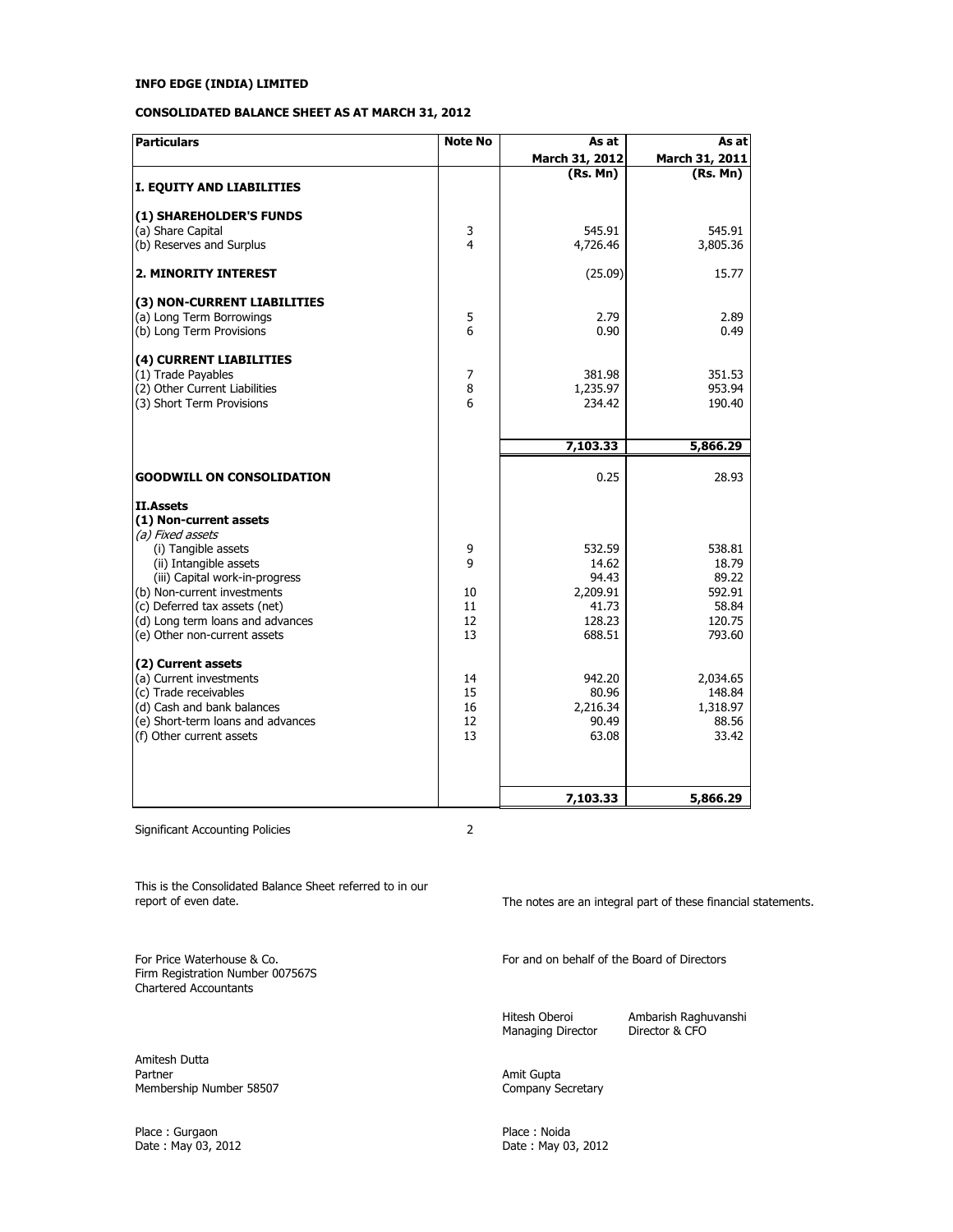### **STATEMENT OF CONSOLIDATED PROFIT AND LOSS FOR THE YEAR ENDED MARCH 31, 2012**

| <b>Particulars</b>                                                                                                                                                                                                                                                                    | <b>Note No</b>                   | <b>Year ended</b><br>March 31, 2012<br>(Rs. Mn)          | Year ended<br>March 31, 2011<br>(Rs. Mn)                 |
|---------------------------------------------------------------------------------------------------------------------------------------------------------------------------------------------------------------------------------------------------------------------------------------|----------------------------------|----------------------------------------------------------|----------------------------------------------------------|
| I. Revenue from Operations<br>II. Other Income                                                                                                                                                                                                                                        | 17<br>18                         | 3,918.84<br>394.72                                       | 3,222.87<br>273.81                                       |
| III. Total Revenue $(I + II)$                                                                                                                                                                                                                                                         |                                  | 4,313.56                                                 | 3,496.67                                                 |
| <b>IV. Expenses</b>                                                                                                                                                                                                                                                                   |                                  |                                                          |                                                          |
| <b>Employee Benefits Expense</b><br><b>Finance Costs</b><br>Depreciation and Amortisation<br>Advertising and Promotion cost<br>Administration and Other expenses<br>Network, Internet and Other direct charges                                                                        | 19<br>20<br>21<br>22<br>23<br>24 | 1,482.24<br>21.84<br>83.21<br>563.21<br>586.09<br>104.66 | 1,278.65<br>22.59<br>80.04<br>505.93<br>495.06<br>110.11 |
| <b>Total Expenses</b>                                                                                                                                                                                                                                                                 |                                  | 2,841.25                                                 | 2,492.38                                                 |
| V. Profit before exceptional items and tax (III - IV)                                                                                                                                                                                                                                 |                                  | 1,472.31                                                 | 1,004.29                                                 |
| VI. Exceptional Item - Net                                                                                                                                                                                                                                                            | 38                               | 8.33                                                     | (51.74)                                                  |
| VII. Profit before tax (V - VI)                                                                                                                                                                                                                                                       |                                  | 1,463.98                                                 | 1,056.03                                                 |
| <b>VIII.</b> Tax expense:<br>(1) Current Tax<br>(2) Deferred Tax                                                                                                                                                                                                                      | 11                               | 511.65<br>17.11                                          | 425.52<br>(25.10)                                        |
| IX. Profit for the year from continuing operations (VII-VIII)                                                                                                                                                                                                                         |                                  | 935.21                                                   | 655.61                                                   |
| X. Share in loss of Associate Companies (Refer Note 2.1 on Note 2)<br>XI. Share of Minority Interest in loss of Subsidiaries (net)<br>XII. Excess of Minority Interest in the losses of Subsidiaries absorbed<br>XIII. Reversal on account of conversion of Subsidiary into Associate |                                  | 30.04<br>60.32<br>(74.00)<br>(114.43)                    | 1.36<br>(109.46)<br>132.28                               |
| XIV. NET PROFIT FOR THE YEAR                                                                                                                                                                                                                                                          |                                  | 1,033.29                                                 | 631.43                                                   |
| Earnings Per Share - Basic and Diluted [Nominal Value of share Rs 10/-<br>(Previous vear Rs 10/-)]                                                                                                                                                                                    | 29                               | 18.93                                                    | 11.57                                                    |

Significant Accounting Policies 2

This is the Statement of Consolidated Profit and Loss referred The notes are an integral part of these financial statements. to in our report of even date.

For Price Waterhouse & Co. Firm Registration Number 007567S

Amitesh Dutta Membership Number 58507 Company Secretary

Place : Gurgaon Place : Noida

For and on behalf of the Board of Directors

Managing Director

Hitesh Oberoi Ambarish Raghuvanshi<br>Managing Director Director & CFO

Amit Gupta

Date : May 03, 2012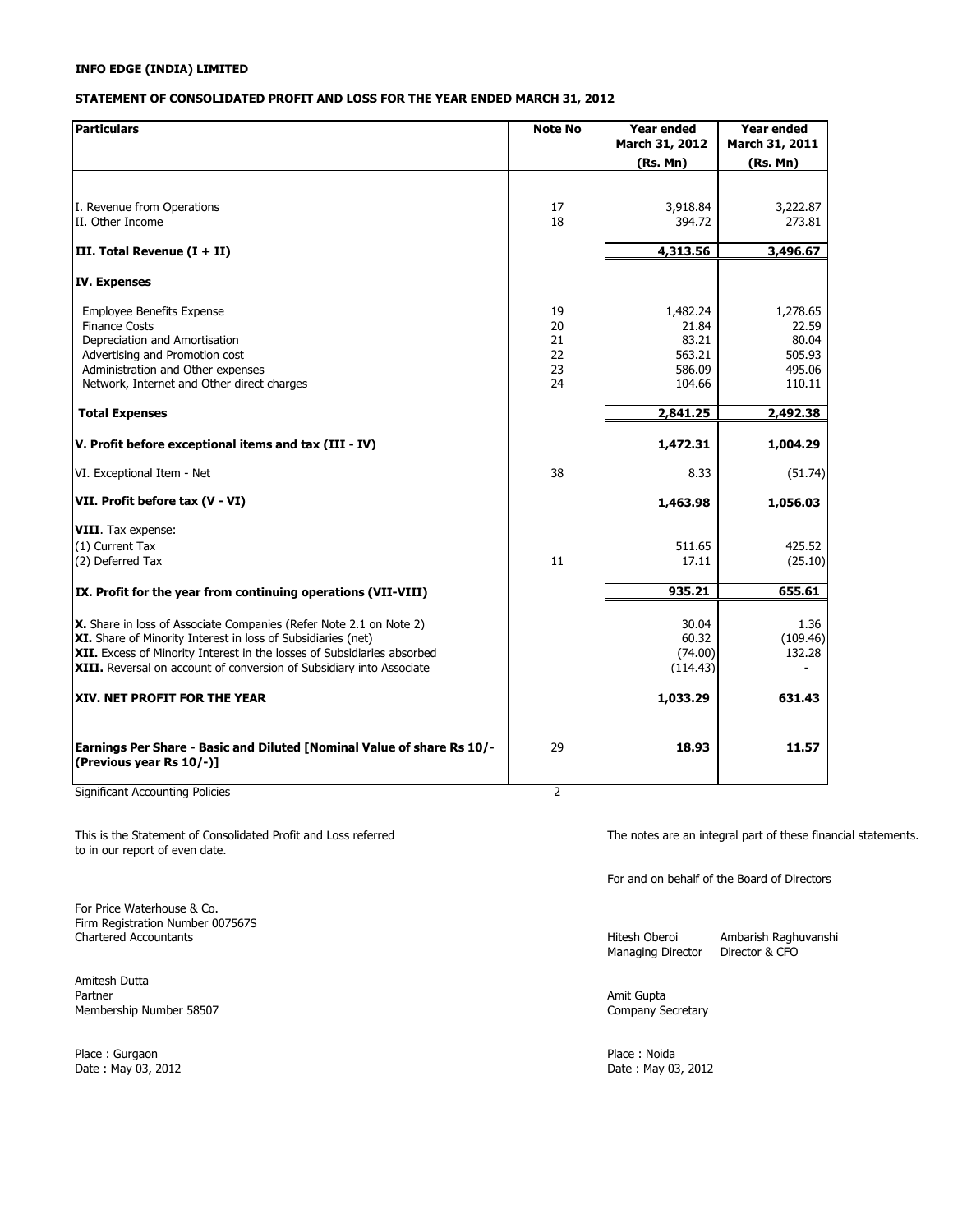**CONSOLIDATED CASH FLOW STATEMENT FOR THE YEAR ENDED MARCH 31, 2012**

|    |                                                                                              | For the year ended   | For the year ended    |
|----|----------------------------------------------------------------------------------------------|----------------------|-----------------------|
|    | S.No. Particulars                                                                            | March 31, 2012       | March 31, 2011        |
|    |                                                                                              | Amount (Rs. Mn)      | Amount (Rs. Mn)       |
| А. | Cash flow from operating activities:                                                         |                      |                       |
|    | Net Profit before Exceptional item and Tax                                                   | 1,472.31             | 1,004.30              |
|    | Adjustments for:                                                                             |                      |                       |
|    | Depreciation and Amortisation                                                                | 83.21                | 80.04                 |
|    | <b>Interest Expense</b>                                                                      | 0.67                 | 0.81                  |
|    | Interest Income<br>Dividend Income from Mutual Funds                                         | (203.50)<br>(120.65) | (198.65)<br>(66.62)   |
|    | (Profit)/Loss on Fixed Assets sold (net)                                                     | (0.82)               | 1.63                  |
|    | (Profit)/Loss on sale of Investments (net)                                                   | (68.06)              | (0.29)                |
|    | Interest Income on Debentures                                                                | (0.39)               | 0.00                  |
|    | Provision for Bad & Doubtful Debts<br>Liability no longer required written back              | 15.19<br>(15.80)     | 42.64<br>(5.55)       |
|    | Provision for Gratuity & Leave Encashment                                                    | (2.27)               | 14.31                 |
|    | TDS on revenue receipts                                                                      | (230.16)             | (187.31)              |
|    | Employee Stock Option Scheme Compensation Expense                                            | 15.02                | 18.02                 |
|    | Operating profit before working capital changes                                              | 944.74               | 703.31                |
|    | Adjustments for changes in working capital :<br>- (INCREASE)/DECREASE in Sundry Debtors      | 52.70                | (111.94)              |
|    | - (INCREASE)/DECREASE in Loans, Advances and Other Current Assets                            | 6.38                 | 96.19                 |
|    | - INCREASE/(DECREASE) in Current Liabilities and Provisions                                  | 343.07               | 555.78                |
|    | Cash generated from operating activities                                                     | 1,346.89             | 1,243.34              |
|    | - Taxes (Paid) / Received (Net of TDS)                                                       | (339)                | (205.40)              |
|    | Net cash from operating activities                                                           | 1,008.15             | 1,037.94              |
| В. | Cash flow from Investing activities:                                                         |                      |                       |
|    | Purchase of fixed assets                                                                     | (88.71)              | (433.61)              |
|    | Proceeds from Sale of fixed assets                                                           | 11.65                | 4.78                  |
|    | Proceeds from Sale of Investments                                                            | 5,952.43             | 6,319.07              |
|    | Proceeds from Sale of Shares<br>Purchase of Investments                                      | (5.700.33)           | 63.46                 |
|    | <b>Interest Received</b>                                                                     | 149.74               | (7, 847.25)<br>167.73 |
|    | Dividend Received                                                                            | 120.65               | 66.62                 |
|    | Share in loss of Associate Companies                                                         | (30.04)              | (1.36)                |
|    | Share of Minority Interest in loss of Subsidiary Company                                     | 60.32                | (109.45)              |
|    | Amount Paid on Acquisition of strategic investments<br>Net cash used in investing activities | (655.91)<br>(180.19) | 41.90<br>(1,728.11)   |
|    |                                                                                              |                      |                       |
| C. | Cash flow from financing activities:                                                         |                      |                       |
|    | Repayment of long term borrowings (Net)                                                      | (0.14)               | 0.61                  |
|    | <b>Interest Paid</b><br>Dividend Paid                                                        | (0.67)<br>(40.94)    | (0.80)<br>(20.47)     |
|    | Dividend Tax Paid                                                                            | (6.80)               | (3.48)                |
|    |                                                                                              |                      |                       |
|    | Net cash used in financing activities                                                        | (48.55)              | (24.14)               |
|    | Net Increase/(Decrease) in Cash & Cash Equivalents                                           | 779.40               | (714.31)              |
|    | <b>Opening Balance of Cash and cash equivalents</b>                                          | 2,076.38             | 2,790.69              |
|    | Closing Balance of Cash and cash equivalents                                                 | 2,855.78             | 2,076.38              |
|    |                                                                                              |                      |                       |
|    | Cash and cash equivalents comprise<br>Cash in hand                                           | 3.48                 | 1.59                  |
|    | <b>Balance with Scheduled Banks</b>                                                          |                      |                       |
|    | -in current accounts (Refer note 2 and 3 below)                                              | 296.67               | 93.68                 |
|    | -in fixed deposits                                                                           | 2,556                | 1,981.11              |
|    | Total                                                                                        |                      |                       |
|    |                                                                                              | 2,855.78             | 2,076.38              |

**Notes :**<br>1 The above Consolidated Cash Flow Statement has been prepared under the Indirect Method as set out in Accounting Standard-3 on Cash Flow<br>5tatement, prescribed under Companies (Accounting Standards) Rules, 2006 a

**2** Balance with scheduled bank in current account includes Rs 0.12 Million (previous year Rs 0.12 Million) in respect of unpaid application money due for refund, which is not available for use by the company.

**3** Balance with scheduled bank in current account includes Rs 0.07 Million (previous year Rs 0.06 Million) in respect of unclaimed dividend, which is not available for use by the company.

**4** Figures in brackets indicate cash outflow.

This is the Consolidated Cash Flow Statement referred to in our report of even date

For Price Waterhouse & Co. The External of Directors and on behalf of the Board of Directors Firm Registration Number 007567S Chartered Accountants

Amitesh Dutta Hitesh Oberoi Ambarish Raghuvanshi Partner Managing Director Director & CFO Membership Number 58507

Amit Gupta Company Secretary

Place : Noida<br>Date : May 03, 2012

Place : Gurgaon<br>Date : May 03, 2012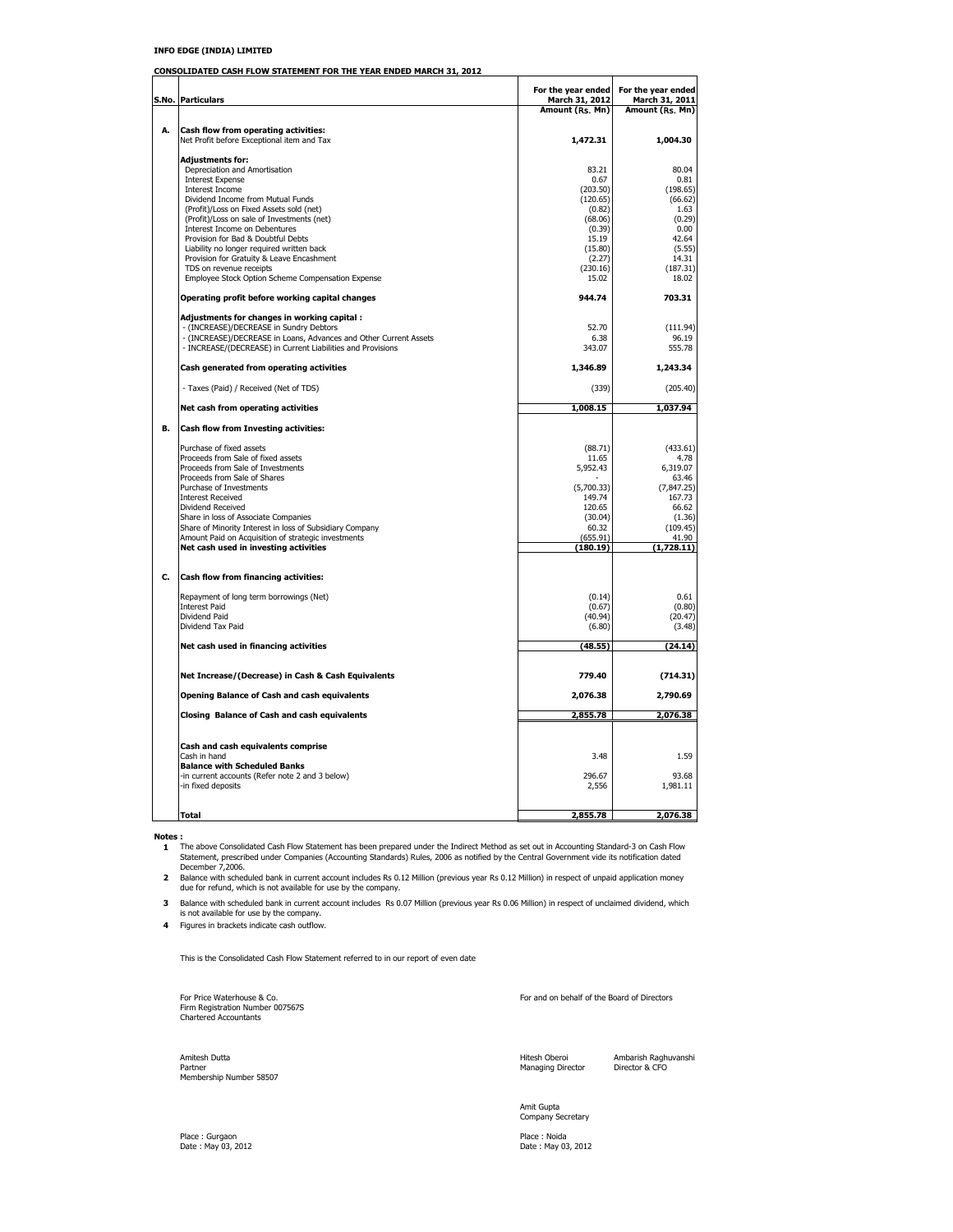# **NOTES TO THE CONSOLIDATED FINANCIAL STATEMENTS FOR THE YEAR ENDED MARCH 31, 2012.**

## **1. Background**

Info Edge (India) Limited (the Company) was incorporated under the laws of India on May 1, 1995 and has five subsidiaries and five associate companies (The Group) as at March 31, 2012. The subsidiaries are Jeevansathi Internet Services Private Limited, Naukri Internet Services Private Limited, Info (Edge) India Mauritius Ltd, Allcheckdeals India Pvt. Ltd and Applect Learning Systems Pvt. Ltd. The associate companies are Etechaces Marketing & Consulting Pvt. Ltd, DC Foodiebay Online Services Private Limited, Nogle Technologies Private Limited, Kinobeo Software private Limited and Ninety Nine Labels Private Limited.

## **2. Significant Accounting Policies**

## **2.1 Basis of Preparation of Consolidated Financial Statements**

The consolidated financial statements of the Group have been prepared and presented under the historical cost convention on the accrual basis of accounting in accordance with the accounting principles generally accepted in India and comply with the mandatory Accounting Standards notified u/s 211(3C) of the Companies Act, 1956 to the extent applicable.

The financial statements of the parent company and the subsidiaries have been combined on a line-byline basis by adding together the book values of like items of assets, liabilities, income and expenses after eliminating intra-group balances / transactions in full as per Accounting Standard 21 on Consolidated Financial Statements.

Investment in associates (entity over which the company exercises significant influence, which is neither a subsidiary nor a joint venture) are accounted for using the equity method as per Accounting Standard 23 on Accounting for Investments in Associates in Consolidated Financial Statements. The consolidated financial statements include the share of profit/loss of associate companies, which are accounted under the 'Equity method' as per which the share of profit/loss of the associate company has been adjusted to the carrying amount of investment. Further, for the purpose of consolidation, the proportionate share of profit / loss of associate companies to the extent of investment in equity shares has been considered.

Reserves shown in the consolidated balance sheet represent the Group's share in the respective reserves of the Group companies.

## **2.2 Goodwill**

## **a) On Consolidation**

Goodwill represents the difference between the cost of acquisition and the company's share in the net worth of a subsidiary/associate at each stage of making the investment in the subsidiary. For this purpose, the Group's share of net worth is determined on the basis of the latest financial statements prior to the acquisition after making necessary adjustments for material events, if any, between the date of such financial statements and the date of the respective acquisition.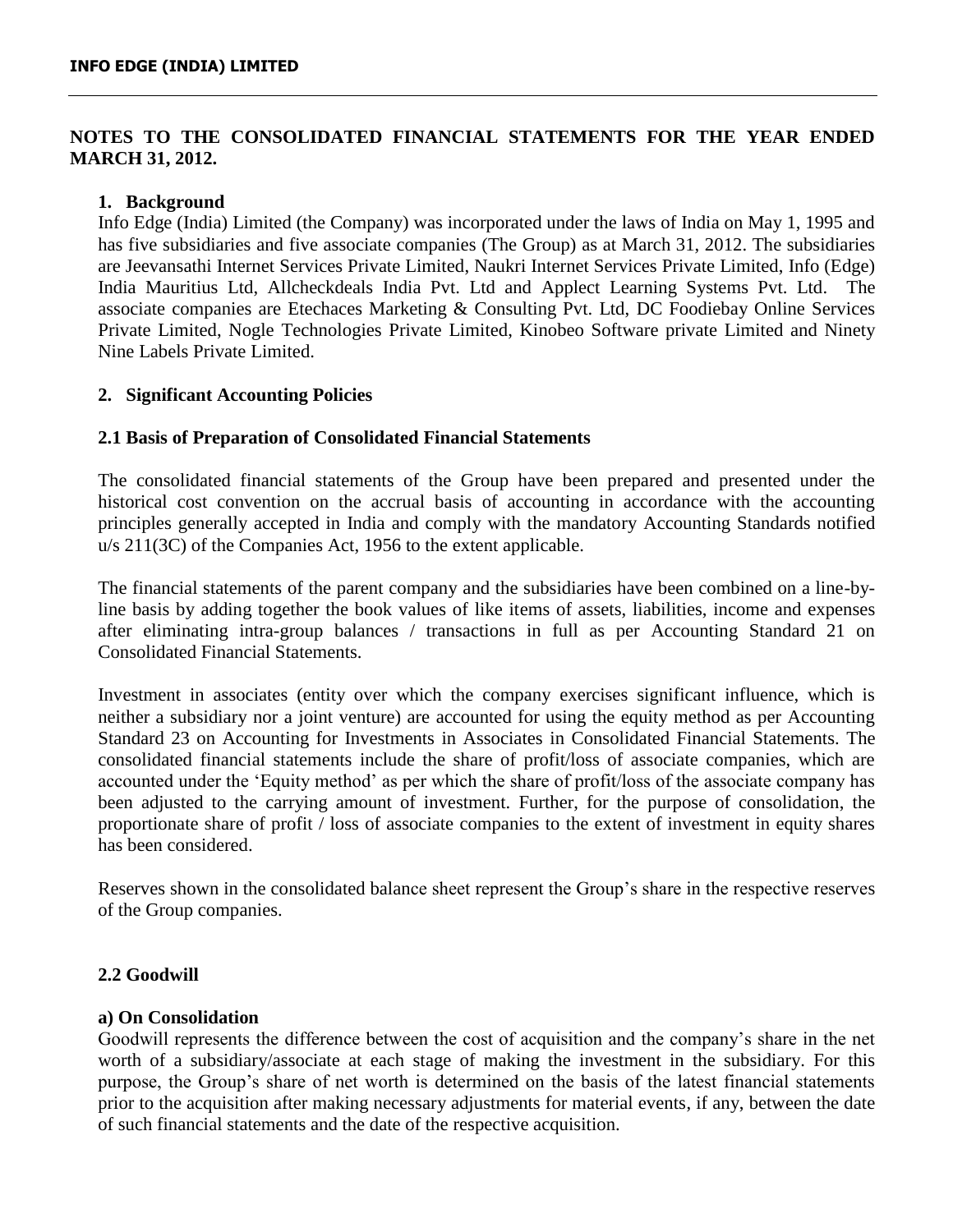## **b) On acquisition of investment in associate**

Goodwill arising on acquisition is amortised to expense on a straight line basis over a period of estimated benefit but not exceeding five years.

## **2.3 Fixed Assets**

Tangible Assets are stated at cost of acquisition along with related taxes, duties and incidental expenses related to these assets.

Intangible assets are stated at their cost of acquisition.

Profit/Loss on disposal of fixed assets is recognized in the Statement of Profit and Loss.

## **2.4 Depreciation**

## **TANGIBLE ASSETS**

Tangible Assets are depreciated under Straight Line Method over the estimated useful lives of the assets, which are as follows:

| <b>Assets</b>                                | <b>Estimated</b> |
|----------------------------------------------|------------------|
|                                              | life (Years)     |
| <b>Building</b>                              | 20               |
| Computers                                    | 3                |
| <b>Other Software Licenses</b>               | 3                |
| <b>Enterprise Resource Planning Software</b> | 5                |
| Office Equipment                             | 3                |
| Vehicles                                     | 4                |
| <b>Plant and Machinery</b>                   | 5                |
| Furniture & Fixtures                         |                  |

Leasehold Land and Leasehold improvements are amortized over the lease period, which corresponds with the useful lives of the related assets.

Assets costing less than or equal to Rs.5,000 are fully depreciated in the year of acquisition.

## **INTANGIBLE ASSETS**

Intangible Assets are depreciated under Straight Line Method over the estimated useful lives of the assets, which are as follows:

| <b>Assets</b>                                | <b>Estimated</b> |
|----------------------------------------------|------------------|
|                                              | life (Years)     |
| <b>Other Software Licenses</b>               |                  |
| <b>Enterprise Resource Planning Software</b> | 5.               |
| <b>Operating and Marketing Rights</b>        |                  |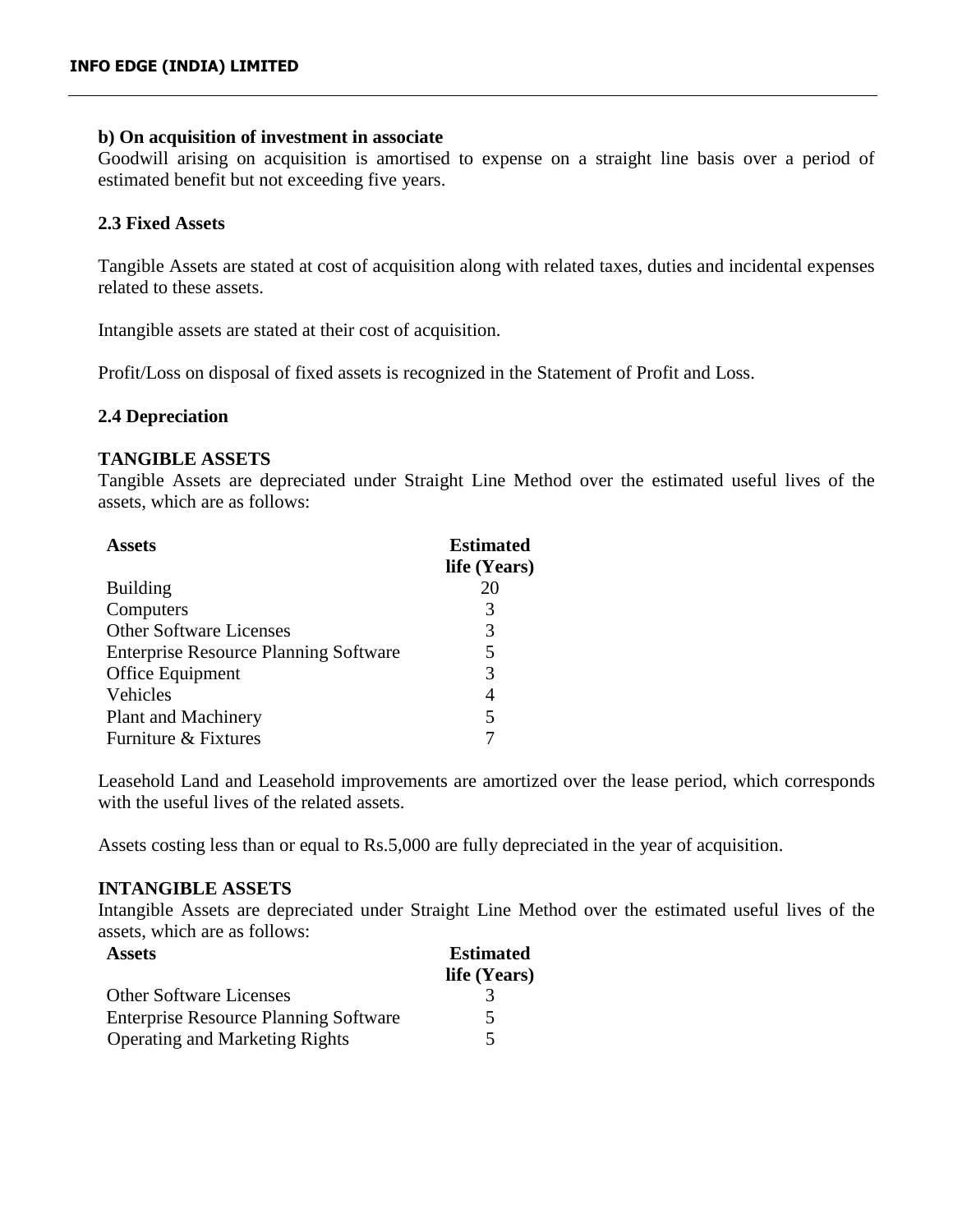The effective rates of depreciation based on the estimated useful lives are above the minimum rates as prescribed by Schedule XIV of the Act.

# **2.5 Foreign Currency Transactions**

Transactions in foreign currency are accounted for at the rate prevailing on the date of the transaction. Gain/Loss arising on fluctuation in foreign exchange rate between the transaction date and settlement date are recognized in the Statement of Profit and Loss. Foreign currency monetary assets and liabilities are restated at the exchange rate prevailing at the year end and the overall net gain/loss is adjusted to the Statement of Profit and Loss.

# **Translation of foreign operations**

Foreign operations are classified as 'non-integral' operations. Exchange differences arising on a monetary item that, in substance, forms part of an enterprise's net investment in a non-integral foreign operation are accumulated in the Foreign Currency Translation Reserve until the disposal of the net investment, at which time they are recognized as income or as expenses.

# **2.6 Revenue Recognition**

The Company earns revenue significantly from the following sources viz.

- a) Recruitment solutions through its career web site, Naukri.com:- Revenue is received in the form of fees, which is recognized pro-rata over the subscription / advertising agreement, usually ranging between one to twelve months.
- b) Matrimonial web site, Jeevansathi.com and Real Estate website, 99acres.com:- Revenue is received in the form of subscription fees, which is recognized over the period of subscription, usually ranging between one to twelve months.
- c) Placement search division, Quadrangle:- Revenue is received in the form of fees, for placements at various levels in a client's organization. Revenue is booked on the successful completion of the search and selection activity.
- d) Online Coaching Services :- Revenue from the online coaching is received in the form of subscription fee which is recognized over the period that coaching is imparted.
- e) Real Estate Broking :-

Commission income on property bookings placed with builders/developers is accrued once the related services have been rendered by the company.

f) Resume Sales Service:-

The revenue from Resume Sale Services is earned in the form of fees and is recognized on completion of the related service.

In respect of a), b) and d) above, the unaccrued amounts are not recognized as revenue till all obligations are fulfilled and are reflected in the Balance sheet as Income Received in Advance (Deferred Sales Revenue).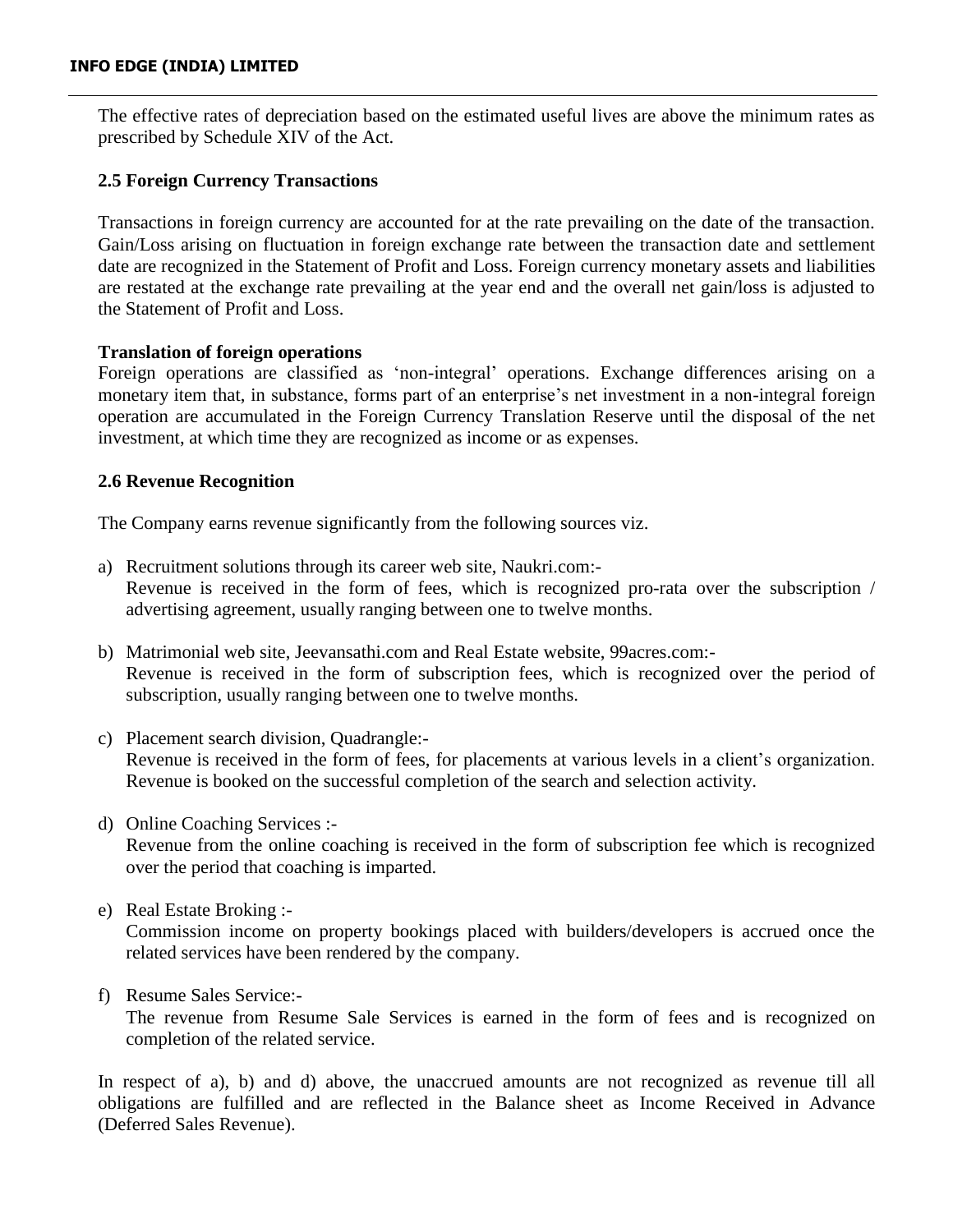All the above sources of revenue are shown net of service tax and is not recognized in instances where there is uncertainty with regard to ultimate collection. In such cases revenue is recognized on reasonable certainty of collection.

## **2.7 Investments**

Long-term investments are carried at cost less provision for permanent diminution in value of such investments. Current investments are carried at lower of cost and fair value.

## 2.8 **Employee Benefits**

The company has Defined Contribution plan for the post employment benefits namely Provident Fund which is recognized by the income tax authorities. These funds are administered through the Regional Provident Fund Commissioner and the Company's contributions thereto are charged to revenue every year. The Company's contribution to state plans namely Employee State Insurance Fund is charged to revenue every year.

The Company has Defined Benefit plans namely leave encashment, compensated absence and gratuity for employees, the liability for which is determined on the basis of an actuarial valuation at the end of the year. The Gratuity Fund is recognized by the income tax authorities and is administered through Life Insurance Corporation of India under its Group Gratuity Scheme.

Termination benefits are recognized as an expense immediately.

Gains and losses arising out of actuarial valuations are recognized immediately in the Statement of Profit and Loss as income or expense.

## **2.9 Leased Assets**

- i) Assets acquired on lease where the Company has substantially all the risks and rewards of ownership are classified as finance leases. Such assets are capitalized at the inception of the lease at lower of the fair value or the present value of minimum lease payments and a liability is created for an equivalent amount. Each lease amount paid is allocated between the liability and the interest cost, so as to maintain a constant periodic rate of interest on the outstanding liability for each period.
- ii) Leases of assets under which significant risks and rewards of ownership are effectively retained by the lessor are classified as operating leases. Lease payments under an operating lease are recognized as expense in the Statement of Profit and Loss on a straight line basis over the lease term.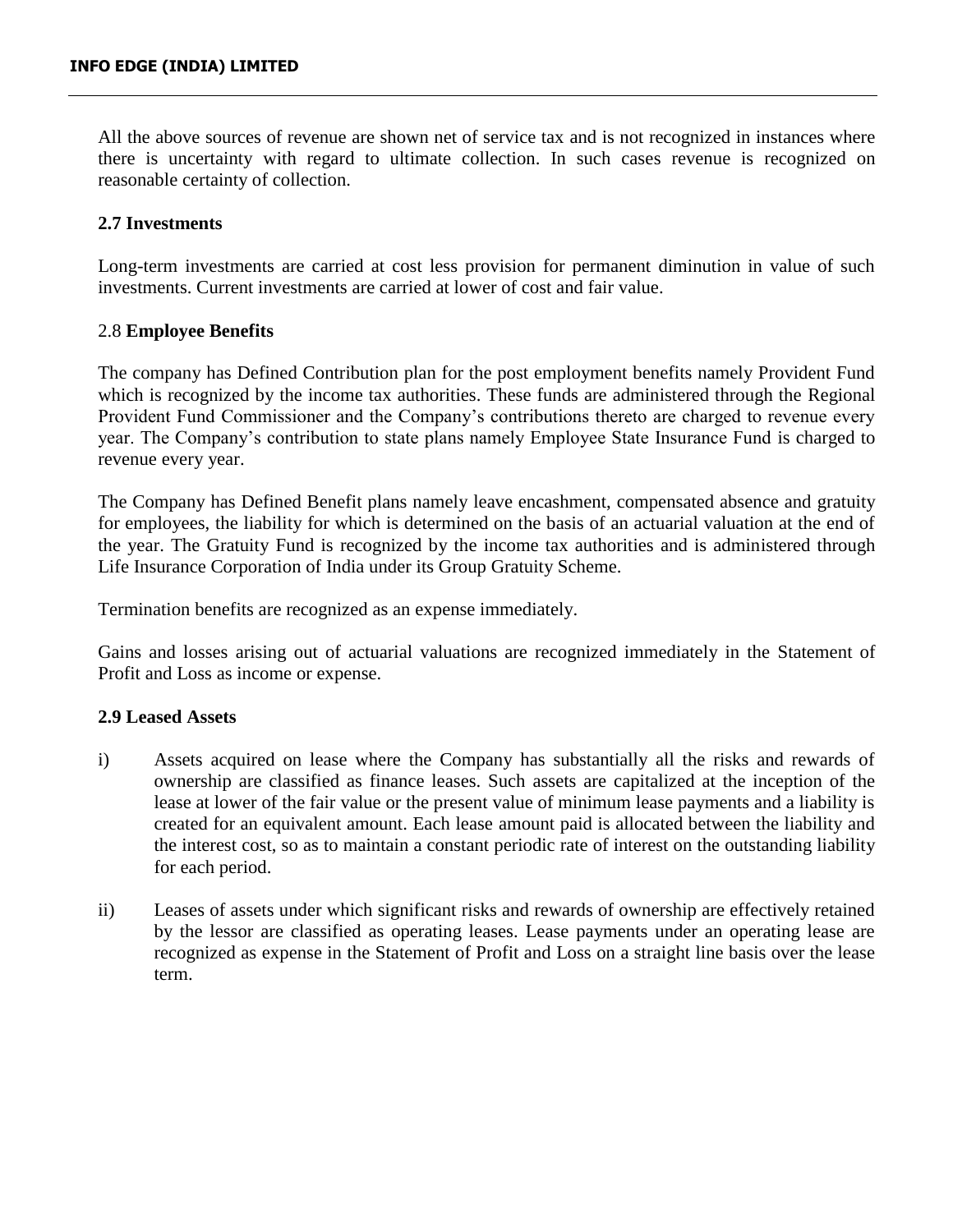## **2.10 Taxes on Income**

Tax expense comprises of current tax and deferred tax. Deferred tax reflects the effect of temporary timing differences between the assets and liabilities recognized for financial reporting purposes and the amounts that are recognized for current tax purposes. Deferred tax assets are recognized and carried forward only to the extent there is a reasonable/virtual certainty that sufficient future taxable income will be available against which such deferred tax asset can be realized.

## **2.11 Earnings Per Share (EPS)**

The earnings considered in ascertaining the Company's EPS comprises the net profit after tax and include the post tax effect of any extra ordinary items. The number of shares used in computing Basic EPS is the weighted average number of shares outstanding during the year.

## **2.12 Employee Stock Option Based Compensation**

Stock options granted to the employees and to the non-executive Directors who accepted the grant under the Company's Stock Option Plan are accounted in accordance with Securities and Exchange Board of India (Employees Stock Option Scheme) Guidelines, 1999 as amended from time to time and the guidance note on Employee Share Based Payments issued by ICAI. The Company follows the intrinsic value method and accordingly, the excess, if any, of the market price of the underlying equity shares as of the date of the grant of the option over the exercise price of the option, is recognized as employee compensation cost and amortized on graded vesting basis over the vesting period.

## **2.13 Provisions and Contingencies**

The Company creates a provision when there is a present obligation as a result of past event that probably requires an outflow of resources and a reliable estimate can be made of the amount of obligation. A disclosure of contingent liability is made when there is a possible obligation or a present obligation that will probably not require outflow of resources or where a reliable estimate of the obligation cannot be made.

## **2.14 Dividend income**

Dividend from investments is recognized when the right to receive the payment is established and when no significant uncertainty as to measurability or collectibility exists.

## **2.15 Interest Income**

Interest income is recognized on the time basis determined by the amount outstanding including the tax credits and the rate applicable and where no significant uncertainty as to measurability or collectibility exists.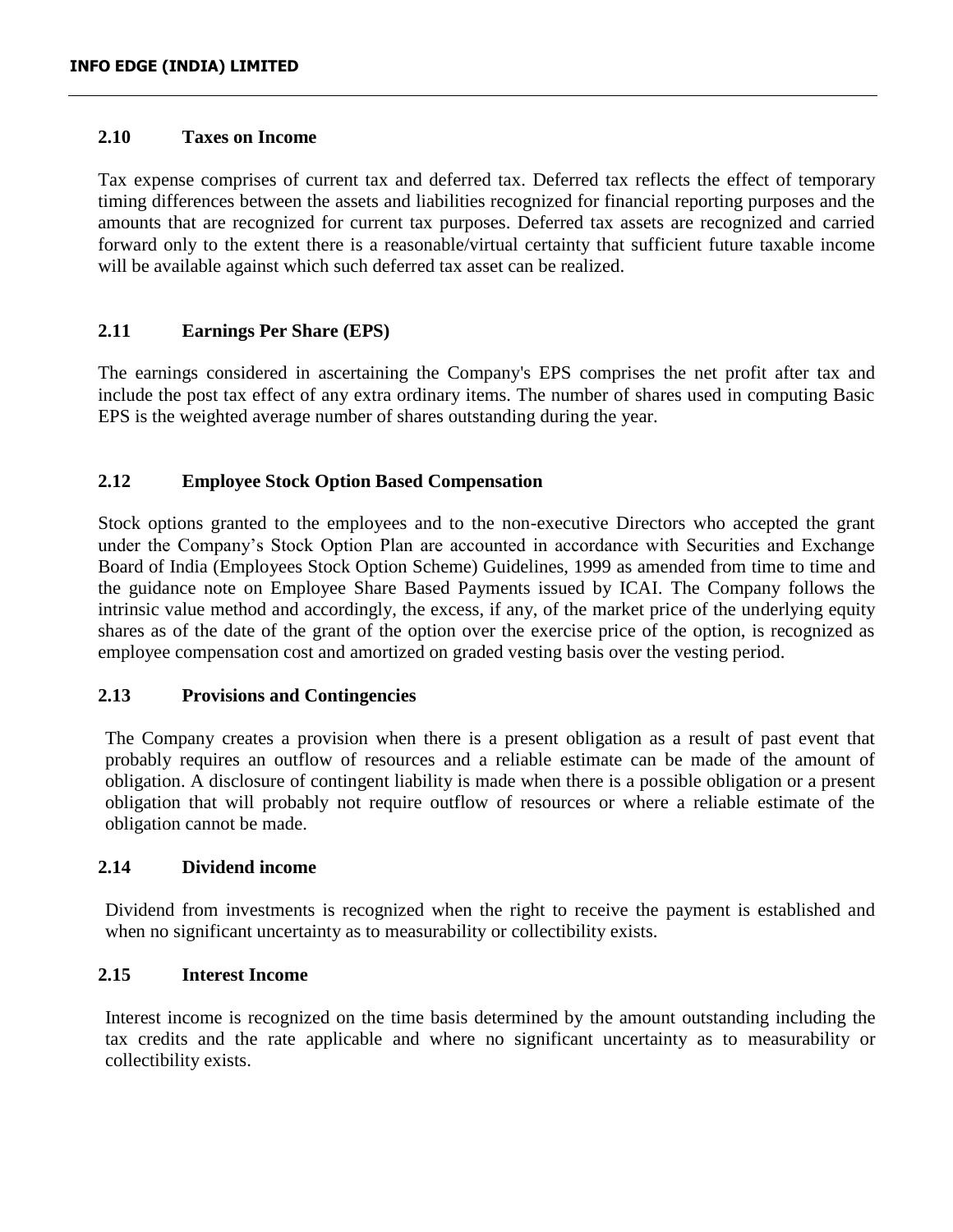## **2.16 Use of Estimates**

The preparation of financial statements in conformity with accounting principles generally accepted in India requires the Management to make estimate and assumptions that affect the reported amount of assets and liabilities as at the Balance Sheet date, reported amount of revenue and expenses for the year and disclosures of contingent liabilities as at the Balance Sheet date. The estimates and assumptions used in the accompanying financial statements are based upon Management's evaluation of the relevant facts and circumstances as at the date of the financial statements. Actual results could differ from these estimates.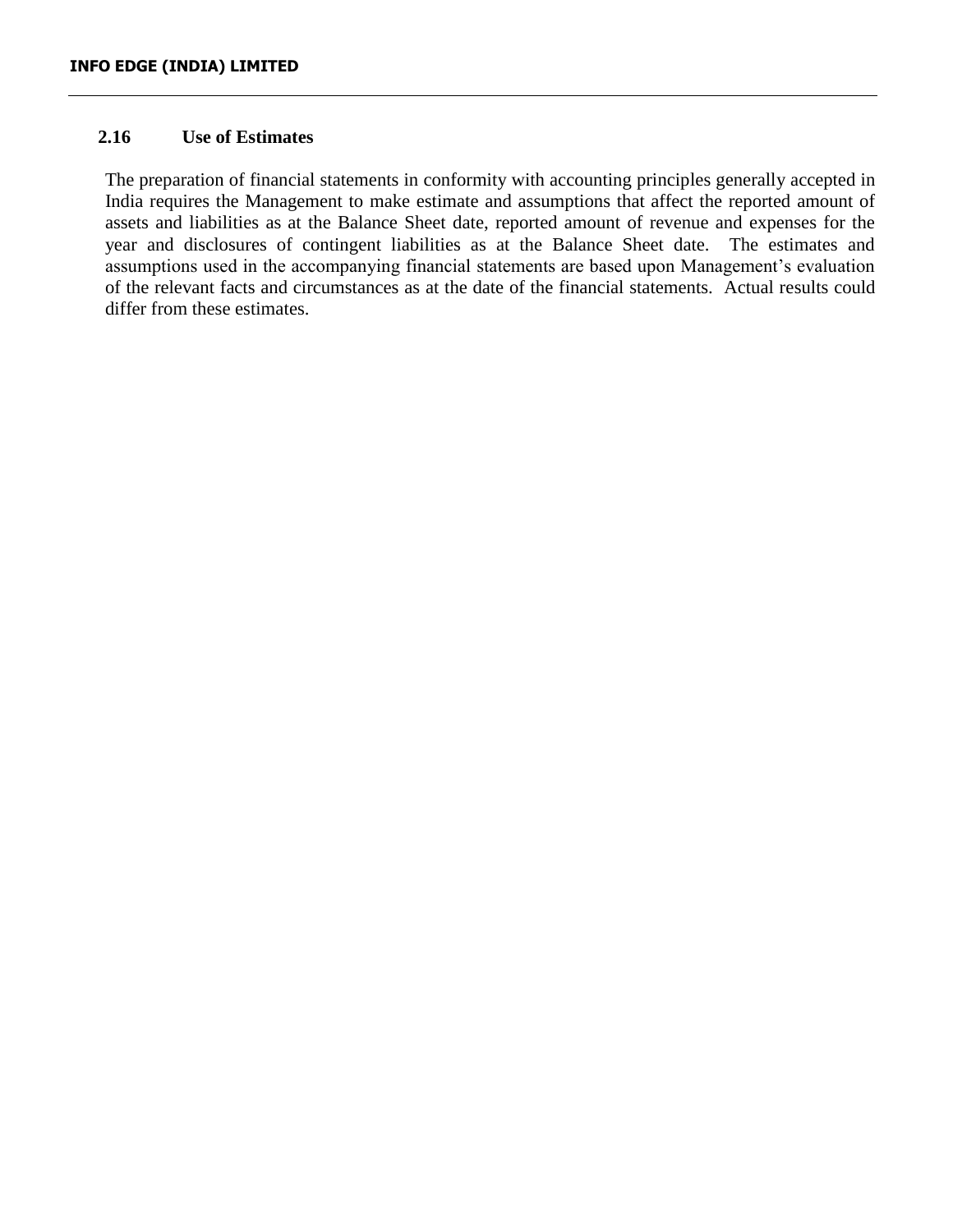#### **3. SHARE CAPITAL**

| <b>Particulars</b>                                                                                                                                                                                                                                                                                                                                                                                                                                         | As at<br>March 31, 2012<br>(Rs, Mn) | As at I<br>March 31, 2011<br>(Rs. Mn) |
|------------------------------------------------------------------------------------------------------------------------------------------------------------------------------------------------------------------------------------------------------------------------------------------------------------------------------------------------------------------------------------------------------------------------------------------------------------|-------------------------------------|---------------------------------------|
| <b>CAPITAL</b>                                                                                                                                                                                                                                                                                                                                                                                                                                             |                                     |                                       |
| <b>AUTHORIZED CAPITAL</b>                                                                                                                                                                                                                                                                                                                                                                                                                                  |                                     |                                       |
| 60 Million Equity Shares of Rs 10/- each (Previous year - 60 Million Equity Shares of Rs 10/- each)                                                                                                                                                                                                                                                                                                                                                        | 600.00                              | 600.00                                |
| <b>ISSUED, SUBSCRIBED AND PAID-UP CAPITAL</b><br>54.59 Million Equity Shares of Rs 10/- each fully paid up<br>(Previous year - 54.59 Million Equity Shares of Rs 10/- each fully paid up)<br>[Of the above, 49.00 Million Equity Shares of Rs 10/- each (Previous year 49.00 Million Equity Shares<br>of Rs 10 each) were allotted as fully paid up by way of bonus shares out of Securities Premium,<br>General Reserve and Statement of Profit and Loss1 | 545.91                              | 545.91                                |
|                                                                                                                                                                                                                                                                                                                                                                                                                                                            | 545.91                              | 545.91                                |

|                                                                 | As at               | As at          | As at               | As at          |
|-----------------------------------------------------------------|---------------------|----------------|---------------------|----------------|
| <b>Particulars</b>                                              | March 31, 2012      | March 31, 2012 | March 31, 2011      | March 31, 2011 |
|                                                                 | <b>No of Shares</b> | (Rs. Mn)       | <b>No of Shares</b> | (Rs. Mn)       |
| <b>Equity Shares</b>                                            |                     |                |                     |                |
| At the beginning of the period<br>Add: Issued during the period | 54,590,512          | 545.91         | 54,590,512          | 545.91         |
| Outstanding at the end of the period                            | 54,590,512          | 545.91         | 54,590,512          | 545.91         |

**b. Terms/Rights attached to equity shares**<br>The company has only one class of equity shares having a par value of Rs 10 per share. Each holder of equity shares is entitled to one vote per share. The company declares and pa The dividend proposed by the Board of Directors is subject to the approval of the shareholders in the ensuing Annual General Meeting.

The company proposes to distribute a dividend of Rs. 2/- per share to equity shareholders in reference to paid up capital as on March 31, 2012. The Board of Directors have approved, subject to the approval of shareholders of the Company and other regulatory authorities, an issue of bonus shares in the ratio of 1:1 (i.e. One new equity share for every one equity share held) to the existing equity shareholders of the<br>Company. The

**c. Aggregate number of bonus shares issued, shares issued for consideration other than cash and shares bought back during the period of five years immediately preceding the reporting date:-**

| <b>Particulars</b>                                                                        | FY 2011-12 | FY 2010-11 | FY 2009-10 | FY 2008-09               | FY 2007-08 |
|-------------------------------------------------------------------------------------------|------------|------------|------------|--------------------------|------------|
| Equity Shares allotted as fully paid bonus shares by capitalisation of securities premium |            | 27,295,256 |            | $\overline{\phantom{0}}$ |            |
|                                                                                           |            | 27,295,256 |            |                          |            |

#### **d. Details of shareholders holding more than 5% shares in the company**

| <b>Particulars</b>                                                                                                                                                       | FY 2011-12<br>% Holding<br><b>No of Shares</b> |                       | FY 2010-12                           |                       |
|--------------------------------------------------------------------------------------------------------------------------------------------------------------------------|------------------------------------------------|-----------------------|--------------------------------------|-----------------------|
|                                                                                                                                                                          |                                                |                       | <b>No of Shares</b>                  | % Holding             |
| Equity Shares of Rs 10 each fully paid<br>- Sanieev Bikhchandani<br>- Sanjeev Bikhchandani & Hitesh Oberoi holding on behalf of Endeavour holding Trust<br>Hitesh Oberoi | 19,235,406<br>4.367.440<br>3,798,782           | 35.24<br>8.00<br>6.96 | 19,235,406<br>4,367,440<br>3,898,782 | 35.24<br>8.00<br>7.14 |
|                                                                                                                                                                          | 27,401,628                                     | 50.20                 | 27,501,628                           | 50.38                 |

#### **4. RESERVES AND SURPLUS**

| <b>Particulars</b>                                                                                                                                                                                                                                  |                                        | As at<br>March 31, 2012 |                                         | As at<br>March 31, 2011 |
|-----------------------------------------------------------------------------------------------------------------------------------------------------------------------------------------------------------------------------------------------------|----------------------------------------|-------------------------|-----------------------------------------|-------------------------|
|                                                                                                                                                                                                                                                     | (Rs. Mn)                               | (Rs. Mn)                | (Rs. Mn)                                | (Rs. Mn)                |
| <b>Securities Premium Account</b><br>Opening Balance<br>Less: Utilisation for issue of bonus shares                                                                                                                                                 | 1,310.07                               | 1,310.07                | 1,583.02<br>272.95                      | 1.310.07                |
| <b>General Reserve</b><br>Opening Balance<br>Add: Transfer from Statement of Profit and Loss under Companies (Transfer of Profit to Reserves<br>Rules), 1975<br>Add: Transfer from Statement of Profit and Loss (Stock Options Outstanding Account) | 48.54<br>91.97<br>5.06                 | 145.56                  | 34.98<br>13.56                          | 48.54                   |
| <b>Stock Options Outstanding Account</b>                                                                                                                                                                                                            |                                        |                         |                                         |                         |
| Opening Balance<br>Add: Transfer during the year<br>Less: Adjusted against advance given to Info Edge Employees Stock Option Trust<br>Less: Written back during the year<br>Less: Transfer to Statement of Profit and Loss                          | 31.00<br>15.02<br>0.02<br>0.31<br>5.06 | 40.63                   | 27.81<br>18.02<br>0.14<br>1.13<br>13.56 | 31.00                   |
| <b>Foreign Currency Translation Reserve</b>                                                                                                                                                                                                         |                                        | 4.82                    |                                         | 4.81                    |
| <b>Statement of Profit and Loss</b><br>Opening Balance<br>Add: Net Profit after tax transferred from statement of Profit and Loss<br>Transfer from Stock Option Outstanding Account<br><b>Less: Appropriations</b><br>Proposed Dividend             | 2,410.94<br>1.033.29<br>5.06<br>109.18 |                         | 1,827.25<br>631.43<br>13.56<br>40.94    |                         |
| Dividend Tax<br>Transfer to General Reserve under Companies (Transfer of Profit to Reserves Rules), 1975<br>Transfer to General Reserve (Employee Stock Options Outstanding Account)                                                                | 17.71<br>91.97<br>5.06                 | 3,225.37                | 6.80<br>13.56                           | 2.410.94                |
|                                                                                                                                                                                                                                                     |                                        | 4,726.46                |                                         | 3,805.36                |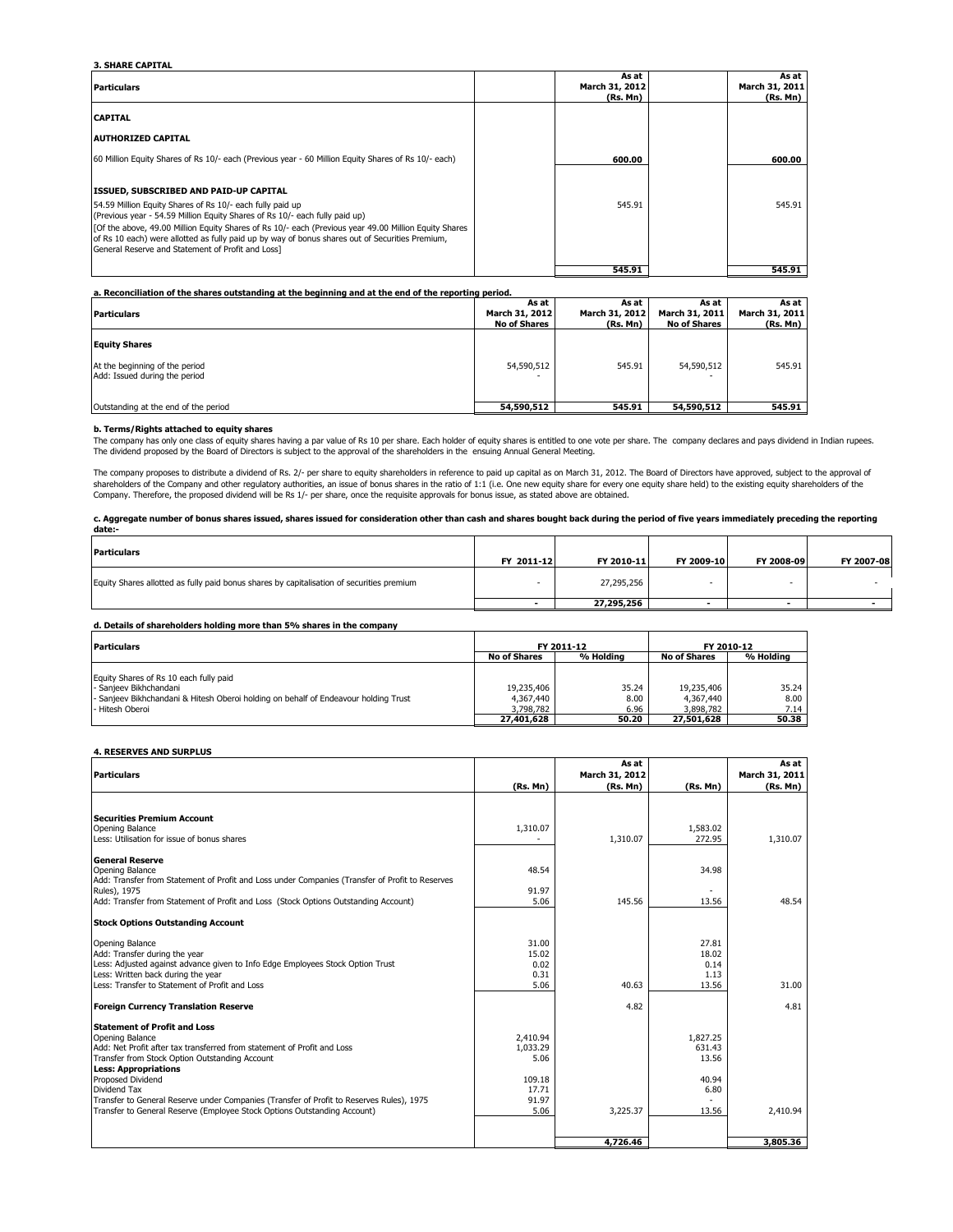### **5. LONG TERM BORROWINGS**

|                                                                                | <b>Non-Current Portion</b> |                               | <b>Current Maturities</b>     |                |
|--------------------------------------------------------------------------------|----------------------------|-------------------------------|-------------------------------|----------------|
|                                                                                | As at                      | As at                         | As at                         | As at          |
| <b>Particulars</b>                                                             |                            | March 31, 2012 March 31, 2011 | March 31, 2012 March 31, 2011 |                |
|                                                                                | (Rs. Mn)                   | (Rs. Mn)                      | (Rs. Mn)                      | (Rs. Mn)       |
| <b>ISECURED LOANS</b>                                                          |                            |                               |                               |                |
| Term Loans from banks<br>Current Maturities transferred to Current Liabilities | 2.79                       | 2.89                          | 3.81<br>(3.81)                | 3.85<br>(3.85) |
|                                                                                | 2.79                       | 2.89                          |                               |                |

a. Term Loans from banks are secured by hypothecation of Vehicles taken on lease.

b. Term loans carry interest rates ranging from 8% to 10%. The loans are repayable along with interest with in 2 to 3 years from the date of loan.

#### **Leased Assets included in vehicles where the company is a lessee under finance leases are:**

|                                                                            | As at    | As at                         |
|----------------------------------------------------------------------------|----------|-------------------------------|
| <b>Particulars</b>                                                         |          | March 31, 2012 March 31, 2011 |
|                                                                            | (Rs. Mn) | (Rs, Mn)                      |
|                                                                            |          |                               |
| Not later than 1 year                                                      | 4.30     | 4.33                          |
| Later than 1 year and not later than 5 years                               | 3.01     | 3.03                          |
| Total minimum lease payments                                               | 7.31     | 7.36                          |
| Less: Future finance charges on finance leases                             | 0.71     | 0.62                          |
| Present value of finance lease liabilities                                 | 6.60     | 6.74                          |
|                                                                            |          |                               |
| Representing lease liabilities:                                            |          |                               |
| - Current                                                                  | 3.81     | 3.85                          |
| - Non Current                                                              | 2.79     | 2.89                          |
|                                                                            | 6.60     | 6.74                          |
| The present value of finance lease liabilities may be analyzed as follows: |          |                               |
| Not later than 1 year                                                      | 3.81     | 3.85                          |
| Later than 1 year and not later than 5 years                               | 2.79     | 2.89                          |
|                                                                            | 6.60     | 6.74                          |
|                                                                            |          |                               |

#### **6. PROVISIONS**

|                                                                                                              |                                                      | Long-Term                                            | <b>Short-Term</b>                                    |                                        |
|--------------------------------------------------------------------------------------------------------------|------------------------------------------------------|------------------------------------------------------|------------------------------------------------------|----------------------------------------|
| <b>Particulars</b>                                                                                           | As at                                                | As at<br>March 31, 2012 March 31, 2011               | As at                                                | As at<br>March 31, 2012 March 31, 2011 |
|                                                                                                              | (Rs. Mn)                                             | (Rs. Mn)                                             | (Rs. Mn)                                             | (Rs. Mn)                               |
| <b>Provision for Employee Benefits</b><br><b>Provision for Gratuity</b><br>Provision for Compensated Absence | 0.81<br>0.09                                         | 0.49                                                 | 15.54<br>20.99                                       | 19.64<br>19.57                         |
| <b>Other Provisions</b><br><b>Accrued Bonus</b>                                                              |                                                      |                                                      | 71.00                                                | 56.22                                  |
| <b>Provision for Tax</b><br>Less: Advance Tax                                                                | $\overline{\phantom{a}}$<br>$\overline{\phantom{a}}$ | $\overline{\phantom{a}}$<br>$\overline{\phantom{a}}$ | $\overline{\phantom{a}}$<br>$\overline{\phantom{a}}$ | 1,453.40<br>(1,406.17)                 |
| Proposed Dividend<br>Dividend Tax                                                                            | $\overline{\phantom{0}}$<br>$\overline{\phantom{0}}$ | $\overline{\phantom{0}}$<br>$\overline{\phantom{a}}$ | 109.18<br>17.71                                      | 40.94<br>6.80                          |
|                                                                                                              | 0.90                                                 | 0.49                                                 | 234.42                                               | 190.40                                 |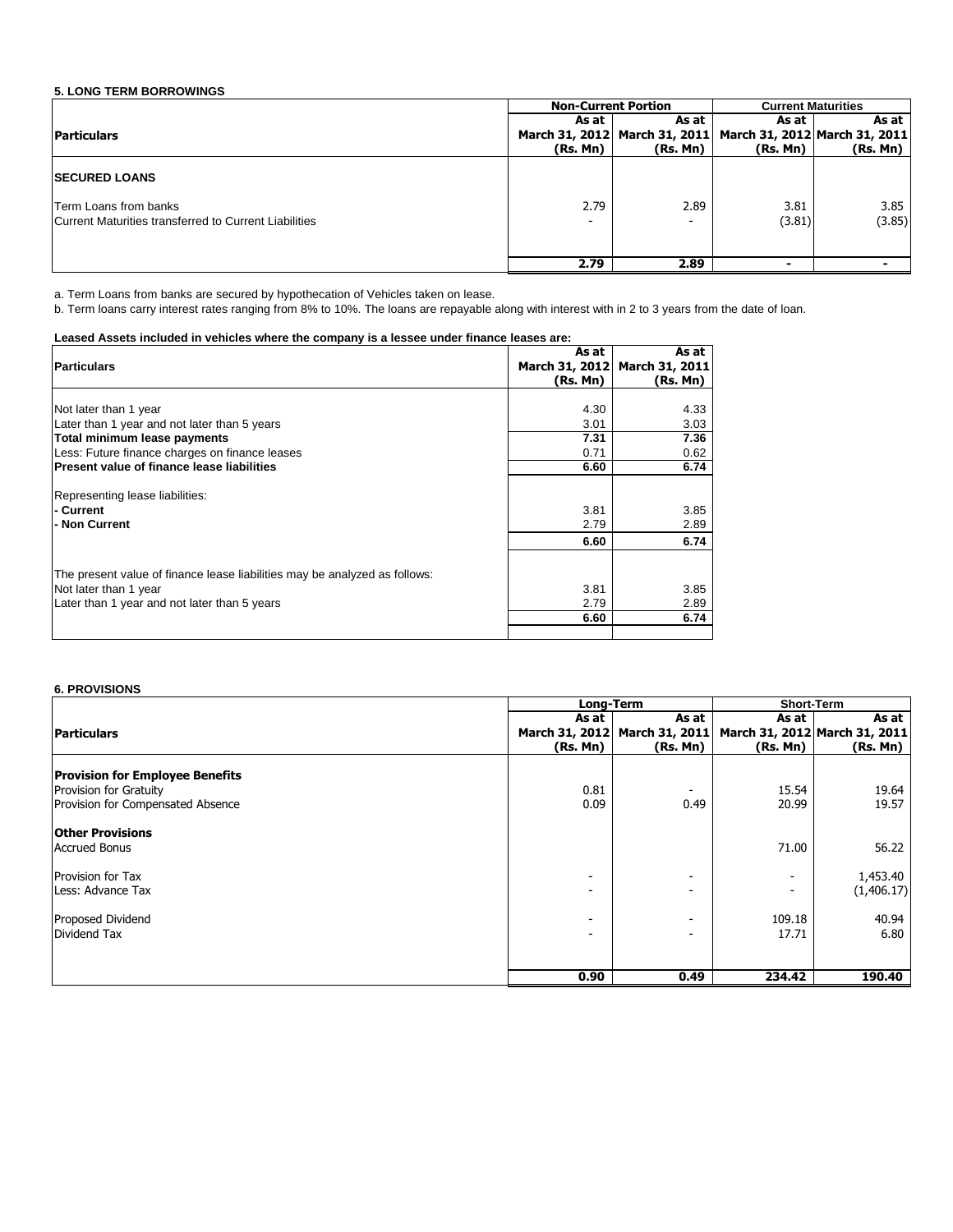## **7. TRADE PAYABLES**

|                                                                                                                                                                                  |          | <b>Long-Term</b>                             | <b>Short-Term</b> |                |
|----------------------------------------------------------------------------------------------------------------------------------------------------------------------------------|----------|----------------------------------------------|-------------------|----------------|
|                                                                                                                                                                                  | As at    | As at                                        | As at             | As at I        |
| <b>Particulars</b>                                                                                                                                                               |          | March 31, 2012 March 31, 2011 March 31, 2012 |                   | March 31, 2011 |
|                                                                                                                                                                                  | (Rs, Mn) | (Rs. Mn)                                     | (Rs, Mn)          | (Rs. Mn)       |
| <b>Trade Pavables</b><br>- total outstanding dues of micro, small and medium enterprises<br>- total outstanding dues of creditors other than micro, small and medium enterprises |          | -<br>-                                       | 381.98            | 351.53         |
|                                                                                                                                                                                  | ۰        |                                              | 381.98            | 351.53         |

Based on information available with the Company, there are no dues to micro, small and medium enterprises, as defined in Micro, Small and Medium Enterprises Development Act, 2006 as on March 31, 2012.

## **8. OTHER CURRENT LIABILITIES**

| <b>Particulars</b>                                                                                                                                                                                                                                                                                 | As at<br>March 31, 2012<br>(Rs. Mn)      | As at<br>March 31, 2011<br>(Rs. Mn)    |
|----------------------------------------------------------------------------------------------------------------------------------------------------------------------------------------------------------------------------------------------------------------------------------------------------|------------------------------------------|----------------------------------------|
| Current Maturities of Term Loans transferred from Long Term Borrowings<br>Interest accrued but not due on loans<br>Income received in advance (Deferred Sales Revenue)<br>Unpaid Dividend*<br>Unpaid Application Money received by the company for allotment of securities and due for<br>refund * | 3.81<br>0.04<br>1,189.03<br>0.07<br>0.12 | 3.85<br>0.04<br>904.38<br>0.06<br>0.12 |
| <b>Others</b><br>- Service Tax Payable<br>- TDS Payable<br>- Others<br>$*$ Will be credited to Investor Education and Protection Fund as and when due                                                                                                                                              | 13.07<br>24.85<br>4.98                   | 18.37<br>22.71<br>4.41                 |
|                                                                                                                                                                                                                                                                                                    | 1,235.97                                 | 953.94                                 |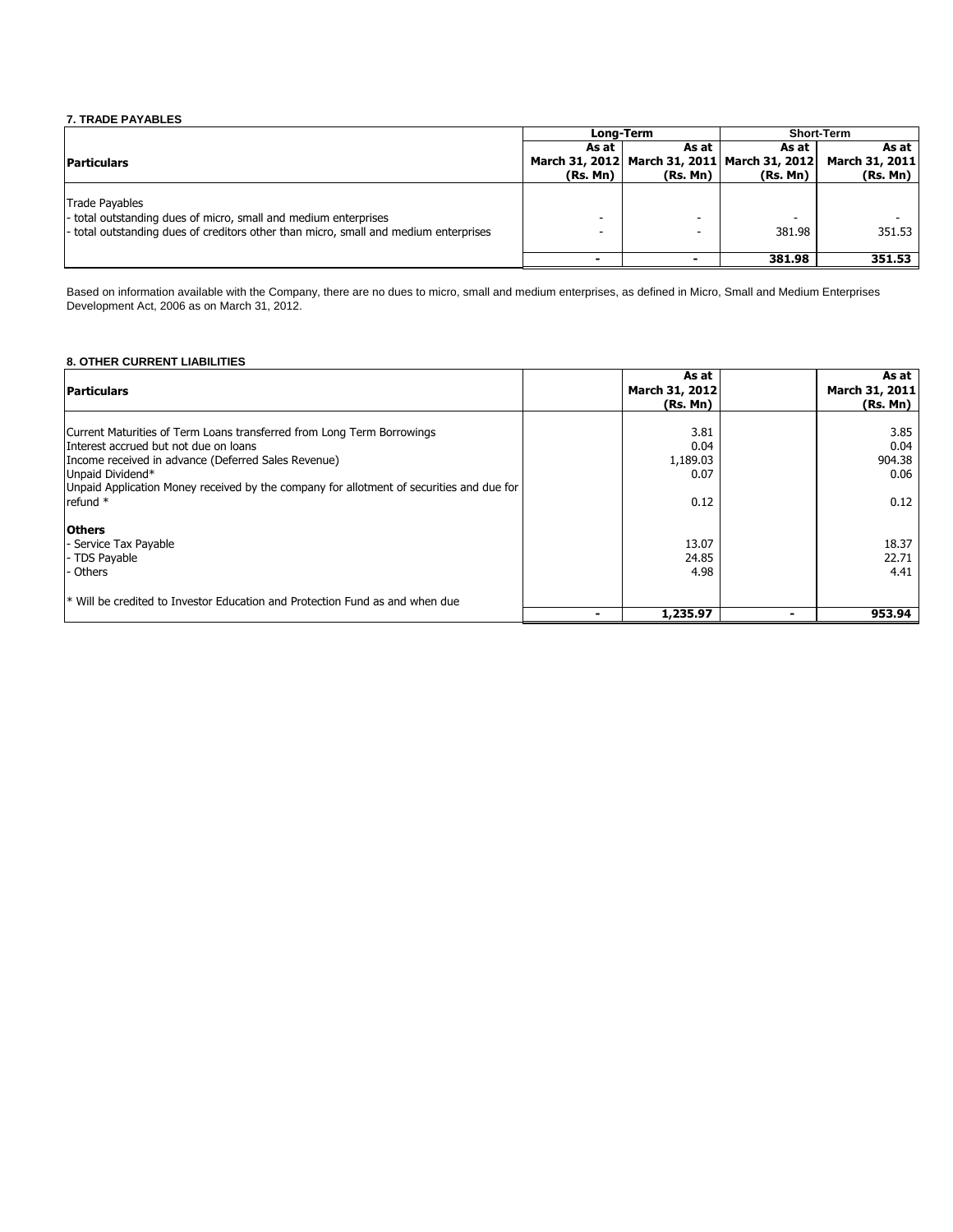| 9. FIXED ASSETS                                          |                        |                                       |                                                 |                         |                        |                                                        |                                                           |                         |                         | Amount Rs. Mn)          |
|----------------------------------------------------------|------------------------|---------------------------------------|-------------------------------------------------|-------------------------|------------------------|--------------------------------------------------------|-----------------------------------------------------------|-------------------------|-------------------------|-------------------------|
|                                                          |                        |                                       | <b>GROSS BLOCK (AT COST)</b>                    |                         |                        |                                                        | DEPRECIATION/AMORTIZATION                                 |                         | <b>NET BLOCK</b>        |                         |
| <b>Description</b>                                       | As at<br>April 1, 2011 | <b>Additions</b><br>during the period | <b>Deletions/Write off</b><br>during the period | As at<br>March 31, 2012 | Up to<br>April 1, 2011 | Depreciation/<br><b>Amortisation</b><br>for the period | <b>Accumulated</b><br><b>Depreciation</b><br>on Deletions | Up to<br>March 31, 2012 | As at<br>March 31, 2012 | As at<br>March 31, 2011 |
| <b>OWN ASSETS</b>                                        |                        |                                       |                                                 |                         |                        |                                                        |                                                           |                         |                         |                         |
| <b>Tangible Assets</b>                                   |                        |                                       |                                                 |                         |                        |                                                        |                                                           |                         |                         |                         |
| Leasehold Land                                           | 346.95                 | $\overline{\phantom{a}}$              | $\overline{\phantom{a}}$                        | 346.95                  | 10.58                  | 5.16                                                   | $\overline{\phantom{a}}$                                  | 15.74                   | 331.21                  | 336.37                  |
| Building                                                 | 91.19                  | $\sim$                                | $\sim$                                          | 91.19                   | 1.86                   | 4.57                                                   | $\sim$                                                    | 6.43                    | 84.76                   | 89.33                   |
| Leasehold Improvements                                   | 69.37                  | 3.02                                  | $\overline{\phantom{a}}$                        | 72.39                   | 55.97                  | 6.73                                                   | $\sim$                                                    | 62.70                   | 9.69                    | 13.40                   |
| Computers                                                | 186.93                 | 53.81                                 | 27.48                                           | 213.26                  | 130.03                 | 31.50                                                  | 20.09                                                     | 141.44                  | 71.82                   | 56.90                   |
| Plant and Machinery                                      | 34.43                  | 1.50                                  | 0.72                                            | 35.21                   | 23.20                  | 9.28                                                   | 0.72                                                      | 31.76                   | 3.45                    | 11.23                   |
| Furniture and Fixtures                                   | 34.70                  | 4.18                                  | 2.83                                            | 36.05                   | 21.89                  | 7.00                                                   | 1.82                                                      | 27.07                   | 8.98                    | 12.81                   |
| Office Equipment                                         | 52.12                  | 11.44                                 | 1.97                                            | 61.59                   | 42.93                  | 7.82                                                   | 0.88                                                      | 49.87                   | 11.72                   | 9.19                    |
| Vehicles                                                 | 0.73                   | $\overline{\phantom{a}}$              | $\sim$                                          | 0.73                    | 0.73                   |                                                        | $\sim$                                                    | 0.73                    | $\sim$                  |                         |
| Assets taken on Finance Lease                            |                        |                                       |                                                 |                         |                        |                                                        |                                                           |                         |                         |                         |
| Vehicles                                                 | 18.49                  | 6.75                                  | 4.50                                            | 20.74                   | 8.91                   | 4.03                                                   | 3.16                                                      | 9.78                    | 10.96                   | 9.58                    |
|                                                          | 834.91                 | 80.70                                 | 37.50                                           | 878.11                  | 296.10                 | 76.09                                                  | 26.67                                                     | 345.52                  | 532.59                  | 538.81                  |
| <b>Intangible Assets</b><br><b>Own Assets (Acquired)</b> |                        |                                       |                                                 |                         |                        |                                                        |                                                           |                         |                         |                         |
| Goodwill                                                 | 0.26                   | $\overline{\phantom{a}}$              | $\overline{\phantom{a}}$                        | 0.26                    | 0.26                   | ٠                                                      | $\sim$                                                    | 0.26                    | $\sim$                  |                         |
| Operating and Marketing Rights                           | 27.56                  | $\sim$                                | $\overline{\phantom{a}}$                        | 27.56                   | 27.56                  | ٠                                                      | $\sim$                                                    | 27.56                   | $\sim$                  | $\sim$                  |
| Enterprise Resource Planning Software                    | 20.43                  | 0.87                                  | $\overline{\phantom{a}}$                        | 21.30                   | 5.32                   | 4.53                                                   | $\sim$                                                    | 9.85                    | 11.45                   | 15.11                   |
| Other Software Licenses                                  | 6.70                   | 2.08                                  | $\overline{\phantom{a}}$                        | 8.78                    | 3.02                   | 2.59                                                   | $\overline{\phantom{a}}$                                  | 5.61                    | 3.17                    | 3.68                    |
|                                                          | 54.95                  | 2.95                                  | $\sim$                                          | 57.90                   | 36.16                  | 7.12                                                   | $\sim$                                                    | 43.28                   | 14.62                   | 18.79                   |
|                                                          |                        |                                       |                                                 |                         |                        |                                                        |                                                           |                         |                         |                         |
| Total                                                    | 889.86                 | 83.65                                 | 37.50                                           | 936.01                  | 332.26                 | 83.21                                                  | 26.67                                                     | 388.80                  | 547.21                  | 557.60                  |
| <b>Previous year</b>                                     | 584.70                 | 348.63                                | 43.47                                           | 889.86                  | 289.28                 | 80.04                                                  | 37.06                                                     | 332.26                  | 557.60                  |                         |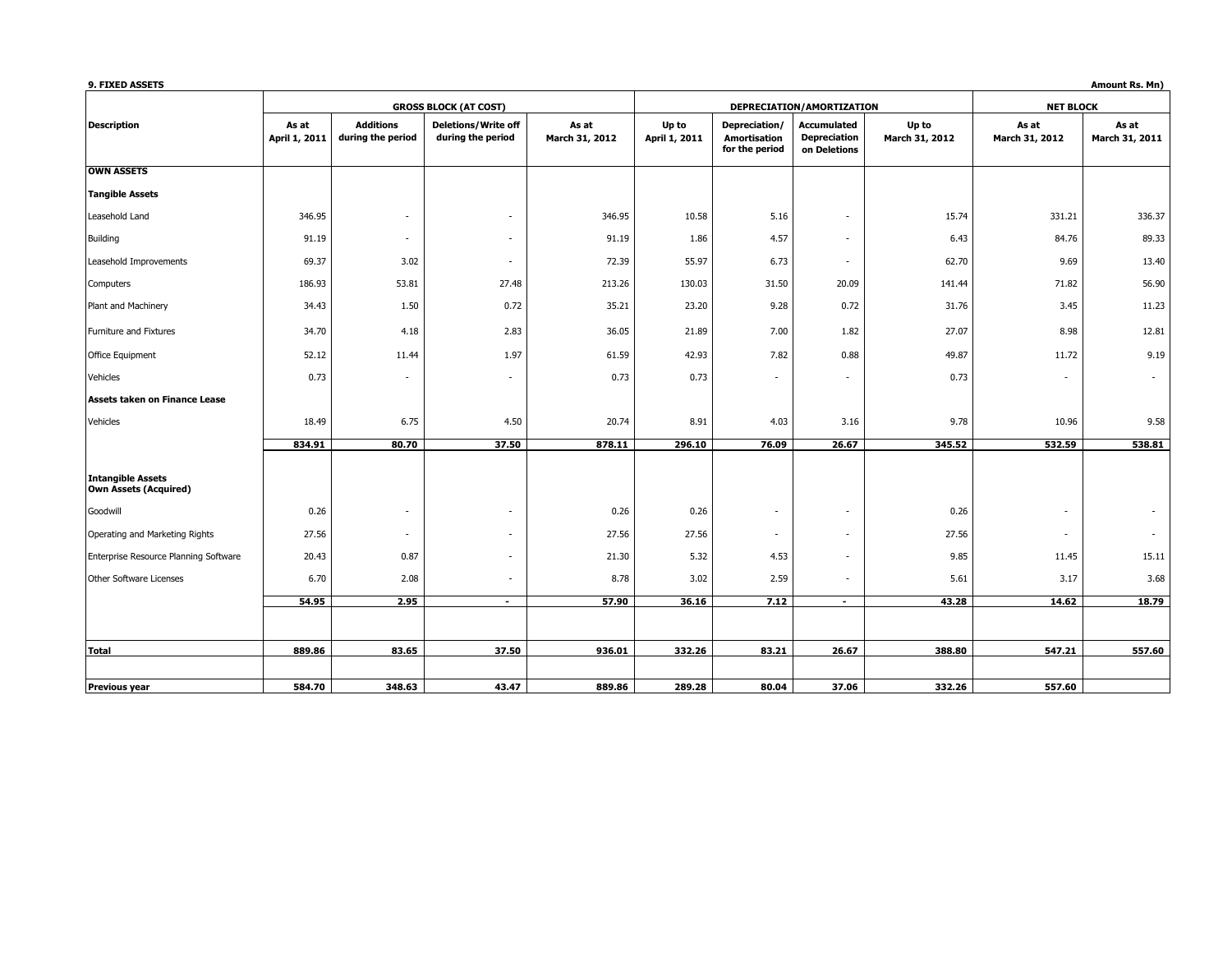## **10. NON CURRENT INVESTMENTS**

| <b>Particulars</b>                                                                                                                                                                                                        | (Rs Mn)        | As at<br>March 31, 2012<br>(Rs Mn) | (Rs Mn)        | As at<br>March 31, 2011<br>(Rs Mn) |
|---------------------------------------------------------------------------------------------------------------------------------------------------------------------------------------------------------------------------|----------------|------------------------------------|----------------|------------------------------------|
| <b>Non Trade (Unquoted)</b>                                                                                                                                                                                               |                |                                    |                |                                    |
| <b>Investments in Equity Shares of Associate Companies</b><br>2,392 (Previous period - NIL) shares of eTechAces Marketing and Consulting Pvt. Ltd. of Rs 10/- each<br>fully paid up. *                                    |                |                                    |                |                                    |
| 58,480 (Previous year - 22,397) shares of DC Foodiebay Online Services Private Limited of Rs 1/-<br>each fully paid up. (and share premium of Rs. 802.69/- per share.)*                                                   | 12.73          |                                    | 13.31          |                                    |
| 258 (Previous year - NIL) shares of Nogle Technologies Pvt. Ltd. of Rs 10/- each fully paid up. (and<br>share premium of Rs. 40/- per share).*                                                                            |                |                                    |                |                                    |
| 476,666 (Previous year - NIL) shares of Ninety Nine Labels Pvt. Ltd. of Rs 10/- each fully paid up.<br>(and share premium of Rs. 102.38/- per share computed on weighted average basis.)*<br>$[*$ Refer Note 26(a)]       | 15.06          | 27.79                              |                | 13.31                              |
| <b>Investments in Preference Shares of Associate Companies</b>                                                                                                                                                            |                |                                    |                |                                    |
| 4,571 (Previous year - NIL) shares of eTechAces Marketing and Consulting Pvt. Ltd. of Rs 100/- each<br>fully paid up. (and share premium of Rs. 21,781.31/- per share computed on average basis.)                         | 100.02         |                                    |                |                                    |
| 498,400 (Previous year - NIL) shares of Ninety Labels Pvt. Ltd. of Rs 10/- each fully paid up. (and<br>share premium of Rs. 253.91/- per share).                                                                          | 131.53         |                                    |                |                                    |
| 44,584 (Previous year - NIL) shares of DC Foodiebay Online Services Pvt. Ltd. of Rs 1/- each fully<br>paid up. (and share premium of Rs. 3,026.99/- per share computed on weighted average basis)                         | 135.00         |                                    |                |                                    |
| 4,201 (Previous year - 1,757) shares of Nogle Technologies Pvt. Ltd. of Rs 10/- each fully paid up.<br>(and share premium of Rs. 4,750.77/- per share computed on average basis)                                          | 20.00          |                                    | 4.12           |                                    |
| 107,801 (Previous year - NIL) shares of Kinobeo Software Pvt. Ltd. of Rs 10/- each fully paid up. (and<br>share premium of Rs. 2,494.61/- per share computed on average basis)                                            | 270.00         | 656.55                             |                | 4.12                               |
| <b>Investments in Equity Shares of Others</b><br>(Previous period - NIL) shares of Study Places Inc. of Rs 1,461.04/- each fully paid up.<br>Less: Provision for diminution in value of investment<br>[Refer Note 26 (b)] | 49.81<br>49.81 |                                    | 49.81<br>41.48 | 8.33                               |
| <b>Investments in Debentures of Associate Company</b><br>50 (Previous year - NIL) debentures of Ninety Labels Pvt. Ltd. of Rs 10 Lakh each fully paid up.                                                                 |                | 50.00                              |                |                                    |
| <b>Investments in Mutual Funds</b>                                                                                                                                                                                        |                |                                    |                |                                    |
| 5,000,000 (Previous Year 5,000,000) Units of Rs 10/- each in ICICI Prudential FMP Series 54-1 Year<br>Plan A Cumulative                                                                                                   | 50.00          |                                    | 50.00          |                                    |
| 4,631,731 (Previous Year NIL) Units of Rs 10.80/- each in ICICI Prudential Interval Fund Annual<br>Interval Plan-I Institutional Cumulative Growth                                                                        | 50.00          |                                    |                |                                    |
| 5,000,000 (Previous Year 2,000,000) Units of Rs 10/- each in DSP Blackrock Fixed Term Plan 12M<br>Series 6- Growth                                                                                                        | 50.00          |                                    | 20.00          |                                    |
| 5,493,950 (Previous Year NIL) Units of Rs 10/- each in DSP Blackrock FMP 12M Series 32-Growth                                                                                                                             | 54.94          |                                    |                |                                    |
| 5,000,000 (Previous Year NIL) Units of Rs 10/- each in DSP Blackrock FMP Series 10 12M-Growth                                                                                                                             | 50.00          |                                    |                |                                    |
| 4,000,000 (Previous Year NIL) Units of Rs 10/- each in DSP Blackrock FMP-Series 37-13M- Growth                                                                                                                            | 40.00          |                                    |                |                                    |
| 5,898,767 (Previous Year NIL) Units of Rs 10/- each in DSP BlackRock FMP-Series 43-12M-Growth                                                                                                                             | 58.99          |                                    |                |                                    |
| 5,000,000 (Previous Year 5,000,000) Units of Rs 10/- each in 5795 HDFC FMP 370D March 2011 (2) -<br>Growth - Series XVI                                                                                                   | 50.00          |                                    | 50.00          |                                    |
| NIL (Previous Year 5,000,000) Units of Rs 10/- each in 5778 HDFC FMP 370D March 2011 (2) -<br>Growth - Series XVI                                                                                                         |                |                                    | 50.00          |                                    |
| 5,000,000 (Previous Year NIL) Units of Rs 10/- each in HDFC FMP 13M Sep 11(1)-Growth-Series-XVIII                                                                                                                         | 50.00          |                                    |                |                                    |
| 5,000,000 (Previous Year NIL) Units of Rs 10/- each in HDFC 5978 FMP 399D March 2012 (1)-Growth-<br>Series-XXI                                                                                                            | 50.00          |                                    |                |                                    |
| 5,503,750 (Previous Year NIL) Units of Rs 10/- each in 5964/ HDFC FMP 400D March 2012 (1) -<br>Growth - Series XXI                                                                                                        | 55.04          |                                    |                |                                    |
| NIL (Previous Year 5,000,000) Units of Rs 10/- each in IDFC Fixed Maturity Yearly Series 38 Growth                                                                                                                        |                |                                    | 50.00          |                                    |
| NIL (Previous Year 5,000,000) Units of Rs 10/- each in IDFC Fixed Maturity Plan-Yearly Series 36<br>Growth                                                                                                                |                |                                    | 50.00          |                                    |
| 5,000,000 (Previous Year NIL) Units of Rs 10/- each in IDFC FMP - Yearly Series 45 Growth                                                                                                                                 | 50.00          |                                    |                |                                    |
| 5,491,200 (Previous Year NIL) Units of Rs 10/- each in IDFC Fixed Maturity Plan-Yearly Series 48                                                                                                                          |                |                                    |                |                                    |
| Growth<br>5,506,300 (Previous Year NIL) Units of Rs 10/- each in IDFC FMP Yearly Series-51-Growth                                                                                                                         | 54.91<br>55.06 |                                    |                |                                    |
| 5,503,400 (Previous Year NIL) Units of Rs 10/- each in IDFC Fixed Maturity Yearly Series 63 Growth                                                                                                                        | 55.03          |                                    |                |                                    |
| NIL (Previous Year 4,055,158) Units of Rs 10/- each in Kotak FMP Series 34-Growth                                                                                                                                         |                |                                    | 40.55          |                                    |
| NIL (Previous Year 5,000,000) Units of Rs 10/- each in Kotak FMP Series 37-Growth                                                                                                                                         |                |                                    | 50.00          |                                    |
| NIL (Previous Year 5,000,000) Units of Rs 10/- each in Kotak FMP Series 39-Growth                                                                                                                                         |                |                                    | 50.00          |                                    |
| NIL (Previous Year 5,000,000) Units of Rs 10/- each in Kotak FMP Series 40-Growth                                                                                                                                         |                |                                    | 50.00          |                                    |
| 5,000,000 (Previous Year NIL) Units of Rs 10/- each in Kotak FMP Series 44-Growth                                                                                                                                         | 50.00          |                                    |                |                                    |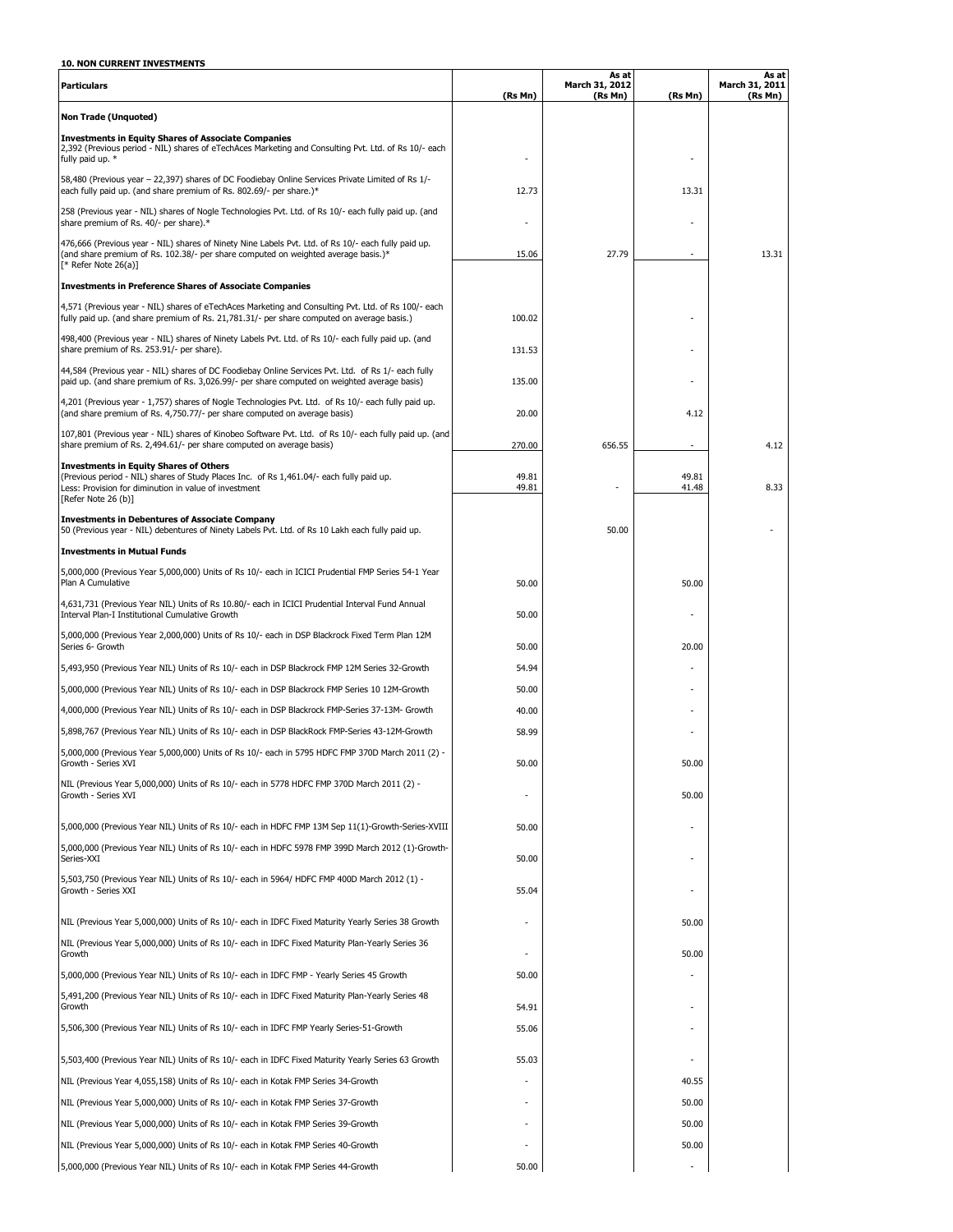| 6,000,000 (Previous Year NIL) Units of Rs 10/- each in Birla Sun Life Fixed Term Plan Series DX<br>Growth<br>5,000,000 (Previous Year NIL) Units of Rs 10/- each in Birla Sun Life Fixed Term Plan Series EE<br>Growth<br>5,502,950 (Previous Year NIL) Units of Rs 10/- each in Birla Sun Life Fixed Term Plan Series EQ<br>Growth<br>5,000,000 (Previous Year NIL) Units of Rs 10/- each in SBI Debt Fund Series-367 Days-6-Growth | 50.00<br>55.03<br>50.00 | 1,475.57 |       | 567.15 |
|--------------------------------------------------------------------------------------------------------------------------------------------------------------------------------------------------------------------------------------------------------------------------------------------------------------------------------------------------------------------------------------------------------------------------------------|-------------------------|----------|-------|--------|
|                                                                                                                                                                                                                                                                                                                                                                                                                                      |                         |          |       |        |
|                                                                                                                                                                                                                                                                                                                                                                                                                                      |                         |          |       |        |
|                                                                                                                                                                                                                                                                                                                                                                                                                                      |                         |          |       |        |
|                                                                                                                                                                                                                                                                                                                                                                                                                                      | 60.00                   |          |       |        |
| 5,503,000 (Previous Year NIL) Units of Rs 10/- each in Axis Fixed Term Plan - Series 22 (374 days)-<br>Growth Plan                                                                                                                                                                                                                                                                                                                   | 55.03                   |          |       |        |
| 2,000,000 (Previous Year NIL) Units of Rs 10/- each in Axis Fixed Term Plan - Series 17 (12 Months)-<br>Growth Plan                                                                                                                                                                                                                                                                                                                  | 20.00                   |          |       |        |
| 5,000,000 (Previous Year NIL) Units of Rs 10/- each in Axis Fixed Term Plan - Series 16 (370 Days)-<br>Growth                                                                                                                                                                                                                                                                                                                        | 50.00                   |          |       |        |
| NIL (Previous Year 5,000,000) Units of Rs 10/- each in Axis Fixed Term Plan-Series 13-Growth Plan                                                                                                                                                                                                                                                                                                                                    |                         |          | 50.00 |        |
| 5,000,000 (Previous Year NIL) Units of Rs 10/- each in Fidelity FMP Series 6 - Plan E-Growth                                                                                                                                                                                                                                                                                                                                         | 50.00                   |          |       |        |
| 5,150,000 (Previous Year NIL) Units of Rs 10/- each in Fidelity FMP Series 6-Plan-C Growth                                                                                                                                                                                                                                                                                                                                           | 51.50                   |          |       |        |
| NIL (Previous Year 5,660,000) Units of Rs 10/- each in Fidelity FMP Series 5-Plan A-Growth                                                                                                                                                                                                                                                                                                                                           |                         |          | 56.60 |        |
| 5,509,983 (Previous Year NIL) Units of Rs 10/- each in Kotak FMP Series 83-Growth                                                                                                                                                                                                                                                                                                                                                    | 55.10                   |          |       |        |
| 5,514,990 (Previous Year NIL) Units of Rs 10/- each in Kotak FMP Series 80-Growth                                                                                                                                                                                                                                                                                                                                                    | 55.15                   |          |       |        |
| 5,510,066 (Previous Year NIL) Units of Rs 10/- each in Kotak FMP Series 78-Growth                                                                                                                                                                                                                                                                                                                                                    | 55.10                   |          |       |        |
| 4,468,913 (Previous Year NIL) Units of Rs 10/- each in Kotak FMP Series 75-Growth                                                                                                                                                                                                                                                                                                                                                    | 44.69                   |          |       |        |

#### **11. DEFERRED TAX ASSET/ (LIABILITY) As at As at Particulars March 31, 2012 March 31, 2011 (Rs Mn) (Rs Mn) (Rs Mn) (Rs Mn)** Deferred Tax Asset / (Liability) - Opening Balance 58.84 33.74<br>- Adjustment for the current year (17.11) 25.10 **58.84 17.11 17.11 17.11 17.11 17.11 17.11 17.11 18.84**

**Significant components of deferred tax assets/ (liabilities) are shown in the following table:**

| <b>Particulars</b>             | As at<br>March 31, 2012<br>(Rs Mn) | As at<br>March 31, 2011<br>(Rs Mn) |
|--------------------------------|------------------------------------|------------------------------------|
| Deferred Tax Asset/(Liability) |                                    |                                    |
| Provision for Leave Encashment | 6.49                               | 6.47                               |
| Provision for Doubtful Debts   | 1.62                               | 15.20                              |
| Depreciation                   | 20.60                              | 20.50                              |
| Others                         | 13.02                              | 16.67                              |
|                                |                                    |                                    |
|                                | 41.73                              | 58.84                              |

#### **12. LOANS AND ADVANCES**

|                                                                      |                | Long-Term                | <b>Short-Term</b> |                |
|----------------------------------------------------------------------|----------------|--------------------------|-------------------|----------------|
|                                                                      | As at          | As at                    | As at             | As at          |
| <b>Particulars</b>                                                   | March 31, 2012 | March 31, 2011           | March 31, 2012    | March 31, 2011 |
|                                                                      | (Rs Mn)        | (Rs Mn)                  | (Rs Mn)           | (Rs Mn)        |
| (Unsecured, considered good)                                         |                |                          |                   |                |
| Capital Advances                                                     | 60.78          | 60.78                    | 4.09              | 4.24           |
| <b>Security Deposits</b>                                             | 50.98          | 46.59                    | 17.71             | 17.87          |
| Amount due from Associate Company                                    |                |                          | 0.36              | 0.00           |
| <b>Others</b>                                                        |                |                          |                   |                |
| Advance recoverable in cash or in kind or for value to be received * | 16.26          | 13.19                    | 41.81             | 45.83          |
| Balance with Service Tax Authorities                                 | 0.00           | 0.00                     | 3.90              | 6.19           |
| Advance Tax                                                          | ۰.             | $\overline{\phantom{a}}$ | 1,986.65          | 0.00           |
| Less: Provision for Tax                                              | $\sim$         | $\overline{\phantom{a}}$ | (1,965.02)        | 0.00           |
| Amount recoverable from ESOP Trust                                   | 0.21           | 0.19                     | (0.01)            | 13.42          |
| Advance Tax - Fringe Benefits                                        | ٠              | $\overline{\phantom{a}}$ | 29.69             | 29.70          |
| Less: Provision for Tax - Fringe Benefits                            | ۰.             | $\overline{\phantom{0}}$ | (28.69)           | (28.69)        |
|                                                                      |                |                          |                   |                |
|                                                                      | 128.23         | 120.75                   | 90.49             | 88.56          |

\* Includes Rs (0.05) Million (Previous year Rs (0.02) Million) outstanding with directors

#### **13. OTHER NON CURRENT/CURRENT ASSETS**

|                                                                                                                   | <b>Non-Current</b> |                 | Current                       |                |  |
|-------------------------------------------------------------------------------------------------------------------|--------------------|-----------------|-------------------------------|----------------|--|
| <b>Particulars</b>                                                                                                | As at              | As at           | As at                         | As at          |  |
|                                                                                                                   | March 31, 2012     |                 | March 31, 2011 March 31, 2012 | March 31, 2011 |  |
| (Unsecured Considered Good)                                                                                       | (Rs. Mn)           | (Rs. Mn)        | (Rs. Mn)                      | (Rs. Mn)       |  |
| Non Current Portion of Fixed Deposits transferred from Cash & Bank Balances<br>Interest Accrued on Fixed Deposits | 639.44<br>49.07    | 757.40<br>36.20 | 63.08                         | 33.42          |  |
|                                                                                                                   | 688.51             | 793.60          | 63.08                         | 33.42          |  |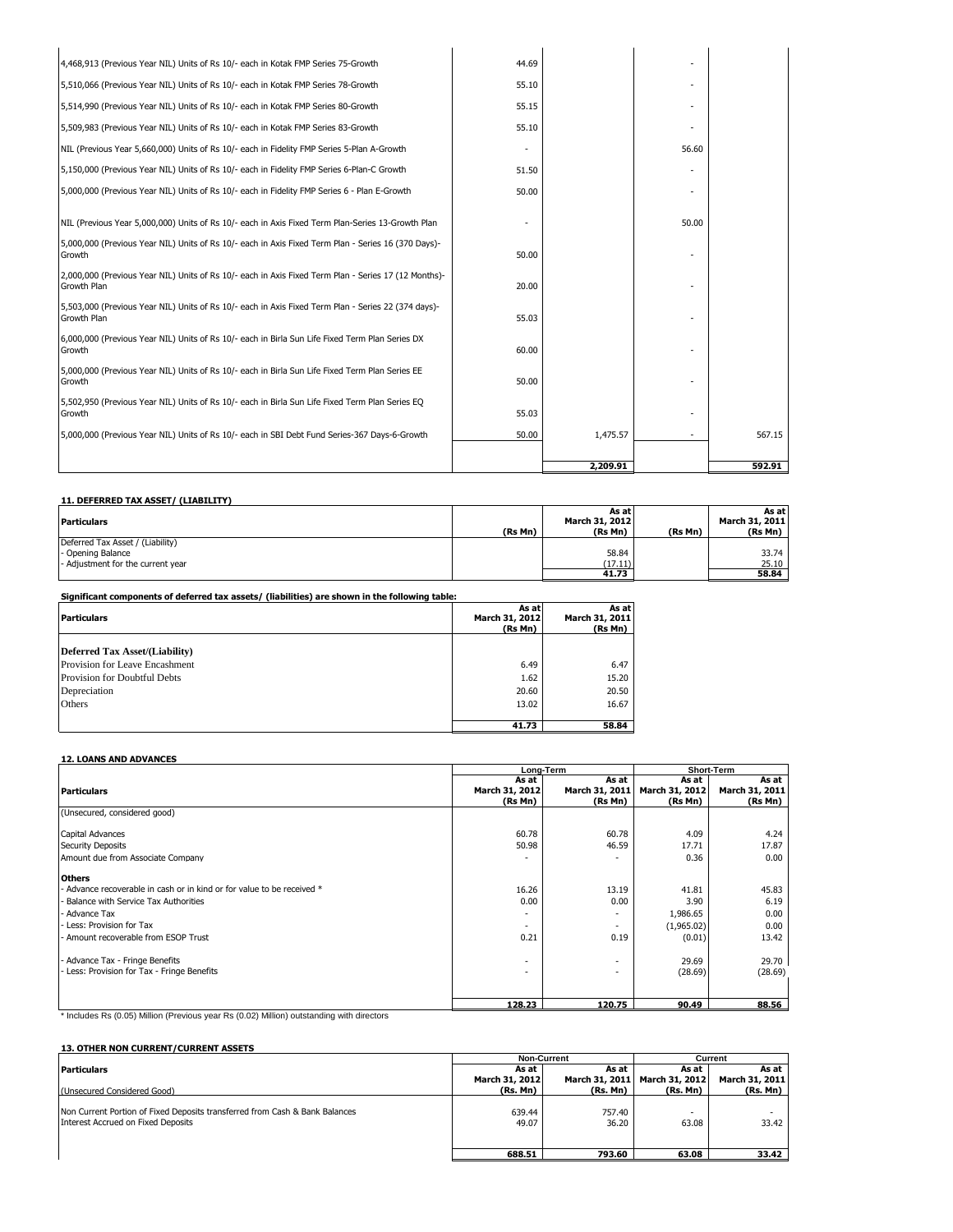| <b>14. CURRENT INVESTMENTS</b>                                                                                                                  |          |                                     |          |                                     |
|-------------------------------------------------------------------------------------------------------------------------------------------------|----------|-------------------------------------|----------|-------------------------------------|
| <b>Particulars</b>                                                                                                                              | (Rs. Mn) | As at<br>March 31, 2012<br>(Rs. Mn) | (Rs. Mn) | As at<br>March 31, 2011<br>(Rs. Mn) |
| Investment in Mutual Funds (Unquoted) (Valued at lower of cost and fair value, unless stated otherwise)                                         |          |                                     |          |                                     |
| 1,897,278 (Previous Year 1,705,617) Units of Rs 105.74/- each in ICICI Prudential Flexible Income Plan Premium - Daily<br>Dividend              |          | 200.61                              |          | 180.34                              |
| NIL (Previous Year 7,038,997) Units of Rs 10.07/- each in ICICI Prudential Banking and PSU Debt Fund Premium Plus<br>Daily Dividend             |          |                                     |          | 70.88                               |
| NIL (Previous Year 71,460) Units of Rs 1000.54/- each in DSP BlackRock Floating Rate Fund-Institutional Plan Daily<br>Dividend                  |          |                                     |          | 122.87                              |
| NIL (Previous Year 5,000,000) Units of Rs 10/- each in DSP Blackrock FMP 12M Series 13-Growth                                                   |          |                                     |          | 50.00                               |
| 10,837,343 (Previous Year 34,897,728) Units of Rs 10/- each in HDFC Cash Management Fund-Treasury Advantage Plan<br>Wholesale Daily Dividend    |          | 108.72                              |          | 350.08                              |
| NIL (Previous Year 5,090,771) Units of Rs 10/- each in Birla Sun Life Fixed Term Plan Series CW Growth                                          |          | ٠                                   |          | 50.91                               |
| 4,414 (Previous Year 22,362,958) Units of Rs 100/- each in Birla Sun Life Saving Fund -Instl-Daily Div Reinvestment                             |          | 0.44                                |          | 223.78                              |
| NIL (Previous Year 5,000,000) Units of Rs 10/- each in Birla Sun Life Fixed Term Plan Series CR Growth                                          |          |                                     |          | 50.00                               |
| NIL (Previous Year 22,672,465) Units of Rs. 10/- each in GFCD IDFC Money Manager Fund - Treasury Plan – Super Inst<br>Plan C Daily Dividend     |          |                                     |          | 226.76                              |
| NIL (Previous Year 5,000,000) Units of Rs 10/- each in IDFC Fixed Maturity Yearly Series 40 Growth                                              |          |                                     |          | 50.00                               |
| 153,976 (Previous Year 15,000,586) Units of Rs 10/- each in SBI SHF Ultra Short Term Fund IP Daily Div                                          |          | 154.07                              |          | 150.10                              |
| 3,775,183 (Previous Year 3,520,170) Units of Rs 10/- each in Templeton India Ultra Short Bond Fund Institutional Plan<br>Daily Dividend         |          | 37.79                               |          | 35.24                               |
| 27,079,374 (Previous Year 21,993,764) Units of Rs 10/- each in Templeton India Ultra Short Bond Fund Super<br>Institutional Plan Daily Dividend |          | 271.11                              |          | 220.19                              |
| 2,688,154 (Previous Year 14,798,856) Units of Rs 10/- each in Kotak Flexi Debt Scheme Institutional - Daily Dividend                            |          | 27.01                               |          | 148.69                              |
| 1,483,809 (Previous Year 6,130,023) Units of Rs 10/- each in Fidelity Ultra Short Term Debt Fund Super Instl - Daily<br>Dividend                |          | 14.85                               |          | 61.33                               |
| NIL (Previous Year 43,417) Units of Rs 10/- each in Reliance Money Manager Fund-Institutional Option-Daily Dividend                             |          |                                     |          | 43.48                               |
| 29,469 (Previous Year NIL) Units of Rs 10/- each in IDFC Cash Fund-Investment Plan B-Daily Dividend                                             |          | 31.20                               |          |                                     |
| 9,638,342 (Previous Year NIL) Units of Rs 10/- each in IDFC Money Manager Fund - TP - Super Inst Plan C - Daily Div                             |          | 96.40                               |          |                                     |
|                                                                                                                                                 |          | 942.20                              |          | 2,034.65                            |

## **15. TRADE RECEIVABLES**

|                                                                                            |             |                          | Long-Term                | Short-Term     |                |
|--------------------------------------------------------------------------------------------|-------------|--------------------------|--------------------------|----------------|----------------|
|                                                                                            |             | As at                    | As at                    | As at          | As at          |
| <b>Particulars</b>                                                                         |             | March 31, 2012           | March 31, 2011           | March 31, 2012 | March 31, 2011 |
|                                                                                            |             | (Rs. Mn)                 | (Rs. Mn)                 | (Rs. Mn)       | (Rs. Mn)       |
| (Unsecured, considered good unless otherwise stated)                                       |             |                          |                          |                |                |
| Debts outstanding for a period exceeding six months from the date they are due for payment |             |                          |                          |                |                |
| - Secured Considered Good                                                                  |             | -                        |                          |                |                |
| - Unsecured Considered Good                                                                |             | $\overline{\phantom{a}}$ |                          | 4.07           |                |
| - Doubtful                                                                                 |             | -                        |                          | 52.13          | 31.71          |
|                                                                                            |             | -                        | $\overline{\phantom{a}}$ | 56.20          | 31.71          |
| Less: Provision for Doubtful Debts                                                         |             |                          |                          | (52.13)        | (31.71)        |
|                                                                                            | (A)         | $\blacksquare$           | $\blacksquare$           | 4.07           | $\blacksquare$ |
| <b>Other Receivables</b>                                                                   |             |                          |                          |                |                |
| - Secured Considered Good                                                                  |             |                          |                          |                |                |
| - Unsecured Considered Good                                                                |             |                          |                          | 76.89          | 148.84         |
| - Doubtful                                                                                 |             |                          |                          | 0.82           | 20.58          |
|                                                                                            |             |                          |                          | 77.71          | 169.42         |
| Less: Provision for Doubtful Debts                                                         |             |                          |                          | (0.82)         | (20.58)        |
|                                                                                            | (B)         | $\overline{\phantom{0}}$ | $\overline{\phantom{a}}$ | 76.89          | 148.84         |
|                                                                                            |             |                          |                          |                |                |
|                                                                                            | $(A) + (B)$ | ٠                        | $\overline{\phantom{a}}$ | 80.96          | 148.84         |
|                                                                                            |             |                          |                          |                |                |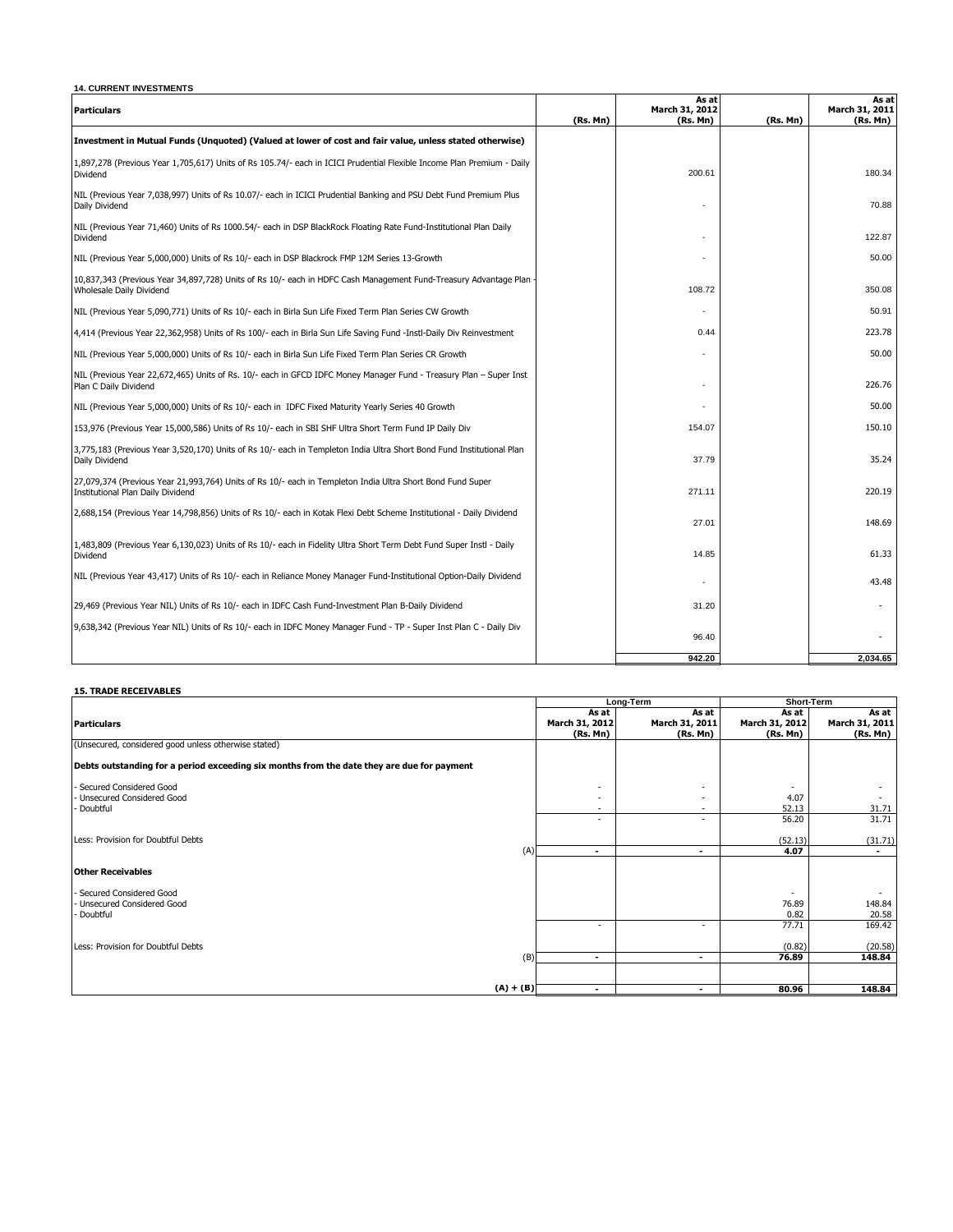|                                                                                                                                       |                | Non-Current | Current                                      |              |  |
|---------------------------------------------------------------------------------------------------------------------------------------|----------------|-------------|----------------------------------------------|--------------|--|
| <b>Particulars</b>                                                                                                                    | As at          | As at       | As at                                        | As at I      |  |
|                                                                                                                                       | March 31, 2012 |             | March 31, 2011 March 31, 2012 March 31, 2011 |              |  |
|                                                                                                                                       | (Rs. Mn)       | (Rs. Mn)    | (Rs. Mn)                                     | (Rs. Mn)     |  |
| <b>Cash and Cash Equivalents</b>                                                                                                      |                |             |                                              |              |  |
| Cash in hand                                                                                                                          |                |             | 3.48                                         | 1.59         |  |
| <b>Balances with Banks:</b>                                                                                                           |                |             |                                              |              |  |
| -in Current Accounts                                                                                                                  |                |             | 296.48                                       | 93.49        |  |
| -in Fixed Deposit Accounts with original maturity of less than 3 months                                                               |                |             | 52.50                                        | 30.85        |  |
| -in Fixed Deposit Accounts with original maturity of more than 12 months*                                                             | 639.44         | 757.40      |                                              |              |  |
| Non Current portion transferred to non current assets                                                                                 | (639.44)       | (757.40)    |                                              |              |  |
| <b>Other Bank Balances</b>                                                                                                            |                |             |                                              |              |  |
| Balances in Fixed Deposit Accounts with original maturity of more than 3 months but less than 12<br>months*                           |                |             | 1,863.69                                     | 1,192.86     |  |
| Unpaid Application Money received by the company for allotment of securities and due for refund **<br>Unclaimed Dividend **           |                |             | 0.12<br>0.07                                 | 0.12<br>0.06 |  |
| * includes Rs 50.28 Million (Previous year Rs 50.35 Million) as margin money with bank<br>$**$ (Not available for use by the company) |                |             |                                              |              |  |
|                                                                                                                                       |                |             | 2,216.34                                     | 1,318.97     |  |

## **17. REVENUE FROM OPERATIONS**

| <b>Particulars</b>              | As at                      | As at                      |
|---------------------------------|----------------------------|----------------------------|
|                                 | March 31, 2012<br>(Rs. Mn) | March 31, 2011<br>(Rs. Mn) |
|                                 |                            |                            |
| Sale of Services                | 3,903.04                   | 3,217.31                   |
| <b>Other Operating Revenues</b> | 15.80                      | 5.55                       |
|                                 | 3,918.84                   | 3,222.87                   |

#### **18. OTHER INCOME**

|                                                           |                | <b>Long Term</b> | <b>Short Term</b> |                                              |
|-----------------------------------------------------------|----------------|------------------|-------------------|----------------------------------------------|
| <b>Particulars</b>                                        | As at          | As at            | As at I           | As at                                        |
|                                                           | March 31, 2012 |                  |                   | March 31, 2011 March 31, 2012 March 31, 2011 |
|                                                           | (Rs. Mn)       | (Rs. Mn)         | (Rs. Mn)          | (Rs. Mn)                                     |
|                                                           |                |                  |                   |                                              |
| Interest Received/Receivable on Fixed Deposits with Banks | 70.38          | 85.50            | 133.12            | 113.15                                       |
| Interest on Debentures                                    |                |                  | 0.39              |                                              |
| Dividend Income from Mutual Funds                         |                | ۰                | 120.65            | 66.62                                        |
| Profit on sale of Investment (net)                        | 66.87          |                  | 1.19              | 0.29                                         |
| Profit on sale of Fixed Assets (net)                      |                |                  | 0.82              |                                              |
| Other Non Operating Income                                | ۰              |                  | 1.30              | 8.25                                         |
|                                                           |                |                  |                   |                                              |
|                                                           | 137.25         | 85.50            | 257.47            | 188.31                                       |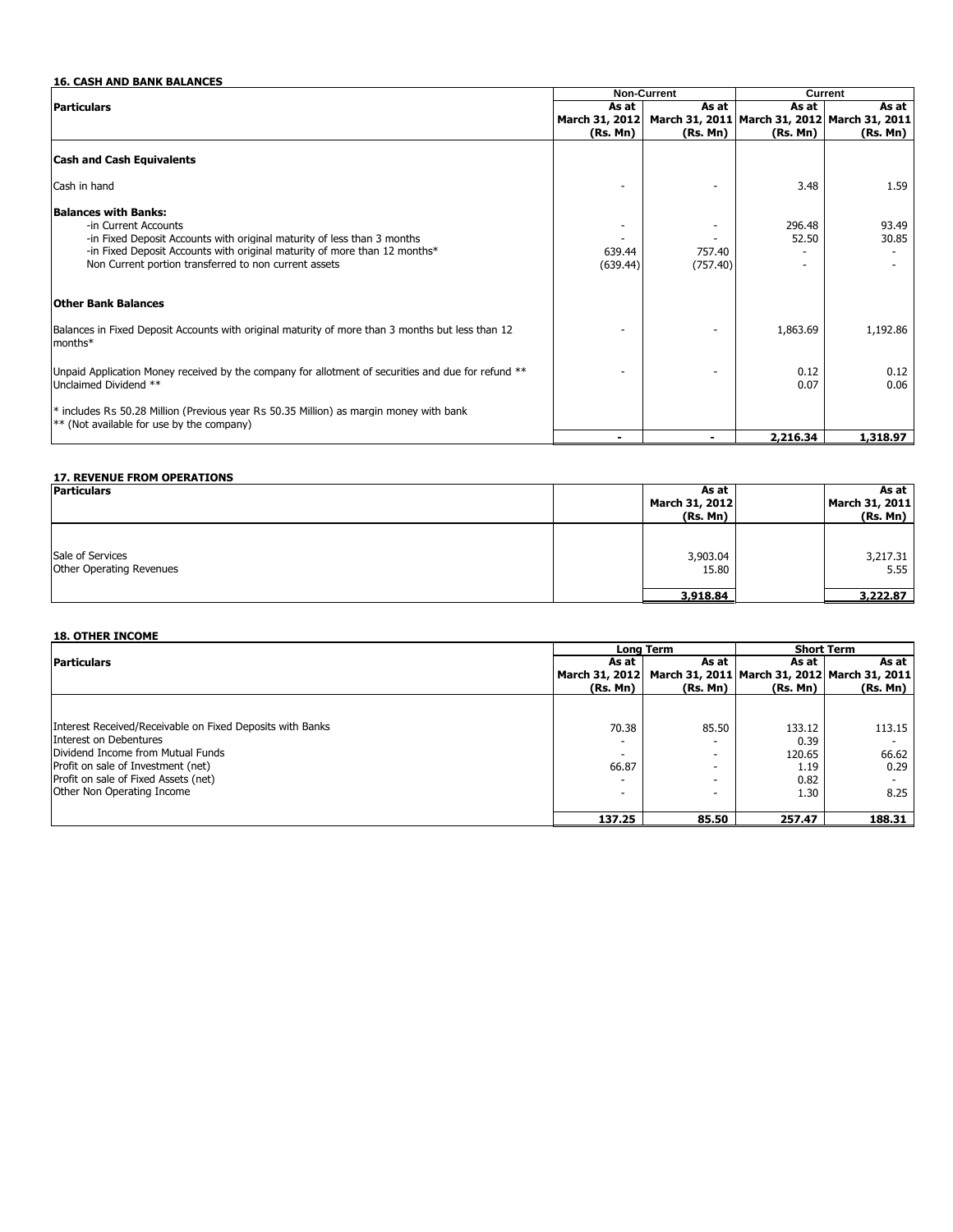### **19. EMPLOYEE BENEFITS EXPENSE**

| <b>Particulars</b>                                                                                                                                                                                                              | As at<br>March 31, 2012                                | As at<br>March 31, 2011                              |
|---------------------------------------------------------------------------------------------------------------------------------------------------------------------------------------------------------------------------------|--------------------------------------------------------|------------------------------------------------------|
|                                                                                                                                                                                                                                 | (Rs Mn)                                                | (Rs Mn)                                              |
| Salaries, Wages and Bonus<br>Contributions to Provident and other funds<br>Sales Incentives and Commissions<br><b>Staff Welfare and Benefits</b><br>Employee Stock Option Scheme Compensation<br><b>Other Employee Expenses</b> | 1,126.45<br>42.22<br>182.04<br>77.37<br>15.02<br>39.14 | 931.10<br>42.08<br>189.12<br>61.81<br>18.02<br>36.52 |
|                                                                                                                                                                                                                                 | 1,482.24                                               | 1,278.65                                             |

## **20. FINANCE COSTS**

| <b>Particulars</b>                       | As at<br>March 31, 2012<br>(Rs Mn) | As at<br>March 31, 2011<br>(Rs Mn) |
|------------------------------------------|------------------------------------|------------------------------------|
| Interest on fixed loans<br><b>Others</b> | 0.67<br>21.17<br>21.84             | 0.81<br>21.78<br>22.59             |

## **21. DEPRECIATION AND AMORTISATION**

| <b>Particulars</b>                                                   | As at<br>March 31, 2012<br>(Rs Mn) | As at<br>March 31, 2011<br>(Rs Mn) |
|----------------------------------------------------------------------|------------------------------------|------------------------------------|
| Depreciation of Tangible Assets<br>Amortisation of Intangible Assets | 76.09<br>7.12                      | 74.66<br>5.38                      |
|                                                                      | 83.21                              | 80.04                              |

## **22. ADVERTISING AND PROMOTION COST**

| <b>Particulars</b>                                              | As at<br>March 31, 2012<br>(Rs Mn) | As at<br>March 31, 2011<br>(Rs Mn) |
|-----------------------------------------------------------------|------------------------------------|------------------------------------|
| <b>Advertisement Expenses</b><br>Promotion & Marketing Expenses | 549.98<br>13.23                    | 496.36<br>9.57                     |
|                                                                 | 563.21                             | 505.93                             |

## **23. ADMINISTRATION AND OTHER EXPENSES**

| <b>Particulars</b>                                                                                                                                                                                                                                                                                                                 | As at<br>March 31, 2012<br>(Rs Mn)                                                              | As at<br>March 31, 2011<br>(Rs Mn)                                                                      |
|------------------------------------------------------------------------------------------------------------------------------------------------------------------------------------------------------------------------------------------------------------------------------------------------------------------------------------|-------------------------------------------------------------------------------------------------|---------------------------------------------------------------------------------------------------------|
| <b>Electricity and Water</b><br>Rent<br>Repairs and Maintenance (Building)<br>Repairs and Maintenance (Machinery)<br>Legal and Professional Charges<br>Rates & Taxes<br>Insurance<br>Communication expenses<br>Travel & Conveyance<br>Provision for Doubtful Debts<br>Loss on sale of fixed assets (net)<br>Miscellaneous expenses | 31.78<br>121.55<br>14.90<br>19.28<br>30.30<br>0.08<br>1.99<br>49.57<br>48.70<br>15.19<br>252.75 | 29.88<br>129.58<br>19.35<br>17.45<br>28.99<br>0.09<br>1.54<br>43.35<br>46.83<br>42.64<br>1.63<br>133.73 |
|                                                                                                                                                                                                                                                                                                                                    | 586.09                                                                                          | 495.06                                                                                                  |

## **24. NETWORK, INTERNET AND OTHER DIRECT CHARGES**

| <b>Particulars</b>                           | As at<br>March 31, 2012<br>(Rs Mn) | As at<br>March 31, 2011<br>(Rs Mn) |
|----------------------------------------------|------------------------------------|------------------------------------|
| Internet and Server Charges<br><b>Others</b> | 92.23<br>12.43                     | 97.24<br>12.87                     |
|                                              | 104.66                             | 110.11                             |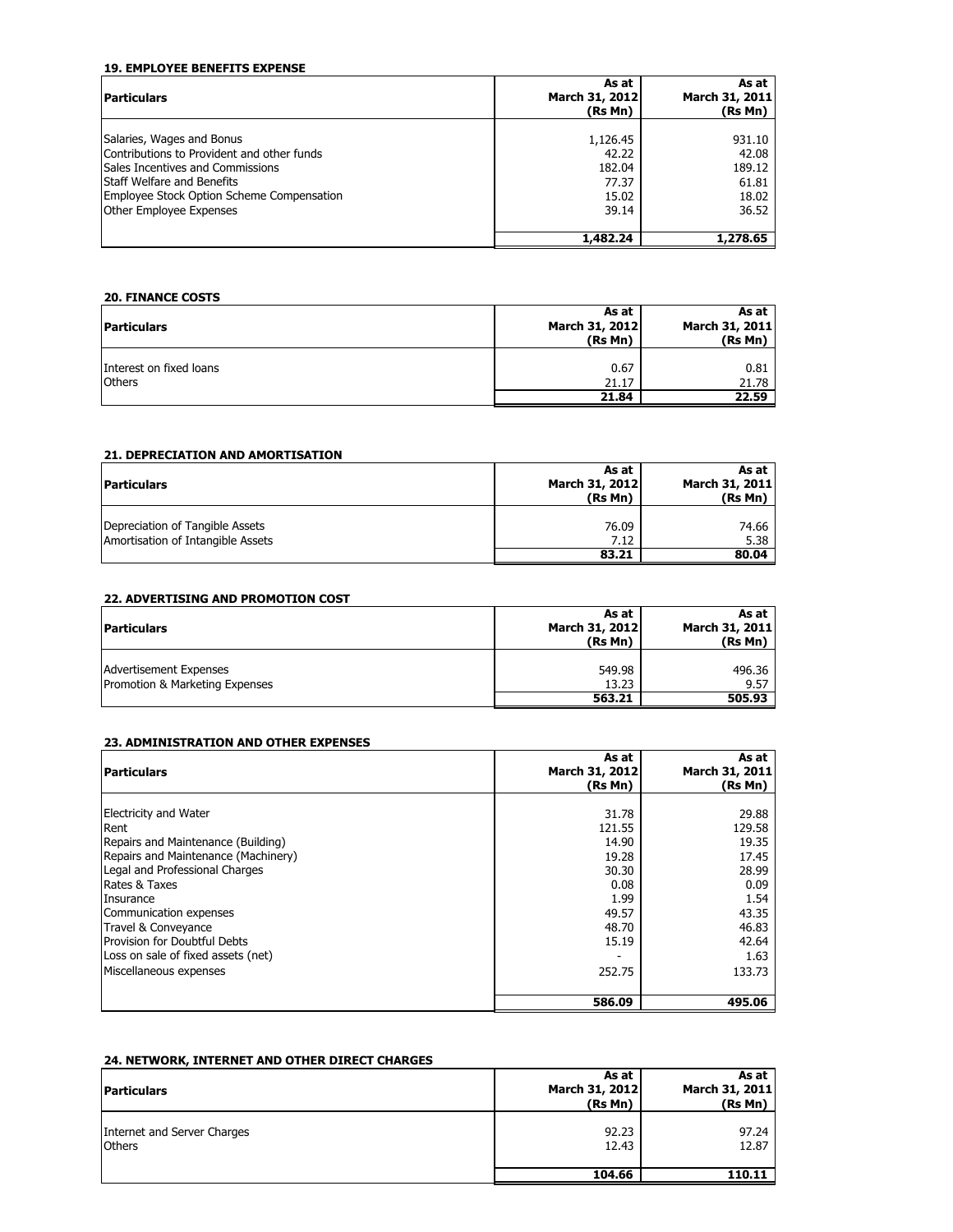**25.** Info Edge (India) Limited (the Company) has five Subsidiaries and five associate companies, as given in the following table:

| $\epsilon$ of the two represents there. |                          |                |              |               |            |                |
|-----------------------------------------|--------------------------|----------------|--------------|---------------|------------|----------------|
| of<br>Name<br>the                       | Percentage               | Percentage of  | Relationship | Date of       | Country of | Date of        |
| Company                                 | of Equity                | Preference     |              | Incorporation | Origin     | Investment     |
|                                         | ownership                | ownership      |              |               |            |                |
|                                         | interest as              | interest as on |              |               |            |                |
|                                         | on March                 | 31,<br>March   |              |               |            |                |
|                                         | 31, 2012                 | 2012           |              |               |            |                |
| Naukri Internet                         | 99.98                    |                | Subsidiary   | December 9,   | India      | January        |
| <b>Services Private</b>                 |                          |                |              | 1999          |            | 30, 2002       |
| Limited (NISPL)*                        |                          |                |              |               |            |                |
| Jeevansathi Internet                    | 98                       |                | Subsidiary   | December 9,   | India      | September      |
| <b>Services Private</b>                 |                          |                |              | 1999          |            | 13, 2004       |
| Limited (JISPL)*                        |                          |                |              |               |            |                |
| Info (Edge) India                       | 100                      |                | Subsidiary   | October 30,   | Mauritius  | January        |
| Mauritius Ltd.                          |                          |                |              | 2007          |            | 18, 2008       |
| (IEIML)                                 |                          |                |              |               |            |                |
| Allcheckdeals India                     | 99.99                    |                | Subsidiary   | 1,<br>August  | India      | January        |
| Pvt. Ltd.*                              |                          |                |              | 2008          |            | 12, 2009       |
| (ACDIPL)                                |                          |                |              |               |            |                |
| <b>Applect Learning</b>                 | 49.66                    | 100            | Subsidiary   | April 4, 2001 | India      | June 12,       |
| Systems Pvt. Ltd.**                     |                          |                |              |               |            | 2008           |
| (ALSPL)                                 |                          |                |              |               |            |                |
| Etechaces                               | 47.59                    | 40.57          | Associate    | June 04, 2008 | India      | April 27,      |
| Marketing &                             |                          |                |              |               |            | 2010           |
| Consulting Pvt.                         |                          |                |              |               |            |                |
| Ltd. (EMCPL)***                         |                          |                |              |               |            |                |
| DC Foodiebay                            | 33.04%                   | 100            | Associate    | January 18,   | India      | July 31,       |
| <b>Online Services</b>                  |                          |                |              | 2010          |            | 2010           |
| Private Limited                         |                          |                |              |               |            |                |
| (DCFOSPL)                               |                          |                |              |               |            |                |
| Nogle Technologies                      | 2.58%                    | 100            | Associate    | January 18,   | India      | March 18,      |
| Private Limited                         |                          |                |              | 2011          |            | 2011           |
| (NTPL)                                  |                          |                |              |               |            |                |
| <b>Ninety Nine Labels</b>               | 24.41%                   | 100            | Associate    | August 20,    | India      | May 24,        |
| Private Limited                         |                          |                |              | 2009          |            | 2011           |
| (NNLPL)                                 |                          |                |              |               |            |                |
| Kinobeo Software                        | $\overline{\phantom{a}}$ | 46.67          | Associate    | January 05,   | India      | $\overline{a}$ |
| private Limited                         |                          |                |              | 2007          |            |                |
| $(KSPL)$ ****                           |                          |                |              |               |            |                |

\* The remaining shares are held by the nominees of the Company.

\*\* By virtue of control over composition of the Board of Directors.

\*\*\*Converted from Subsidiary Company to Associate Company during the year.

\*\*\*\* By virtue of power to participate in the financial and/or operating policies.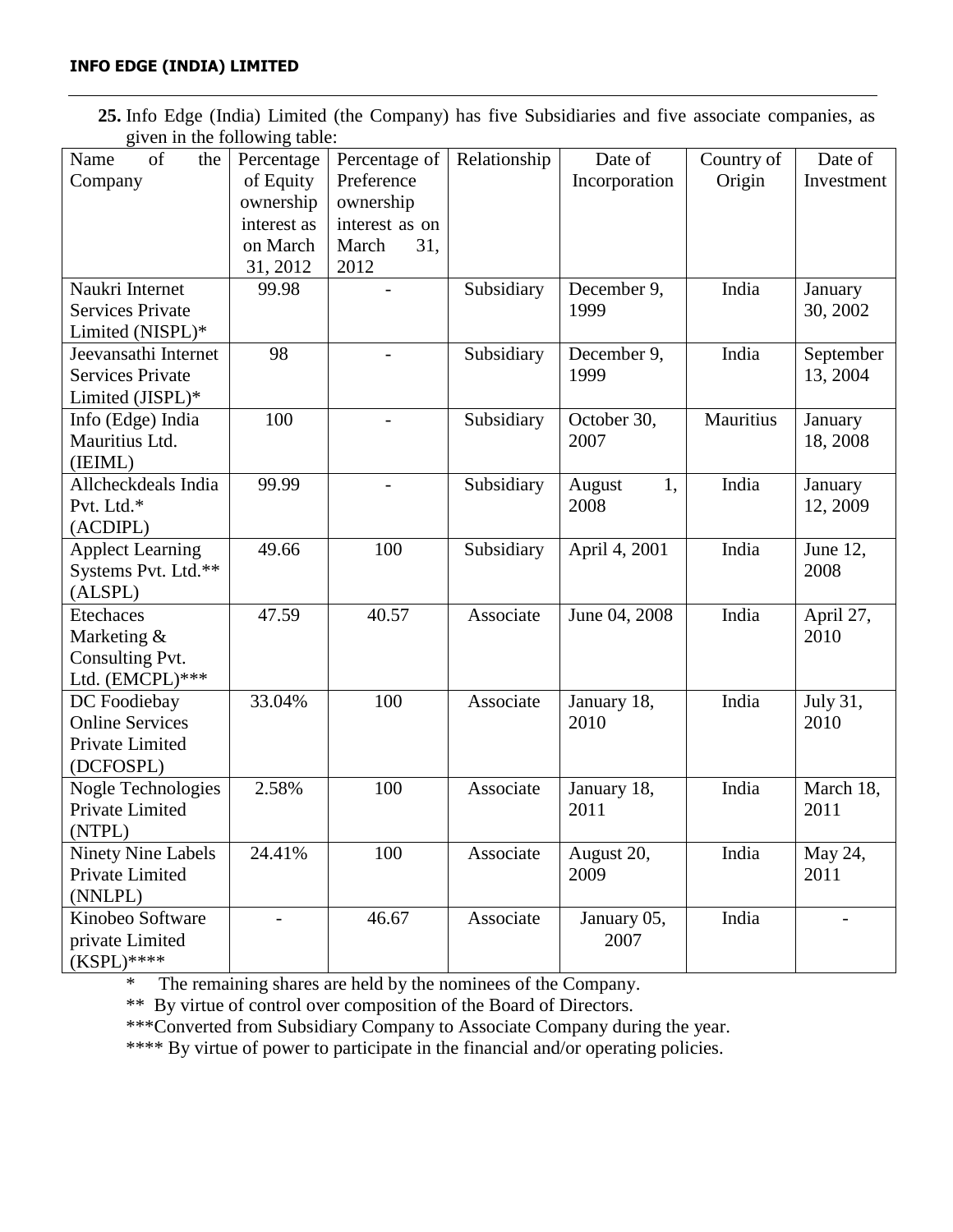|                       |                 |                          |                 |                 |                 | <i><b>TAHIOGHIU (ANDI IVIIII)</b></i> |             |  |
|-----------------------|-----------------|--------------------------|-----------------|-----------------|-----------------|---------------------------------------|-------------|--|
| <b>Particulars</b>    | <b>EMCPL*</b>   |                          | <b>DCFOSPL</b>  |                 |                 |                                       | <b>NTPL</b> |  |
|                       | <b>FY 11-12</b> | <b>FY 10-11</b>          | <b>FY 11-12</b> | <b>FY 10-11</b> | <b>FY 11-12</b> | <b>FY 10-11</b>                       |             |  |
| Cost of Investment at | 194.49          | $\overline{\phantom{0}}$ | 13.31           |                 |                 |                                       |             |  |
| the beginning of the  |                 |                          |                 |                 |                 |                                       |             |  |
| year                  |                 |                          |                 |                 |                 |                                       |             |  |
| Add:<br>Investment    | 5.51            |                          | 29.00           | 18.00           | 0.01            |                                       |             |  |
| made during the year  |                 |                          |                 |                 |                 |                                       |             |  |
| Add: Share of post    | (14.35)         | $\qquad \qquad$          | (2.60)          | (1.36)          | (0.01)          |                                       |             |  |
| acquisition           |                 |                          |                 |                 |                 |                                       |             |  |
| (loss)/profits (Net)  |                 |                          |                 |                 |                 |                                       |             |  |
| Goodwill<br>Less:     | (185.65)        |                          | (26.98)         | (3.33)          |                 |                                       |             |  |
| written off           |                 |                          |                 |                 |                 |                                       |             |  |
| Carrying Value at     |                 | ۰                        | 12.73           | 13.31           |                 |                                       |             |  |
| the end of the year   |                 |                          |                 |                 |                 |                                       |             |  |

## **26. A) Particulars of Investment in Equity Shares of Associate as on March 31, 2012: Amount (Rs. Mn)**

**\*** Etechaces Marketing & Consulting Pvt. Ltd. was a "subsidiary" as on March 31, 2011 and became an associate company during the year.

| <b>Particulars</b>             | <b>NNLPL</b>        |  |  |
|--------------------------------|---------------------|--|--|
|                                | FY 11-12   FY 10-11 |  |  |
| Cost of Investment at          |                     |  |  |
| the beginning of the           |                     |  |  |
| year                           |                     |  |  |
| Add:<br>Investment             | 53.56               |  |  |
| made during the year           |                     |  |  |
| Add: Share of post             | (13.07)             |  |  |
| acquisition                    |                     |  |  |
| $(\text{loss})$ /profits (Net) |                     |  |  |
| Goodwill<br>Less:              | (25.43)             |  |  |
| written off                    |                     |  |  |
| Carrying Value at              | 15.06               |  |  |
| the end of the year            |                     |  |  |

# **B) Particulars of Investment in Equity Shares of Others as on March 31, 2012**

(**Amount (Rs.'Mn)**

| (111110 (1110) 17111                                     |                               |                 |  |  |  |
|----------------------------------------------------------|-------------------------------|-----------------|--|--|--|
| <b>Particulars</b>                                       | <b>Study Places Inc., USA</b> |                 |  |  |  |
|                                                          | <b>FY 11-12</b>               | <b>FY 10-11</b> |  |  |  |
| Cost of Investment at the beginning of the year          | 49.81                         | 44.95           |  |  |  |
| Add: Investment made during the year                     |                               |                 |  |  |  |
| Add: Adjustment on account of Foreign exchange *         |                               | 4.86            |  |  |  |
| Less: Provision for diminution in value<br><sub>of</sub> | 49.81                         | 41.48           |  |  |  |
| Investment                                               |                               |                 |  |  |  |
| Carrying Value at the end of the year (B)                | Nil                           | 8.33            |  |  |  |
|                                                          |                               |                 |  |  |  |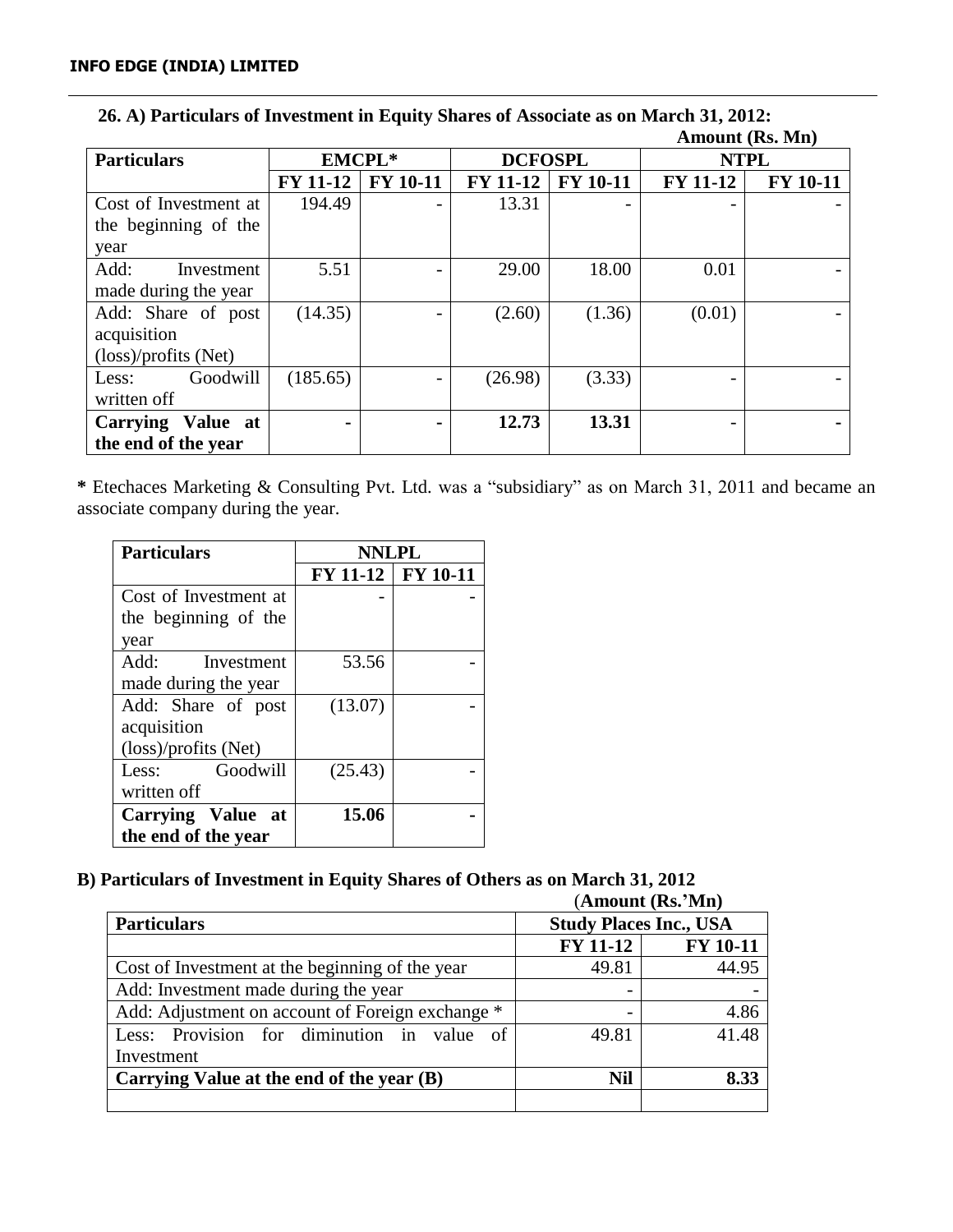**\***The above investments are translated to the reporting currency using the closing rate for the respective year. The impact of difference in closing rate is disclosed in this figure for the purpose of reconciling the movement in the investments.

- **27.** As on March 31, 2012 there is an advance of Rs 64.87 Million (Previous Year Rs. 65.01 Million) outstanding against capital account contracts. This primarily includes the following:
	- (i) Rs. 60.78 Million (Previous year Rs. 60.78 Million) relating to the project for construction of office building on leasehold land in respect of which the project for construction has commenced with an estimated value of contract of Rs 782.00 Million to be executed on capital account.
	- (ii) Rs. 3.93 Million (Previous year Rs. 3.36 Million) relating to ERP implementation project with an estimated value of contract of Rs. 3.93 Million (Previous year Rs 4.57 Million) to be executed on capital account.
	- (iii)Rs. 0.16 Million (Previous year Rs. 0.87 Million) advanced against multiple contracts with total estimated value of contracts of Rs. 0.16 Million (gross) (Previous year Rs. 1.37 Million) (gross) to be executed on capital account.
- **28.** Operating Leases where the company is a lessee:

The company has entered into lease transactions mainly for leasing of office premises for periods between 1 to 9 years. The terms of lease include terms of renewal, increase in rents in future periods and terms of cancellation. The operating lease payments recognized in the Statement of Profit and Loss amount to Rs 122.34 Million (included in Note 23 – Administration and Other Expenses Rs. 121.55 Million and in Note 19 – Employee Benefits Expenses Rs 0.79 Million [(Previous Year Rs. 130.72 Million) (included in Note 23 – Administration and Other Expenses Rs. 129.58 Million and in Note 19 – Employee Benefits Expense Rs 1.14 Million)].

## **29. Basic and Diluted Earnings per share (EPS):**

|                                                                                | <b>Year ended</b>     | <b>Year ended</b>     |
|--------------------------------------------------------------------------------|-----------------------|-----------------------|
|                                                                                | <b>March 31, 2012</b> | <b>March 31, 2011</b> |
| Profit attributable to Equity Shareholders (Rs. Mn)                            | 1,033.29              | 631.43                |
| Weighted average number of Equity Shares<br>outstanding during the year (Nos.) | 54,590,512            | 54,590,512            |
| Basic & Diluted Earnings Per Equity Share of Rs. 10<br>each $(Rs.)$            | 18.93                 | 11.57                 |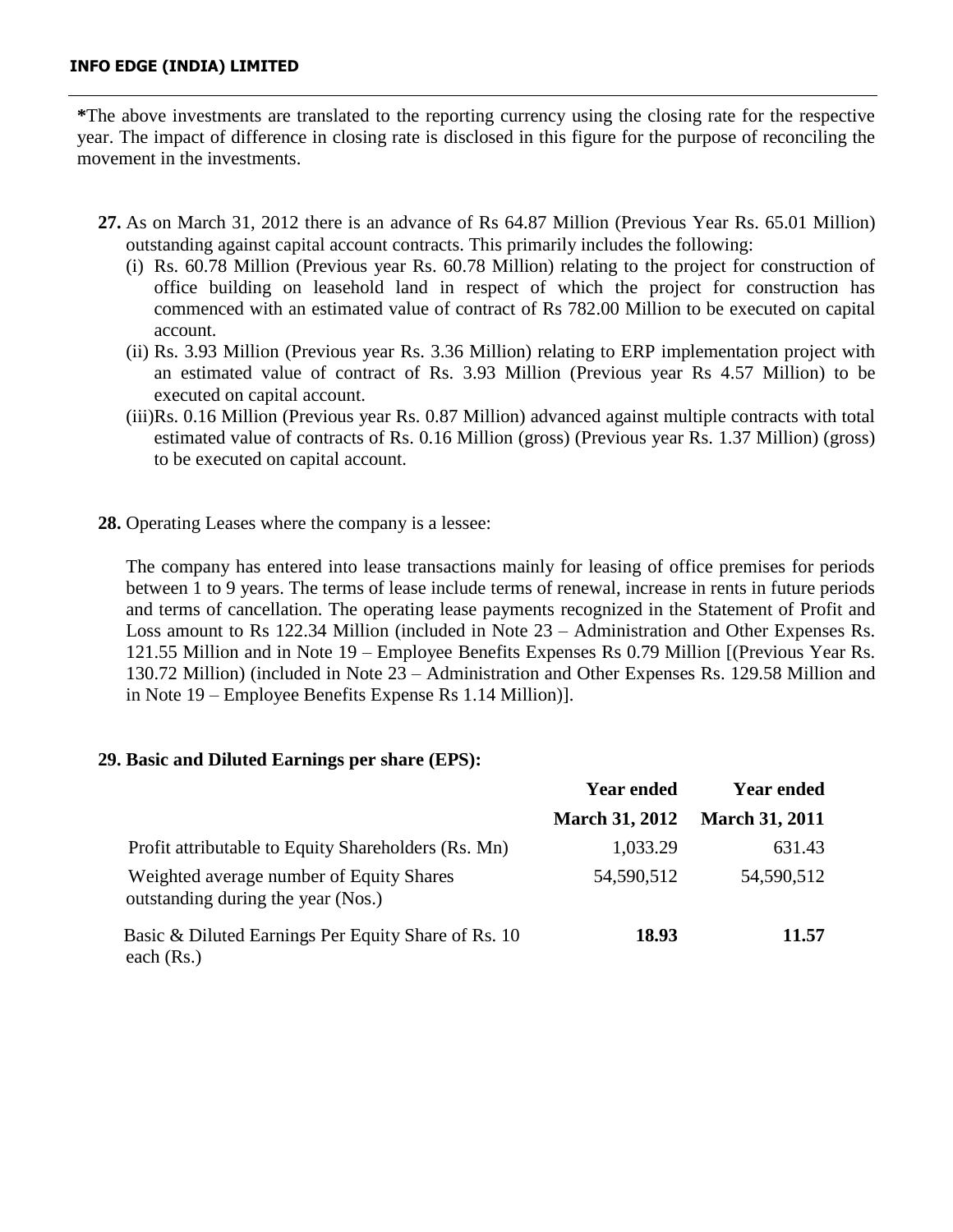## **30. (1) Related Party Disclosures**

**A) Names of related parties with whom transactions were carried out and description of relationship as identified and certified by the Company as per the requirements of Accounting Standard – 18 specified in Companies (Accounting Standard) Rules, 2006 (as amended) ("accounting standards") and where control exists for the year ended March 31, 2012:**

## **Associates**

DC Foodiebay Online Services Private Limited (DCFOSPL) Nogle Technologies Private Limited (NTPL) Ninety Nine Labels Private Ltd (NNLPL) Kinobeo Software Private Ltd (KSPL) Etecahces Marketing & Consulting Private Ltd. (EMCPL)

## **Key Management Personnel (KMP) & Relatives**

Mr. Sanjeev Bikhchandani Ms Surabhi Bikhchandani (Spouse of Mr. Sanjeev Bikhchandani) Mr. Sushil Bikhchandani (Brother of Mr. Sanjeev Bikhchandani) Mr. Hitesh Oberoi Ms. Rimy Oberoi (Spouse of Mr. Hitesh Oberoi) Ms. Divya Batra (Sister of Mr. Hitesh Oberoi) Mr. Ambarish Raghuvanshi

## **Enterprises over which KMP & Relatives have significant influence**

Minik Enterprises (Proprietorship concern of Mr. Sushil Bikhchandani) Oyster Learning ( Proprietorship concern of Ms. Rimy Oberoi)

## **Independent Directors- Non Executive**

 Arun Duggal Ashish Gupta Bala Deshpande Naresh Gupta Saurabh Srivastava

## **Non-Executive Directors**

Kapil Kapoor

# **B) Details of transactions with related party for the year ended March 31, 2012 in the ordinary course of business: Amount (Rs.' Mn)**

| Sr.<br>N <sub>0</sub> | Nature of relationship /<br>transaction                                                                            |                                             | <b>Associate</b><br><b>Companies</b> | KMP &<br><b>Relatives</b> | Independent<br>Directors-<br>Non<br><b>Executive</b> | Non-<br><b>Executive</b><br><b>Directors</b> | <b>Enterprises</b><br>over which<br>KMP &<br><b>Relatives have</b><br>significant<br>influence | <b>Total</b> |
|-----------------------|--------------------------------------------------------------------------------------------------------------------|---------------------------------------------|--------------------------------------|---------------------------|------------------------------------------------------|----------------------------------------------|------------------------------------------------------------------------------------------------|--------------|
|                       | <b>Remuneration Paid:</b><br>Sanjeev Bikhchandani<br>Hitesh Oberoi<br>Ambarish Raghuvanshi<br>Surabhi Bikhchandani | Rs 16.68<br>Rs 15.76<br>Rs 11.78<br>Rs 1.41 | $\overline{\phantom{0}}$             | 45.63                     | $\overline{\phantom{0}}$                             | -                                            | $\overline{\phantom{0}}$                                                                       | 45.63        |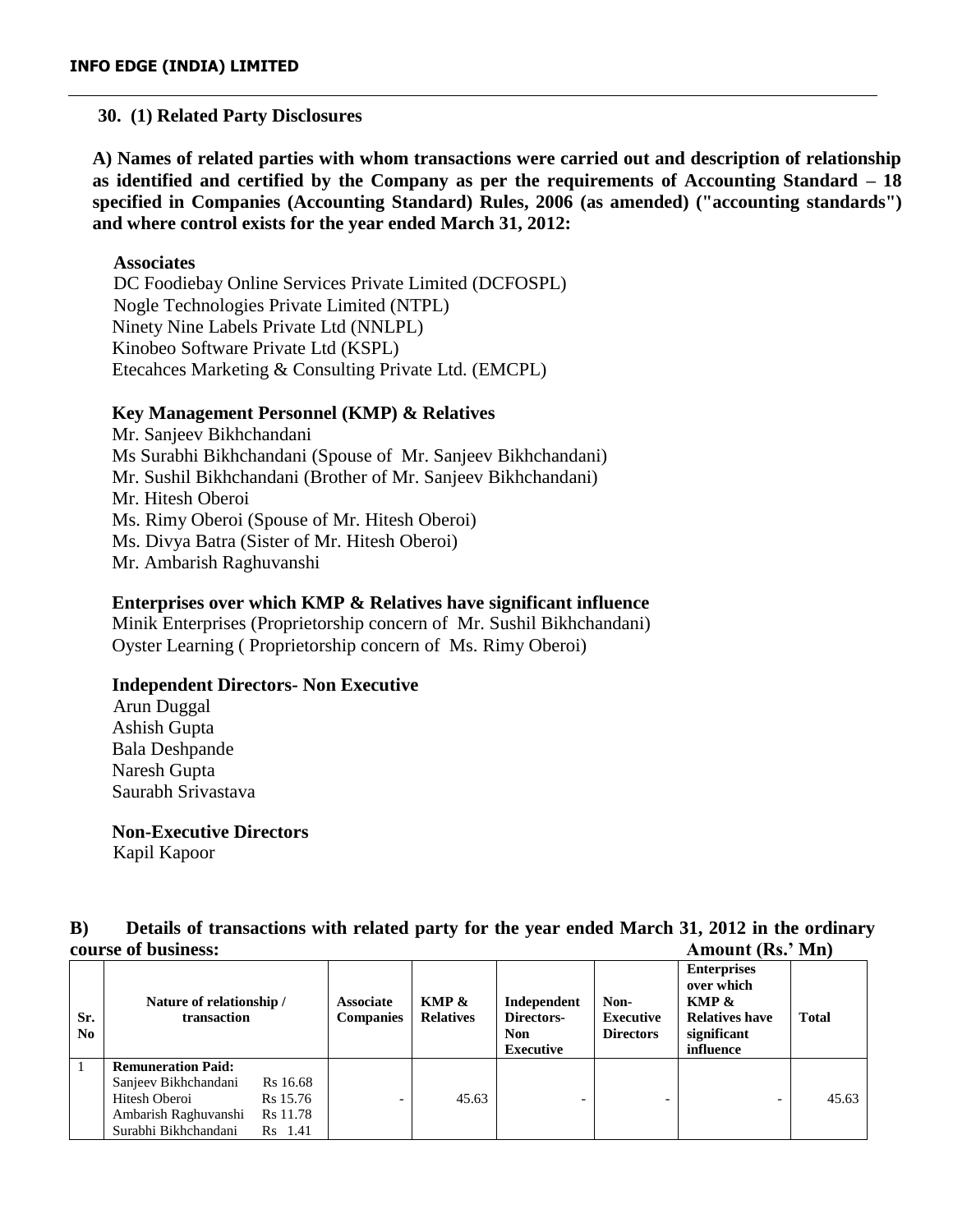| $\overline{c}$ | <b>Advances Given for business</b>                    |                                |                          |       |                |      |                          |       |
|----------------|-------------------------------------------------------|--------------------------------|--------------------------|-------|----------------|------|--------------------------|-------|
|                | purposes (net):                                       |                                |                          | 0.09  |                |      |                          | 0.09  |
|                | Sanjeev Bikhchandani                                  | 0.08<br>Rs                     |                          |       |                |      |                          |       |
|                | Hitesh Oberoi                                         | $0.01\,$<br>Rs                 |                          |       |                |      |                          |       |
| 3              | <b>Receipt of services:</b>                           |                                |                          |       |                |      |                          |       |
|                | Minik Enterprises                                     | 0.92<br>$\mathbf{R}$ s         |                          | 0.48  | $\overline{a}$ |      | 0.92                     | 1.40  |
|                | Divya Batra                                           | 0.48<br>R <sub>S</sub>         |                          |       |                |      |                          |       |
| $\overline{4}$ | <b>Dividend Paid:</b>                                 |                                |                          |       |                |      |                          |       |
|                | Sanjeev Bikhchandani                                  | Rs 14.43                       |                          |       |                |      |                          |       |
|                | Hitesh Oberoi                                         | 2.92<br>$\rm Rs$               |                          |       |                |      |                          |       |
|                | Ambarish Raghuvanshi                                  | 0.95<br>$\mathbf{R}\mathbf{s}$ |                          |       |                |      |                          |       |
|                | Surabhi Bikhchandani                                  | 0.56<br>$\mathbf{R}$ s         | $\overline{\phantom{a}}$ | 18.86 | 0.07           | 1.43 | $\overline{a}$           | 20.36 |
|                | Arun Duggal                                           | Rs 0.03                        |                          |       |                |      |                          |       |
|                | <b>Bala Deshpande</b>                                 | R <sub>S</sub><br>0.04         |                          |       |                |      |                          |       |
|                | Kapil Kapoor                                          | 1.43<br>$\rm Rs$               |                          |       |                |      |                          |       |
|                |                                                       |                                |                          |       |                |      |                          |       |
| 5              | <b>Investment in Equity shares:</b><br><b>DCFOSPL</b> | R <sub>s</sub> 29.00           | 88.09                    |       |                |      |                          | 88.09 |
|                | <b>NTPL</b>                                           | Rs 0.01                        |                          |       |                |      | $\overline{a}$           |       |
|                | <b>NNLPL</b>                                          | Rs 53.57                       |                          |       |                |      |                          |       |
|                | <b>EMCPL</b>                                          | Rs 5.51                        |                          |       |                |      |                          |       |
| 6              | <b>Investment in Preference Shares</b>                |                                |                          |       |                |      |                          |       |
|                | <b>DCFOSPL</b>                                        | Rs 135.00                      |                          |       |                |      |                          |       |
|                | $\ensuremath{\text{NTPL}}$                            | Rs 15.00                       | 651.55                   |       |                |      |                          |       |
|                | <b>NNLPL</b>                                          | Rs 131.53                      |                          |       |                |      |                          |       |
|                | <b>EMCPL</b>                                          | Rs 100.02                      |                          |       |                |      |                          |       |
|                | <b>KSPL</b>                                           | Rs 270.00                      |                          |       |                |      |                          |       |
| 7              | <b>Investment in Debentures</b>                       |                                |                          |       |                |      |                          |       |
|                | <b>NNLPL</b>                                          | <b>Rs</b> 50                   | 50                       |       |                |      |                          |       |
| 8              | <b>Sitting Fees paid:</b>                             |                                |                          |       |                |      |                          |       |
|                | Arun Duggal                                           | Rs 0.20                        |                          |       |                |      |                          |       |
|                | Ashish Gupta                                          | 0.16<br>Rs                     |                          |       | 0.74           | 0.10 |                          | 0.84  |
|                | <b>Bala Deshpande</b>                                 | $0.08\,$<br>Rs                 |                          |       |                |      |                          |       |
|                | Kapil Kapoor                                          | 0.10<br>$\mathbf{R}\mathbf{s}$ |                          |       |                |      |                          |       |
|                | Naresh Gupta                                          | Rs 0.10                        |                          |       |                |      |                          |       |
|                | Saurabh Srivastava                                    | Rs 0.20                        |                          |       |                |      |                          |       |
| 9              | Commission paid/payable:                              |                                |                          |       |                |      |                          |       |
|                | Arun Duggal                                           | Rs 0.78                        |                          |       |                |      |                          |       |
|                | Ashish Gupta                                          | Rs 0.69                        |                          |       | 3.53           |      |                          | 3.53  |
|                | <b>Bala Deshpande</b>                                 | Rs 0.69                        |                          |       |                |      |                          |       |
|                | Naresh Gupta                                          | 0.69<br>Rs                     |                          |       |                |      |                          |       |
|                | Saurabh Srivastava                                    | Rs 0.69                        |                          |       |                |      |                          |       |
| 10             | <b>Services Rendered:</b>                             |                                |                          |       |                |      |                          |       |
|                | <b>EMCPL</b>                                          | Rs 0.16                        | 0.41                     |       |                |      |                          | 0.41  |
|                | <b>DCFOSPL</b>                                        | Rs 0.01                        |                          |       |                |      |                          |       |
|                | <b>NNLPL</b>                                          | Rs 0.03                        |                          |       |                |      |                          |       |
|                | <b>KSPL</b>                                           | Rs 0.21                        |                          |       |                |      |                          |       |
| 11             | <b>Interest on Debentures</b>                         |                                | 0.35                     |       |                |      |                          | 0.35  |
|                | Receivable:<br><b>NNLPL</b>                           | Rs 0.35                        |                          |       |                |      |                          |       |
| 12             | <b>Reimbursements Paid:</b>                           |                                |                          |       |                |      | $\overline{\phantom{a}}$ |       |
|                | <b>NNLPL</b>                                          | Rs 0.06                        | 0.06                     |       |                |      |                          | 0.06  |
|                |                                                       |                                |                          |       |                |      |                          |       |

1. Amounts paid to / on behalf of Info Edge Employee Stock Option Trust during the year are as below:

(a) Dividend paid Rs. 0.50 Million

(b) Advances paid (net) Rs. (13.43) Million

2. Amount due to Info Edge Employee Stock Option Trust as on March 31, 2012 is Rs. 0.03 Million.

3. Amount due from Allcheckdeals Employee Stock Option Trust as on March 31, 2011 is Rs. 0.40 Million.

4. Amount given to Applect Employees Stock Option Plan Trust during the Year is Rs 0.02 Million.

5. Amount due from Applect Employees Stock Option Plan Trust as on March 31, 2011 is Rs 0.21 Million.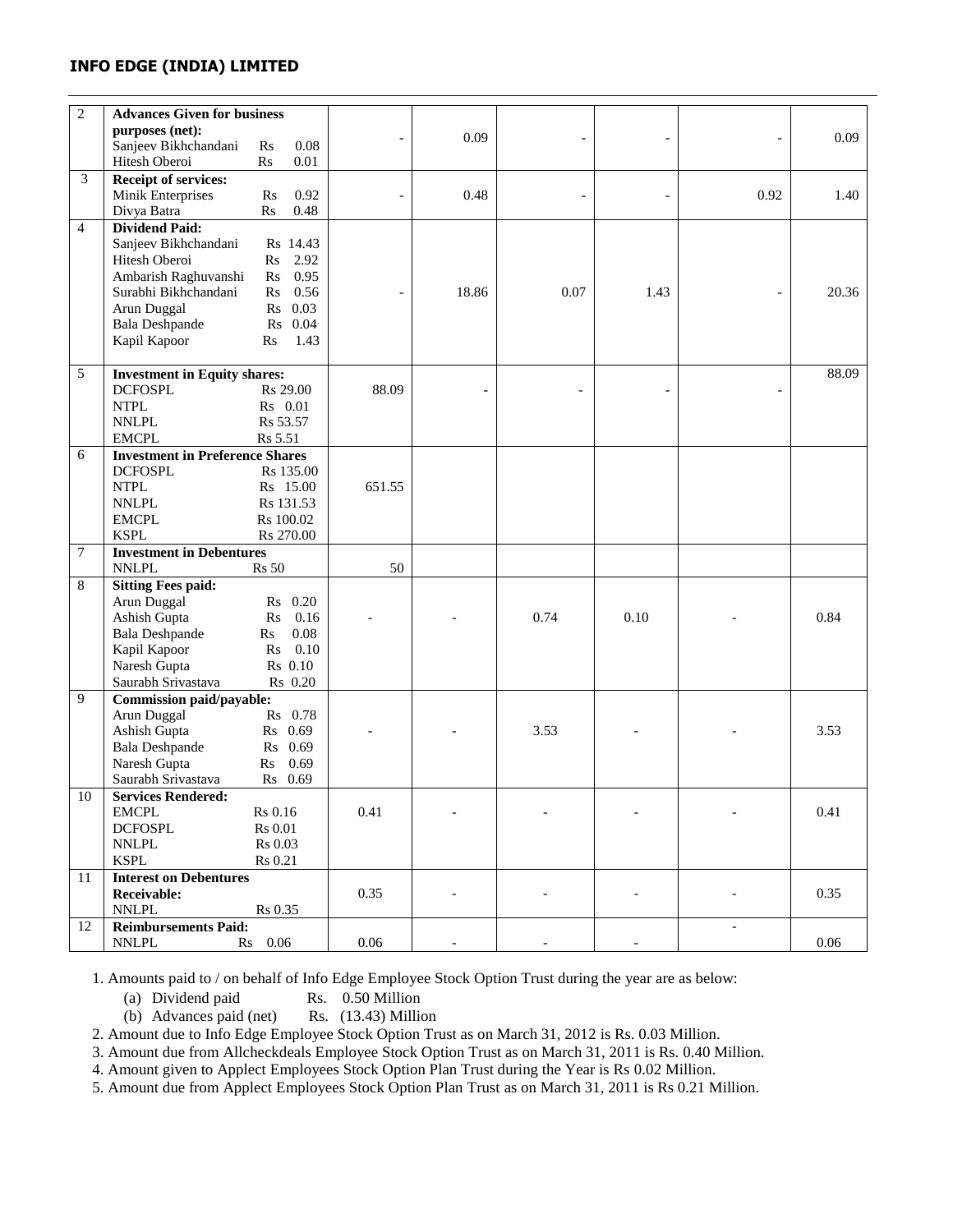# C) Amount due to/from related parties as at March 31, 2012 **Amount (Rs. Mn)**

| Sr.<br>N <sub>0</sub> | Nature of relationship /<br>transaction | <b>Associate</b><br>Compani<br><b>es</b> | <b>Key</b><br><b>Management</b><br>Personnel &<br><b>Relatives</b> | <b>Enterprises over</b><br>which KMP &<br><b>Relatives have</b><br>significant<br>influence | <b>Total</b> |
|-----------------------|-----------------------------------------|------------------------------------------|--------------------------------------------------------------------|---------------------------------------------------------------------------------------------|--------------|
|                       | <b>Debit balances</b>                   |                                          |                                                                    |                                                                                             |              |
|                       | Outstanding                             | 0.36                                     |                                                                    |                                                                                             | 0.36         |
|                       | Advances/Receivables                    |                                          |                                                                    |                                                                                             |              |
|                       | Maximum amount outstanding              |                                          |                                                                    |                                                                                             |              |
|                       | during the year                         | 0.36                                     |                                                                    |                                                                                             | 0.36         |
|                       | <b>Credit balances</b>                  |                                          |                                                                    |                                                                                             |              |
|                       | <b>Outstanding Payable</b>              |                                          | 0.05                                                               |                                                                                             | 0.05         |

**A) Names of related parties with whom transactions were carried out and description of relationship as identified and certified by the Company as per the requirements of Accounting Standard – 18 specified in Companies (Accounting Standard) Rules, 2006 (as amended) ("accounting standards") and where control exists for the year ended March 31, 2011:**

## **Associates**

DC Foodiebay Online Services Private Limited (DCFOSPL) Nogle Technologies Private Limited (NTPL)

## **Key Management Personnel (KMP) & Relatives**

Mr. Sanjeev Bikhchandani Ms Surabhi Bikhchandani (Spouse of Mr. Sanjeev Bikhchandani) Mr. Sushil Bikhchandani (Brother of Mr. Sanjeev Bikhchandani) Mr. Hitesh Oberoi Ms. Rimy Oberoi (Spouse of Mr. Hitesh Oberoi) Ms. Divya Batra (Sister of Mr. Hitesh Oberoi) Mr. Ambarish Raghuvanshi

# **Enterprises over which KMP & Relatives have significant influence**

Minik Enterprises (Proprietorship concern of Mr. Sushil Bikhchandani) Oyster Learning ( Proprietorship concern of Ms. Rimy Oberoi)

## **Independent Directors- Non Executive**

 Arun Duggal Ashish Gupta Bala Deshpande Naresh Gupta Saurabh Srivastava

# **Non-Executive Directors**

Sandeep Murthy Kapil Kapoor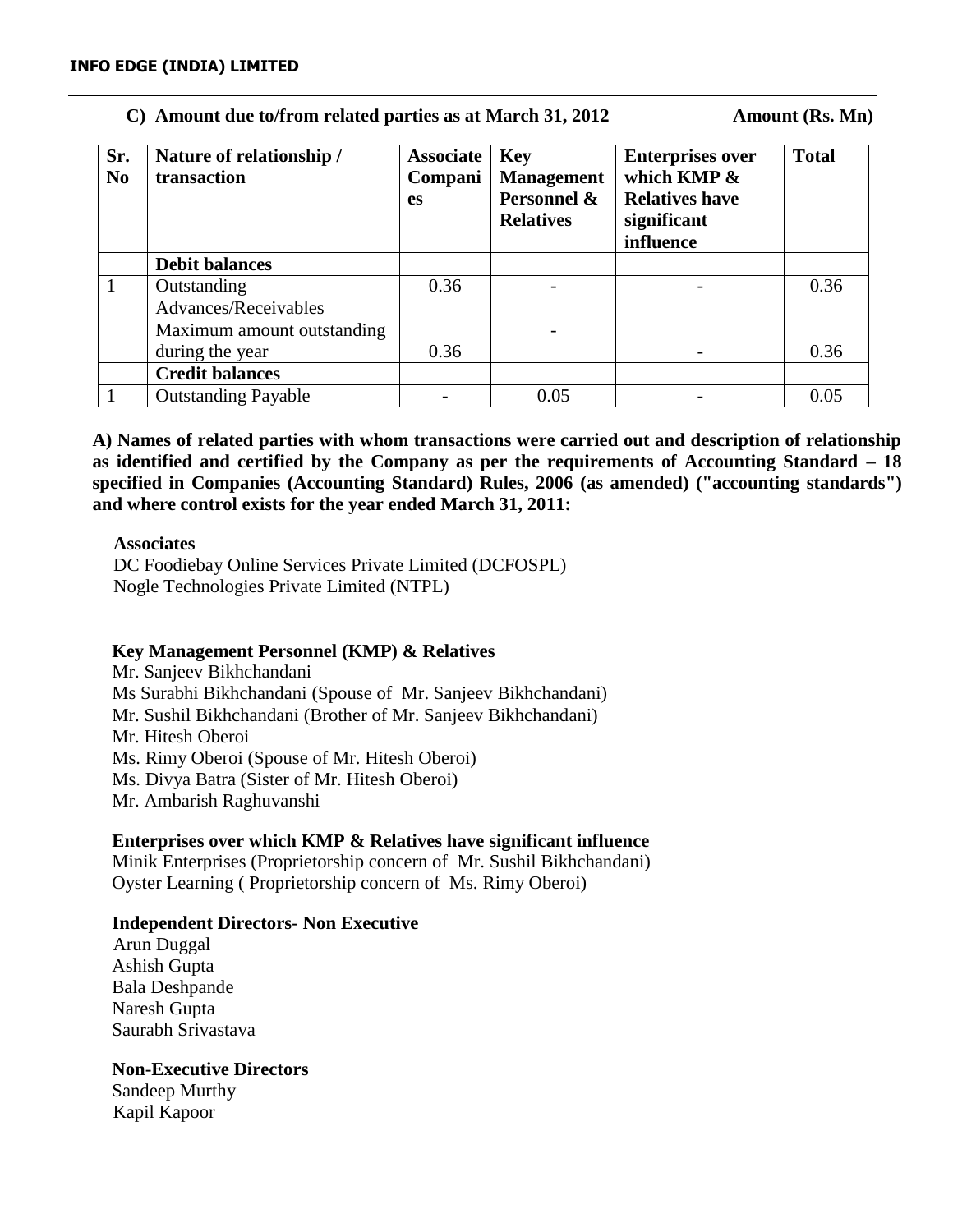## **B) Details of transactions with related party for the year ended March 31, 2011 in the ordinary course of business: Amount (Rs.' Mn)**

|                | COUL 3C OL D'USHICSS.                                    |                        |                                      |                           |                                                             |                                              | АШОИНСТАУ, 1711)                                                                               |              |
|----------------|----------------------------------------------------------|------------------------|--------------------------------------|---------------------------|-------------------------------------------------------------|----------------------------------------------|------------------------------------------------------------------------------------------------|--------------|
| Sr.<br>No      | Nature of relationship /<br>transaction                  |                        | <b>Associate</b><br><b>Companies</b> | KMP &<br><b>Relatives</b> | Independent<br>Directors-<br><b>Non</b><br><b>Executive</b> | Non-<br><b>Executive</b><br><b>Directors</b> | <b>Enterprises</b><br>over which<br>KMP &<br><b>Relatives have</b><br>significant<br>influence | <b>Total</b> |
| $\mathbf{1}$   | <b>Remuneration Paid:</b>                                |                        |                                      |                           |                                                             |                                              |                                                                                                |              |
|                | Sanjeev Bikhchandani                                     | Rs 18.75               |                                      |                           |                                                             |                                              |                                                                                                |              |
|                | Hitesh Oberoi                                            | Rs 13.71               |                                      | 43.97                     |                                                             |                                              | $\overline{a}$                                                                                 | 43.97        |
|                | Ambarish Raghuvanshi                                     | Rs 10.15               |                                      |                           |                                                             |                                              |                                                                                                |              |
|                | Surabhi Bikhchandani                                     | Rs 1.36                |                                      |                           |                                                             |                                              |                                                                                                |              |
| $\mathfrak{2}$ | <b>Advances Given for business</b>                       |                        |                                      |                           |                                                             |                                              |                                                                                                |              |
|                | purposes (net):                                          |                        |                                      | 0.01                      |                                                             |                                              |                                                                                                | 0.01         |
|                | Sanjeev Bikhchandani                                     | .01<br>Rs              |                                      |                           |                                                             |                                              |                                                                                                |              |
| 3              | <b>Receipt of services:</b>                              |                        |                                      |                           |                                                             |                                              |                                                                                                |              |
|                | Minik Enterprises                                        | $\mathbf{R}$ s<br>0.82 |                                      | 0.25                      |                                                             |                                              | 0.94                                                                                           | 1.19         |
|                | <b>Oyster Learning</b>                                   | 0.12<br>R <sub>S</sub> |                                      |                           |                                                             |                                              |                                                                                                |              |
|                | Divya Batra                                              | 0.25<br>Rs             |                                      |                           |                                                             |                                              |                                                                                                |              |
| $\overline{4}$ | <b>Dividend Paid:</b>                                    |                        |                                      |                           |                                                             |                                              |                                                                                                |              |
|                | Sanjeev Bikhchandani                                     | Rs 7.21                |                                      |                           |                                                             |                                              |                                                                                                |              |
|                | Hitesh Oberoi                                            | Rs 1.46<br>Rs 0.49     |                                      |                           |                                                             |                                              |                                                                                                |              |
|                | Ambarish Raghuvanshi<br>Surabhi Bikhchandani             | 0.28                   |                                      |                           |                                                             |                                              |                                                                                                |              |
|                | Arun Duggal                                              | Rs<br>0.01             |                                      | 9.44                      | 0.05                                                        | 0.80                                         |                                                                                                | 10.29        |
|                | Ashish Gupta                                             | Rs<br>0.02<br>Rs       |                                      |                           |                                                             |                                              |                                                                                                |              |
|                | <b>Bala Deshpande</b>                                    | Rs 0.02                |                                      |                           |                                                             |                                              |                                                                                                |              |
|                | Kapil Kapoor                                             | 0.80<br>Rs             |                                      |                           |                                                             |                                              |                                                                                                |              |
|                |                                                          |                        |                                      |                           |                                                             |                                              |                                                                                                |              |
| 5              | <b>Investment in shares:</b>                             |                        |                                      |                           |                                                             |                                              |                                                                                                | 23.00        |
|                | <b>DCFOSPL</b>                                           | Rs 18.00               | 23.00                                |                           |                                                             |                                              | $\overline{\phantom{a}}$                                                                       |              |
|                | <b>NTPL</b>                                              | Rs 5.00                |                                      |                           |                                                             |                                              |                                                                                                |              |
| 6              | <b>Sitting Fees paid:</b>                                |                        |                                      |                           |                                                             |                                              |                                                                                                |              |
|                | Arun Duggal                                              | Rs 0.15                |                                      |                           |                                                             |                                              |                                                                                                |              |
|                | Ashish Gupta                                             | 0.11<br>$\mathbf{R}$ s |                                      |                           | 0.54                                                        | 0.06                                         |                                                                                                | 0.60         |
|                | <b>Bala Deshpande</b>                                    | 0.06<br>$\rm Rs$       |                                      |                           |                                                             |                                              |                                                                                                |              |
|                | Kapil Kapoor                                             | Rs 0.06                |                                      |                           |                                                             |                                              |                                                                                                |              |
|                | Naresh Gupta                                             | Rs 0.11                |                                      |                           |                                                             |                                              |                                                                                                |              |
|                | Saurabh Srivastava                                       | Rs 0.11                |                                      |                           |                                                             |                                              |                                                                                                |              |
| 7              | <b>Commission paid/payable:</b>                          |                        |                                      |                           |                                                             |                                              |                                                                                                |              |
|                | Arun Duggal                                              | Rs 0.77                |                                      |                           |                                                             |                                              |                                                                                                |              |
|                | Ashish Gupta                                             | Rs 0.69                |                                      |                           | 3.53                                                        |                                              |                                                                                                | 3.53         |
|                | <b>Bala Deshpande</b>                                    | Rs 0.69                |                                      |                           |                                                             |                                              |                                                                                                |              |
|                | Naresh Gupta                                             | Rs 0.69                |                                      |                           |                                                             |                                              |                                                                                                |              |
|                | Saurabh Srivastava                                       | Rs 0.69                |                                      |                           |                                                             |                                              |                                                                                                |              |
| 8              | <b>Sale of Fixed Asset</b>                               |                        |                                      |                           |                                                             |                                              |                                                                                                |              |
|                | Sanjeev Bikhchandani                                     | Rs 0.05                | $\overline{\phantom{a}}$             | 0.05                      | $\overline{\phantom{a}}$                                    | $\overline{\phantom{a}}$                     | $\overline{\phantom{a}}$                                                                       | 0.05         |
| 9              | <b>Reimbursements Paid:</b>                              |                        |                                      |                           |                                                             |                                              |                                                                                                |              |
|                | Divya Batra                                              | <b>Rs</b> 0.01         | $\overline{\phantom{a}}$             | 0.01                      | $\overline{\phantom{a}}$                                    | $\overline{\phantom{a}}$                     |                                                                                                | 0.01         |
| 10             | <b>Purchase of Shares from:-</b><br>Sanjeev Bikhchandani | Rs 7.98                | $\overline{\phantom{a}}$             | 7.98                      |                                                             |                                              | $\blacksquare$                                                                                 | 7.98         |
|                |                                                          |                        |                                      |                           | $\blacksquare$                                              | $\blacksquare$                               |                                                                                                |              |

1. Amounts paid to / on behalf of Info Edge Employee Stock Option Trust during the year are as below:

(a) Dividend paid Rs. 0.35 Million

(b) Advances paid (net) Rs. (6.17) Million

2. Amount due from Info Edge Employee Stock Option Trust as on March 31, 2011 is Rs. 13.40 Million.

3. Amount given to Allcheckdeals Employees Stock Option Plan Trust during the Year is Rs 0.01 Million.

4. Amount due from Allcheckdeals Employee Stock Option Trust as on March 31, 2011 is Rs. 0.40 Million.

5. Amount given to Applect Employees Stock Option Plan Trust during the Year is Rs 0.01 Million.

6. Amount due from Applect Employees Stock Option Plan Trust as on March 31, 2011 is Rs 0.19 Million.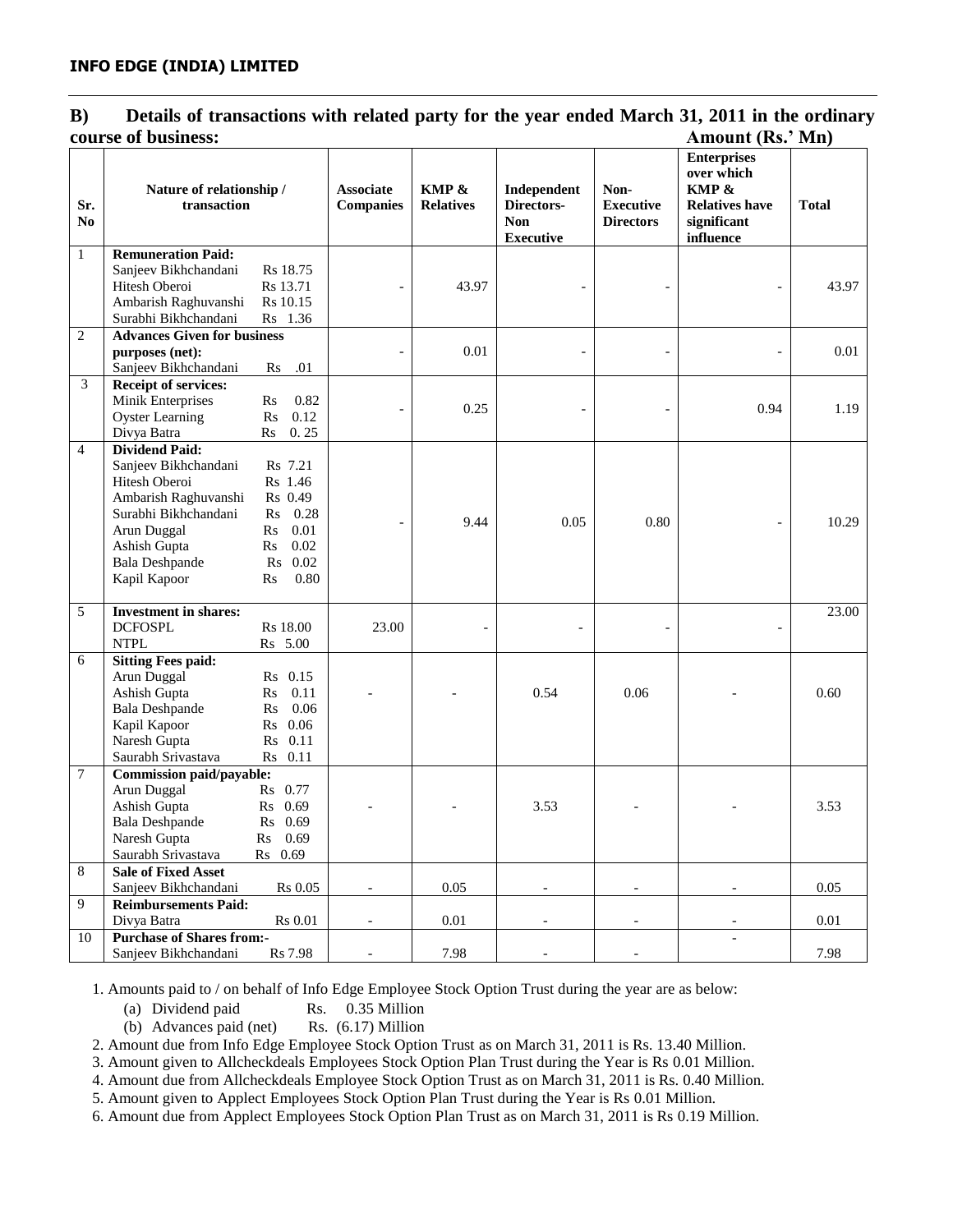# **C)** Amount due to/from related parties as at March 31, 2011 Amount (Rs. Mn)

| Sr.<br>N <sub>0</sub> | Nature of relationship /<br>transaction | <b>Associate</b><br>Compani<br><b>es</b> | <b>Key</b><br><b>Management</b><br>Personnel &<br><b>Relatives</b> | <b>Enterprises over</b><br>which KMP $\&$<br><b>Relatives have</b><br>significant<br>influence | <b>Total</b> |
|-----------------------|-----------------------------------------|------------------------------------------|--------------------------------------------------------------------|------------------------------------------------------------------------------------------------|--------------|
|                       | <b>Debit balances</b>                   |                                          |                                                                    |                                                                                                |              |
| $\mathbf{1}$          | Outstanding                             |                                          | 0.01                                                               |                                                                                                | 0.01         |
|                       | Advances/Receivables                    |                                          |                                                                    |                                                                                                |              |
|                       | Maximum amount outstanding              |                                          |                                                                    |                                                                                                |              |
|                       | during the year                         |                                          | 6.30                                                               |                                                                                                | 6.30         |
|                       | <b>Credit balances</b>                  |                                          |                                                                    |                                                                                                |              |
|                       | <b>Outstanding Payable</b>              |                                          | 0.03                                                               |                                                                                                | 0.03         |
|                       |                                         |                                          |                                                                    |                                                                                                |              |

## **31. (1) Employee Stock Option Scheme 2007**

The company has set up a trust to administer the ESOP scheme under which options have been granted to employees. Under this scheme the employees can purchase equity shares by exercising the options as vested at the price specified in the grant. The options granted till March 31st 2011 have a vesting period of maximum of 3 years from the date of grant.

|                                                         |                   | 2011-12                            | 2010-11            |                                    |
|---------------------------------------------------------|-------------------|------------------------------------|--------------------|------------------------------------|
|                                                         | <b>Number</b>     | Weighted<br>Average<br>Price (Rs.) | <b>Number</b>      | Weighted<br>Average<br>Price (Rs.) |
| Options/SAR outstanding at beginning of<br>year         | 1,801,721         | 345.36                             | 989,913            | 632.46                             |
| Add:<br>Options/SAR granted *                           | 377,600           | 702.86                             | 1,179,897          | 89.48                              |
| Less:<br>Options/SAR exercised<br>Options/SAR forfeited | 231,097<br>84,898 | 304.05<br>476.53                   | 258,387<br>109,702 | 285.93<br>388.49                   |
| Options/SAR outstanding at the end of<br>year           | 1,863,326         | 416.96                             | 1,801,721          | 345.36                             |
| Option/SAR exercisable at the end of year               | 1,086,411         | 351.07                             | 937,372            | 312.16                             |

## **- Number of options granted, exercised and forfeited during the year:-**

\* During the year the company granted 377,600 (Previous Year 222,000) Stock Appreciation Rights (SAR) with a maximum exercise period of five years (Previous Year Five Years)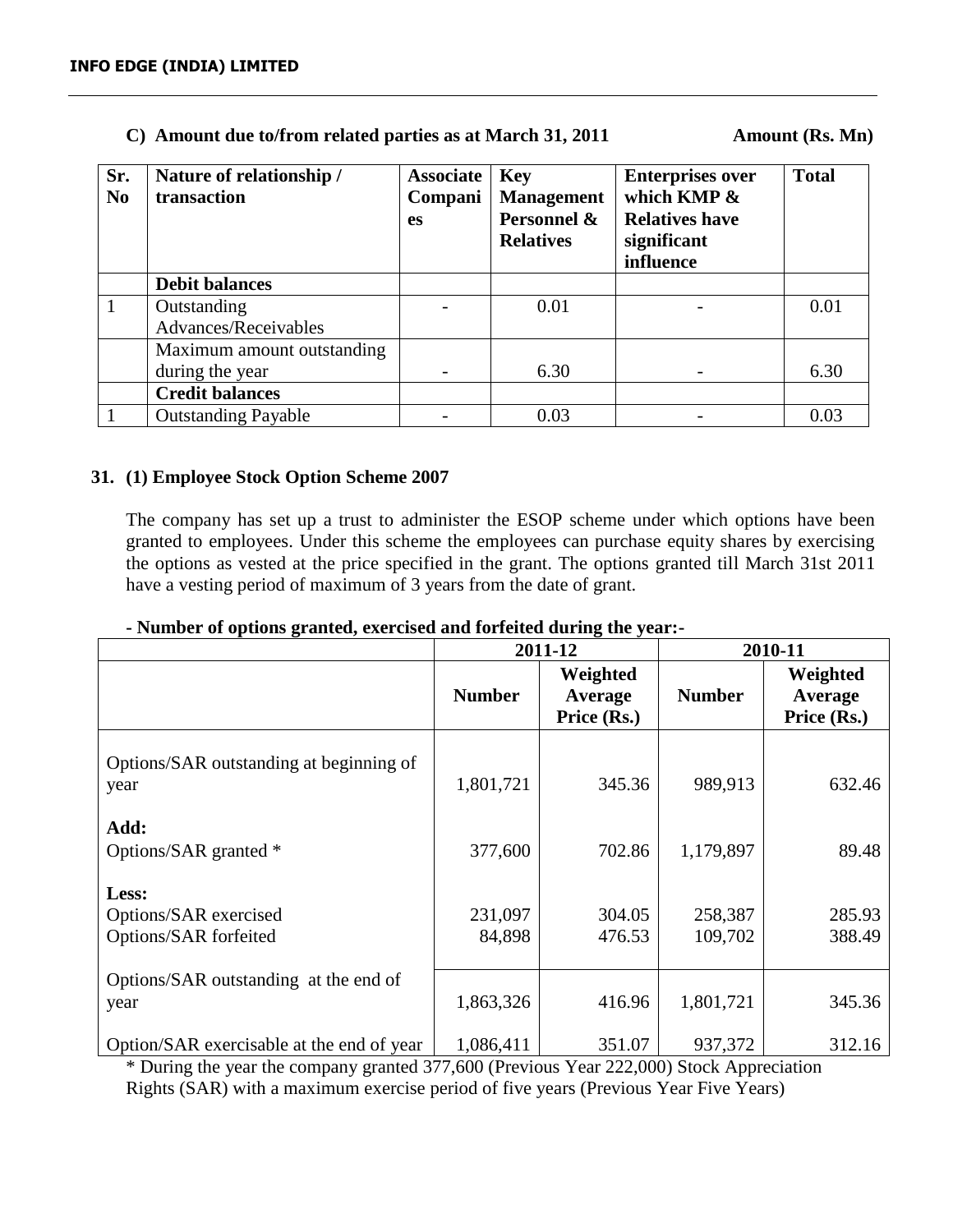The options outstanding at the end of year had exercise prices in the range of Rs. 10/- to Rs. 732/- (Previous Year Rs. 10/- to Rs. 654/-) and a weighted average remaining contractual life of 4.64 years (Previous Year 5.41 years).

|                                    | <b>Options outstanding</b> | <b>Options outstanding</b> |
|------------------------------------|----------------------------|----------------------------|
| <b>Exercise Amount Range (Rs.)</b> | as at March 31, 2012       | as at March 31, 2011       |
| 10-300                             | 451,396                    | 531,721                    |
| 301-600                            | 904,030                    | 1,118,000                  |
| 601-750                            | 507,900                    | 152,000                    |
| <b>Grand Total</b>                 | 1,863,326                  | 1,801,721                  |

In accordance with the above mentioned ESOP Scheme, Rs. 14.98 Million (Previous Year Rs 17.67 Million) has been charged to the Statement of Profit and Loss in relation to the options vested during the year ended March 31, 2012 as Employee Stock Option Scheme Compensation.

## **31 (2). ACD ESOP Plan 2009**

The company has set up a trust to administer the ESOP scheme under which options have been granted to employees. Under this scheme the employees can purchase equity shares by exercising the options as vested at the price specified in the grant. The options granted till March 31st 2012 had a vesting period of maximum of 5 years from the date of grant.

## **- Number of options granted, exercised and forfeited during the year:-**

|                                                 |               | 2011-12                            | 2010-11       |                                    |  |
|-------------------------------------------------|---------------|------------------------------------|---------------|------------------------------------|--|
| <b>Particulars</b>                              | <b>Number</b> | Weighted<br>Average<br>Price (Rs.) | <b>Number</b> | Weighted<br>Average<br>Price (Rs.) |  |
| Options outstanding at beginning of year        | 15,100        | 10                                 | 410,300       | 1.77                               |  |
| Add:<br>Options granted                         |               |                                    |               |                                    |  |
| Less:<br>Options exercised<br>Options forfeited |               |                                    | 395,200       | 1.46                               |  |
| Options outstanding at the end of year          | 15,100        | 10                                 | 15,100        | 10                                 |  |
| Option exercisable at the end of year           |               |                                    | 4,530         | 10                                 |  |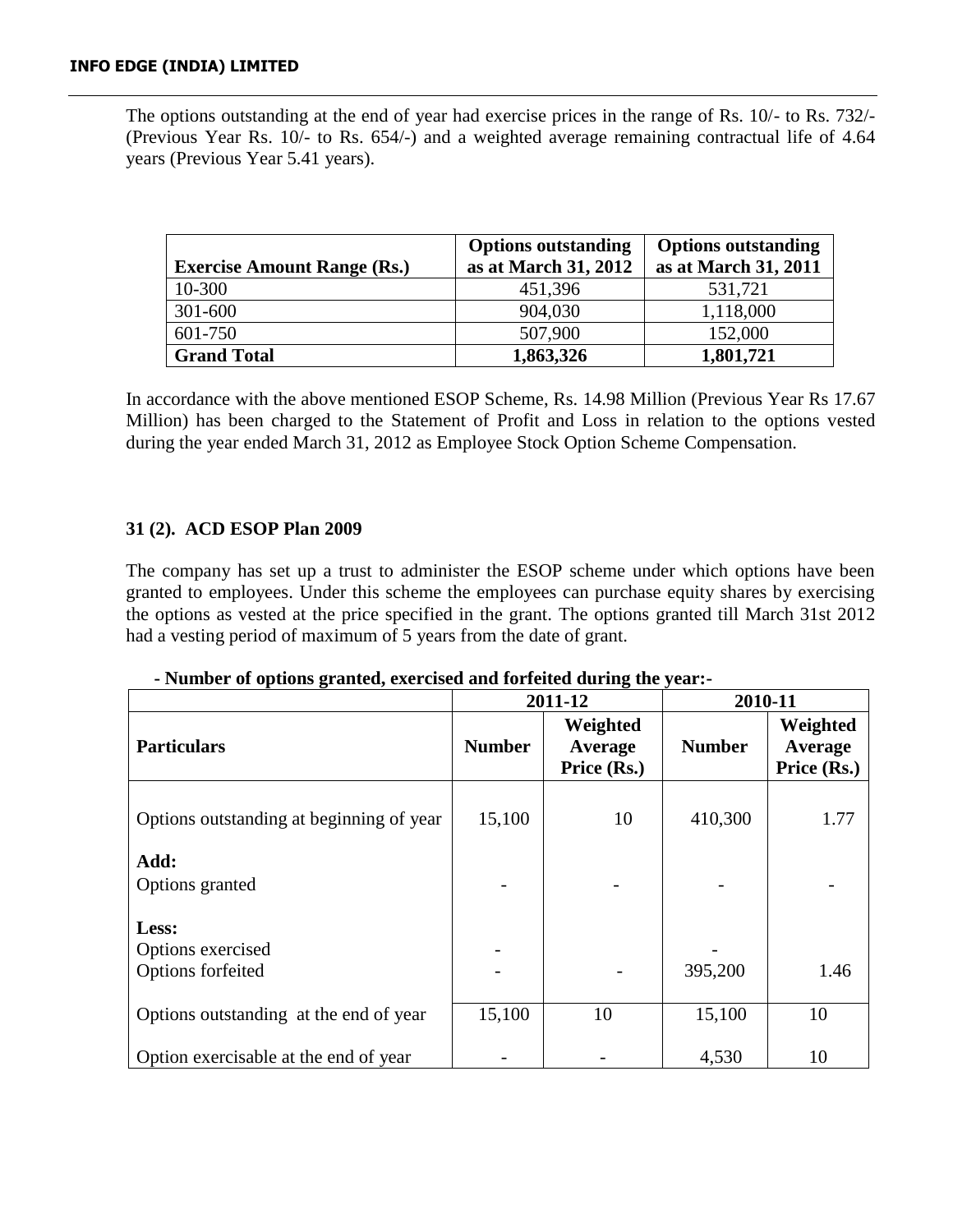In accordance with the above mentioned ESOP Scheme, Rs. Nil (Previous Year Nil) has been charged to the Statement of Profit and Loss in relation to the options vested during the year ended March 31, 2012 as Employee Stock Option Scheme Compensation.

# **31 (3). Applect Learning Systems Private Limited- ESOP Scheme 2009**

The board vide its resolution dated 29-Dec-09 approved ESOP 2009 for granting Employee Stock Options in form of equity shares linked to the completion of a minimum period of continued employment to the eligible employees of the company monitored and supervised by the compensation Committee of the Board of Directors

The employees can purchase equity shares by exercising the options as vested at the price specified in the grant.

|                                                 |               | 2011-12                            | 2010-11       |                                    |
|-------------------------------------------------|---------------|------------------------------------|---------------|------------------------------------|
| <b>Particulars</b>                              | <b>Number</b> | Weighted<br>Average<br>Price (Rs.) | <b>Number</b> | Weighted<br>Average<br>Price (Rs.) |
| Options outstanding at beginning of year        | 745           | 10                                 | 1,138         | 10                                 |
| Add:<br>Options granted                         |               |                                    |               |                                    |
| Less:<br>Options exercised<br>Options forfeited |               |                                    | 393           |                                    |
| Options outstanding at the end of year          | 745           | 10                                 | 7,45          | 10                                 |

## **- Number of options granted, exercised and forfeited during the year:-**

In accordance with the above mentioned ESOP Scheme, Rs. 0.04 Million (Previous Year Rs. 0.05 Million) has been charged to the Statement of Profit and Loss in relation to the options vested during the year ended March 31, 2012 as Employee Stock Option Scheme Compensation.

**32.** (A) - In respect of options vested during the year, had the fair value method been used, the profit for the year would be lower by Rs 82.64 Million (Previous year 73.87 Million) and the EPS would be Rs 17.41 (Previous year 10.21).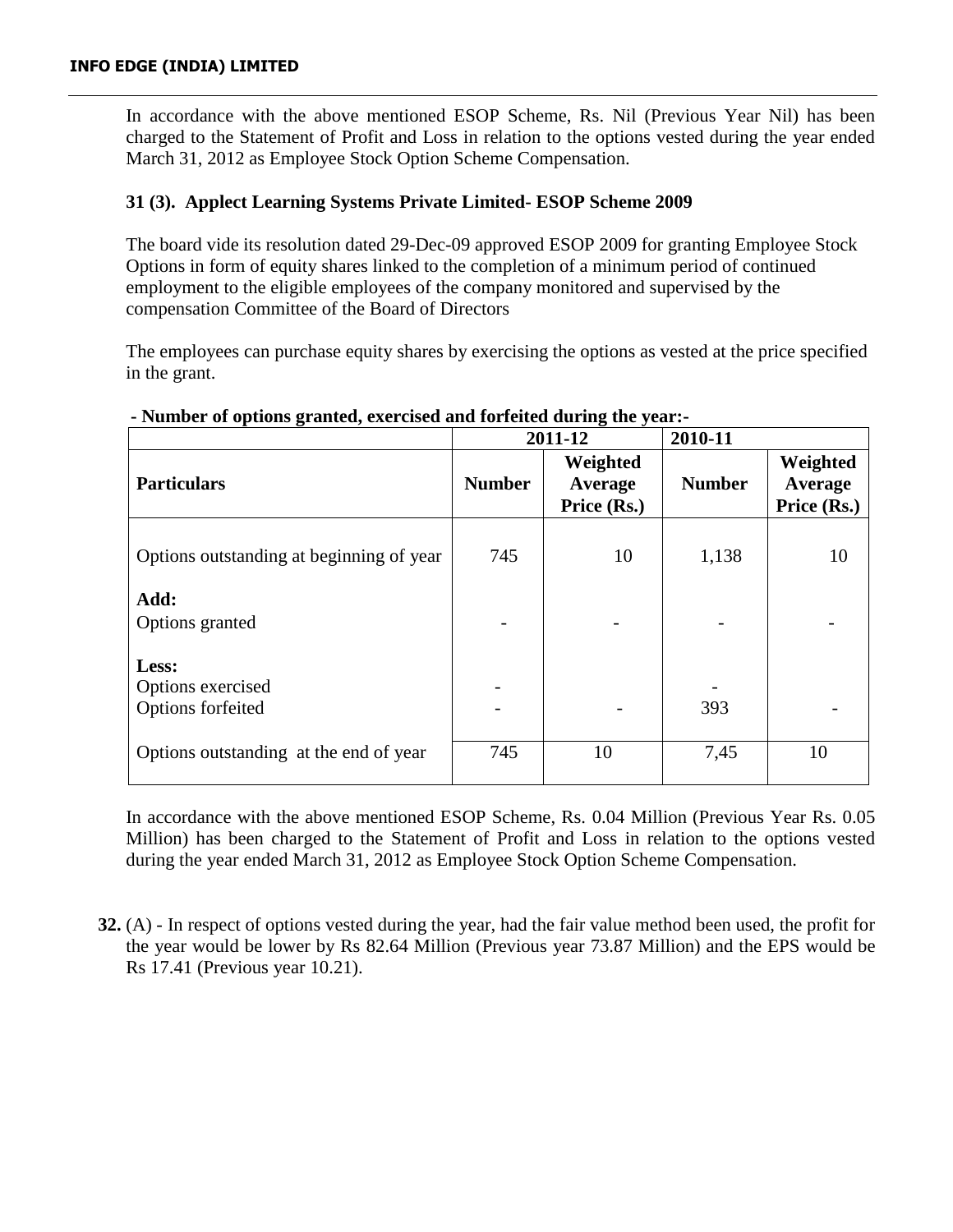$(B)$  – (1) The fair value of each option is estimated on the date of grant using the Black Scholes model with the below listed assumptions:

| <b>Employee Stock Option Scheme 2007</b>   | 2011-12          |                  | 2010-11 |                     |
|--------------------------------------------|------------------|------------------|---------|---------------------|
|                                            | <b>ESOP 2007</b> | <b>ESOP 2007</b> |         | ESOP 2007 ESOP 2007 |
|                                            |                  | <b>SAR</b>       |         | <b>SAR</b>          |
| Weighted average fair value of the options |                  | 291.01           | 930.32  | 315.19              |
| at the grant dates                         |                  |                  |         |                     |
| Dividend Yield (%)                         |                  | 0.10%            | 0.10%   | 0.10%               |
| Risk free rate                             |                  | 8.23%            | 7.18%   | 7.44%               |
| Expected life (years)                      |                  | 3.62             | 4.07    | 3.67                |
| Expected volatility                        |                  | 42.15%           | 50.39%  | 47.51%              |
| Weighted average share price               |                  | 702.85           | 941.51  | 723.61              |

(2)

| <b>ACD ESOP Plan 2009</b>                               | 2011-12 | 2010-11  |
|---------------------------------------------------------|---------|----------|
| Weighted average fair value of the options at the grant |         | 8.57     |
| dates                                                   |         |          |
| Dividend Yield (%)                                      |         | $0.00\%$ |
| Risk free rate                                          |         | 6.90%    |
| Expected life (years)                                   |         | 5.14     |
| <b>Expected volatility</b>                              |         | 0.00%    |
| Weighted average share price                            |         | 10.05    |

(3)

| <b>Employees Stock Option Scheme 2009 (ESOP)*</b>       | 2011-12 | 2010-11  |
|---------------------------------------------------------|---------|----------|
| Weighted average fair value of the options at the grant |         | 155.82   |
| dates                                                   |         |          |
| Dividend Yield (%)                                      |         | $0.00\%$ |
| Risk free rate                                          |         | 6.53%    |
| Expected life (years)                                   |         | 2.50     |
| <b>Expected volatility</b>                              |         | 0.00%    |
| Weighted average share price                            |         | 164.36   |

\*For Applect Learning Systems Private Limited

**33.** The Company has received legal notices of claims/lawsuits filed against it relating to infringement of Intellectual Property Rights (IPR) in relation to the business activities carried on by it. In the opinion of the management, no material liability is likely to arise on account of such claims/law suits.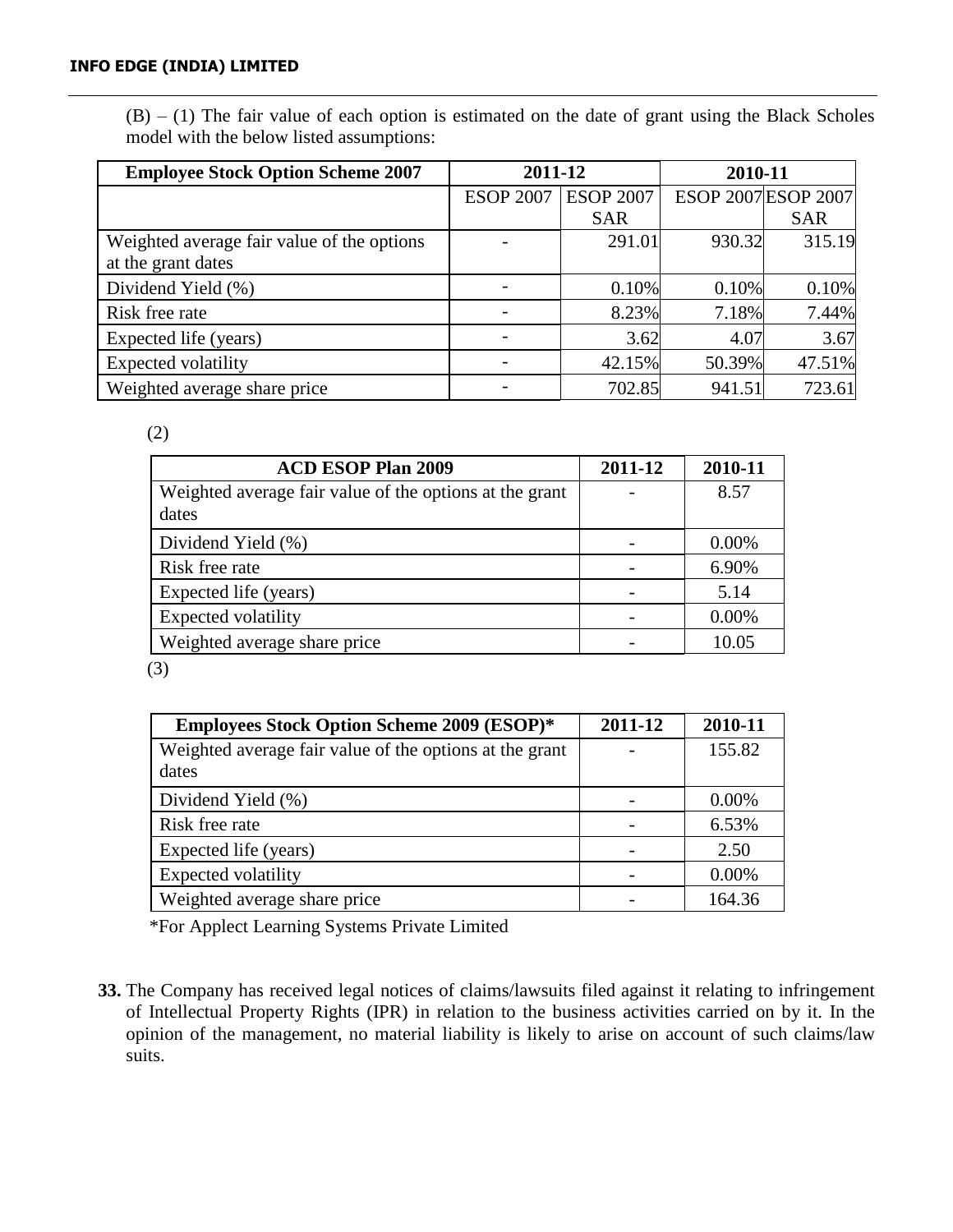- **34.** The company is primarily in the business of internet based service delivery operating in four service verticals through web portals in respective vertical namely Naukri.com for recruitment related services, Jeevansathi.com for matrimony related services, 99acres.com for real estate related services and Shiksha.com for education related services. The other activities comprise of placement search services and real estate broking services. The segment revenues, results and assets of the other activities do not constitute reportable segment under Accounting Standard 17 on Segment Reporting and accordingly no disclosure is required.
- **35.** As at March 31, 2012 the company had Rs 0.12 Million (Previous Year Rs. 0.12 Million) outstanding with ICICI bank towards unpaid application money received by the company for allotment of securities and due for refund and Rs 0.07 Million (Previous Year Rs. 0.06 Million) as unclaimed dividend outstanding with Kotak Mahindra Bank. These amounts are not available for use by the company and will be credited to Investor Education & Protection Fund as and when due.
- **36.** The aggregate managerial remuneration under section 198 of the Companies Act, 1956 to the Directors including Managing Director is:

|                                                           |                                              | AMOUNU (KS. MII)                              |
|-----------------------------------------------------------|----------------------------------------------|-----------------------------------------------|
| <b>Particulars</b>                                        | <b>Year ended 31st</b><br><b>March, 2012</b> | <b>Year ended 31st</b><br><b>March</b> , 2011 |
| <b>Whole Time Directors (including Managing Director)</b> |                                              |                                               |
| Salary                                                    | 27.10                                        | 23.08                                         |
| Reimbursements                                            | 1.22                                         | 1.30                                          |
| <b>Bonus</b>                                              | 15.90                                        | 18.24                                         |
| <b>Total Remuneration (A)</b>                             | 44.22                                        | 42.62                                         |
| <b>Non Whole Time Directors:</b>                          |                                              |                                               |
| Commission                                                | 3.51                                         | 3.52                                          |
| <b>Sitting Fee</b>                                        | 0.84                                         | 0.60                                          |
| <b>Total Remuneration (B)</b>                             | 4.35                                         | 4.12                                          |
| Total Managerial Remuneration Paid/Payable $(A+B)$        | 48.57                                        | 46.74                                         |

The above amounts exclude company's contribution / provision for gratuity and leave encashment for the year, which is determined annually on actuarial basis.

## **37. (A) Employee Benefits for the financial year 2011-12**

The Company has classified the various benefits provided to employees as under:

## A. Defined Contribution Plans Amount (Rs. Mn)

a) Provident Fund

 During the year, the Company has recognized the following amounts in the Statement of Profit and  $Loss -$ 

| <b>Particulars</b>                         | <b>Year Ended</b>     | <b>Year Ended</b>     |
|--------------------------------------------|-----------------------|-----------------------|
|                                            | <b>March 31, 2012</b> | <b>March 31, 2011</b> |
| Employers' Contribution to Provident Fund* | 22.78                 |                       |

\*Included in Contribution to Provident and Other Funds under Employee Benefits Expense (Refer Note 19)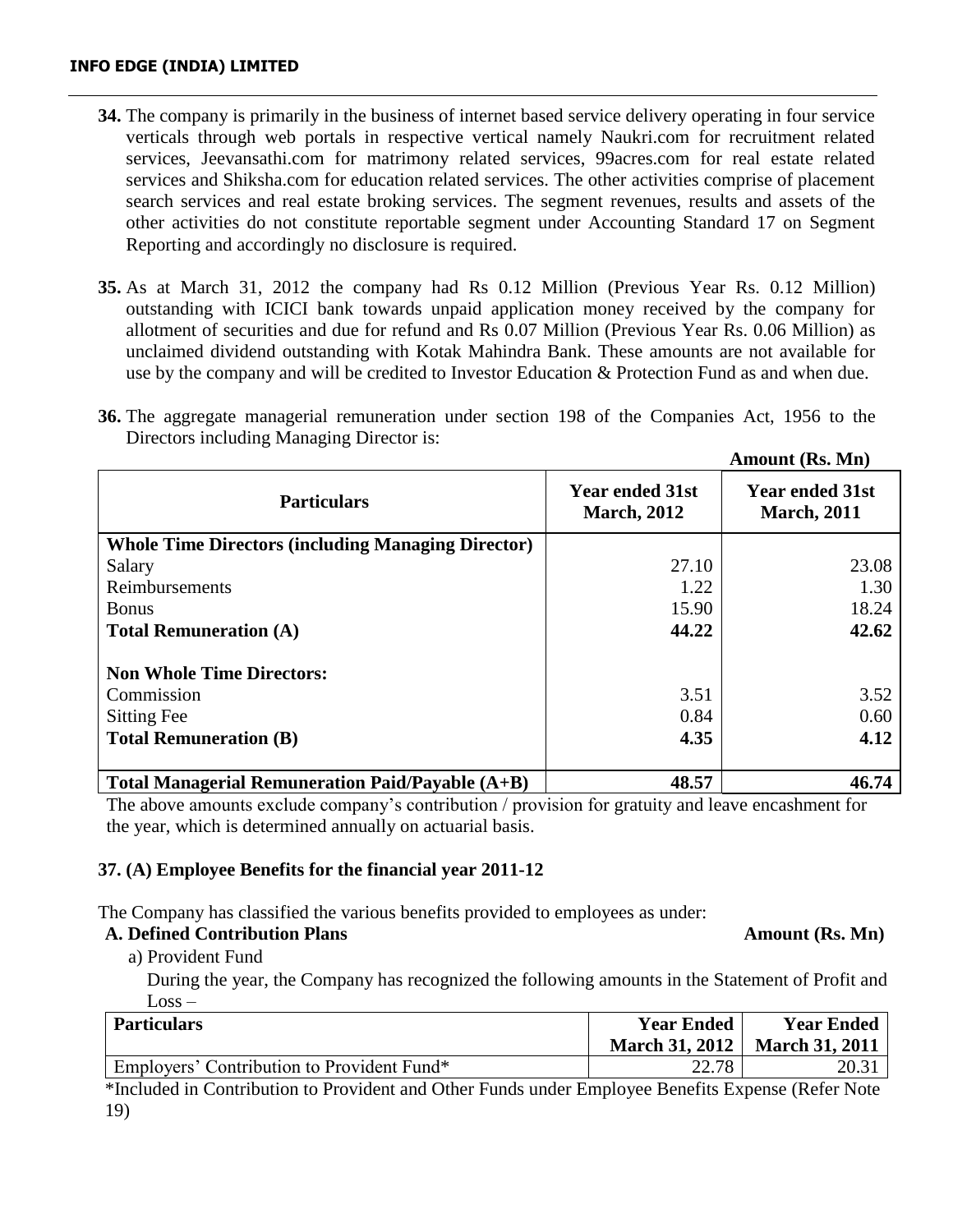# **B.** State Plans Amount (Rs. Mn)

a) Employers' Contribution to Employee State Insurance

 During the year, the Company has recognized the following amounts in the Statement of Profit and Loss –

| <b>Particulars</b>                                   | <b>Year Ended</b> | <b>Year Ended</b><br>March 31, 2012   March 31, 2011 |
|------------------------------------------------------|-------------------|------------------------------------------------------|
| Employers' Contribution to Employee State Insurance* | 4.46              |                                                      |

\*Included in Contribution to Provident and Other Funds under Employee Benefits Expense (Refer Note 19)

# **C. Defined Benefit Plans**

a) Contribution to Gratuity Funds – Life Insurance Corporation of India

b) Leave Encashment/ Compensated Absences for Employees

| <b>Particulars</b>                      | <b>Leave Encashment / Compensated Absences</b> |                       |
|-----------------------------------------|------------------------------------------------|-----------------------|
|                                         | FY 2011-12                                     | FY 2010-11            |
| Discount Rate (per annum)               | 8.25% to 8.50%                                 | 8 to 8.25%            |
|                                         | 15% in first 2 years,                          | 15% in first 3 years, |
|                                         | 10% in next 5 years,                           | 10% in next 5 years,  |
| Rate of increase in Compensation levels | $& 7\%$ thereafter                             | & 7% thereafter       |

| <b>Particulars</b>                          | <b>Employee's Gratuity Fund</b> |                       |
|---------------------------------------------|---------------------------------|-----------------------|
|                                             | FY 2011-12                      | FY 2010-11            |
| Discount Rate (per annum)                   | 8.25% to 8.50%                  | 8 to 8.25%            |
|                                             | 15.0% in first 2 years,         | 15% in first 3 years, |
|                                             | 10.0% in next 5 years,          | 10% in next 5 years,  |
| Rate of increase in Compensation levels     | & 7% thereafter                 | & 7% thereafter       |
| Rate of Return on Plan Assets               | 7.50%                           | 7.50%                 |
| Expected Average remaining working lives of |                                 |                       |
| employees (years)                           | 10.59 to 32.27                  | 12.42 to 32.30        |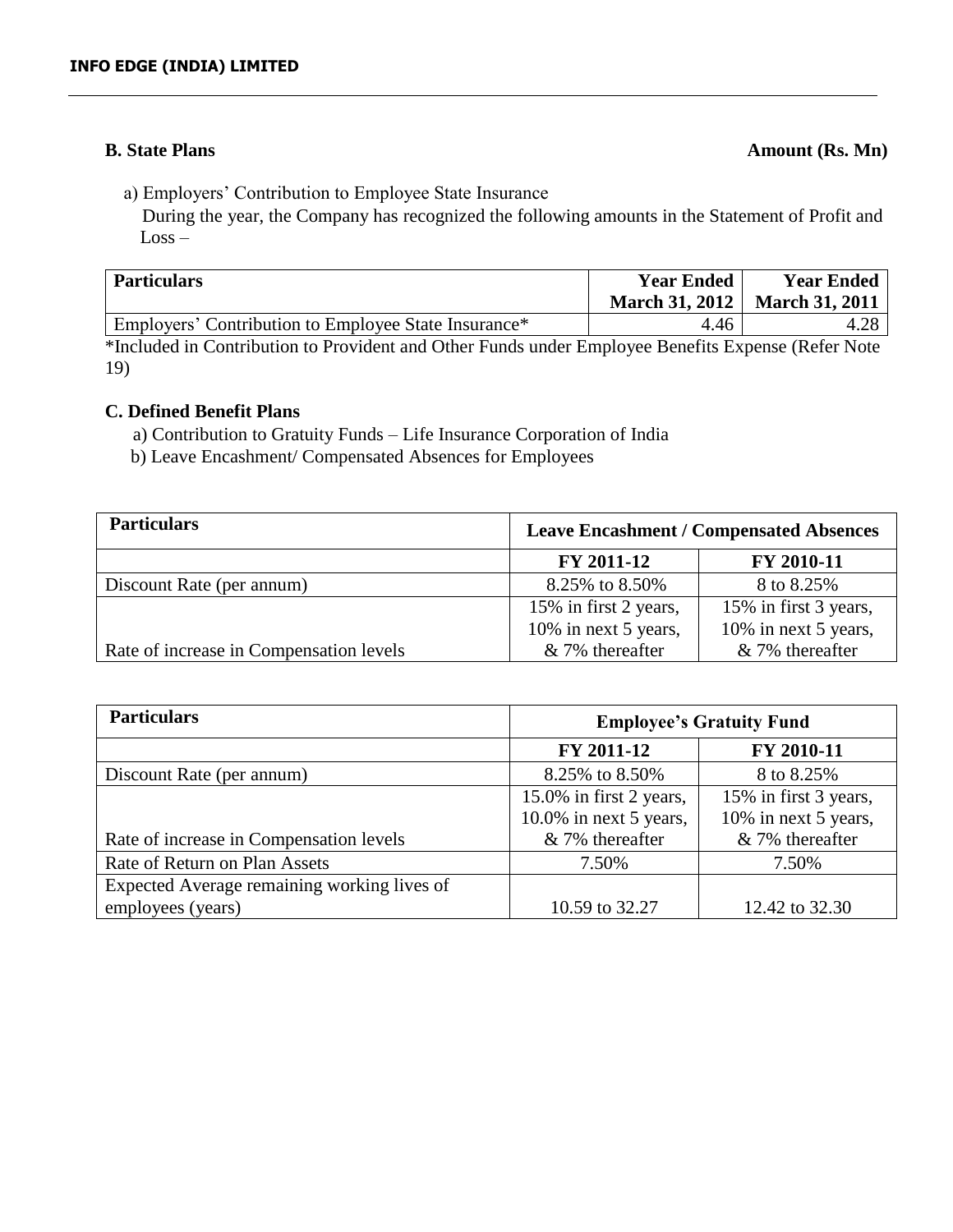| (A) Changes in the Present Value of Obligation               | <b>Employee's</b><br><b>Gratuity Fund</b><br>Amount (Rs. Mn) | <b>Employee's</b><br><b>Gratuity Fund</b><br>Amount (Rs. Mn) |
|--------------------------------------------------------------|--------------------------------------------------------------|--------------------------------------------------------------|
| <b>Present Value of Obligation as at beginning of the</b>    | FY 2011-12                                                   | FY 2010-11                                                   |
| vear*                                                        | 64.30                                                        | 46.40                                                        |
| <b>Interest Cost</b>                                         | 6.24                                                         | 4.38                                                         |
| Past Service Cost                                            | Nil                                                          | 12.51                                                        |
| <b>Current Service Cost</b>                                  | 14.75                                                        | 11.25                                                        |
| Curtailment Cost / (Credit)                                  | <b>Nil</b>                                                   | Nil                                                          |
| Settlement Cost / (Credit)                                   | Nil                                                          | Nil                                                          |
| Benefits paid                                                | (5.68)                                                       | (3.68)                                                       |
| Actuarial (gain)/ loss on obligations                        | (0.38)                                                       | (5.49)                                                       |
| <b>Present Value of Obligation as at the end of the year</b> | 79.23                                                        | 65.37                                                        |

\* The previous year figures includes the balances of Etechaces Marketing & Consulting Private Limited which was converted from subsidiary company to associate company during the year.

|                                                        | <b>Employee's</b><br><b>Gratuity Fund</b> | <b>Employee's</b><br><b>Gratuity Fund</b> |
|--------------------------------------------------------|-------------------------------------------|-------------------------------------------|
| (B) Changes in the Fair value of Plan Assets           | Amount (Rs. Mn)                           | Amount (Rs. Mn)                           |
|                                                        | FY 2011-12                                | FY 2010-11                                |
| Fair Value of Plan Assets at the beginning of the year | 45.74                                     | 38.40                                     |
| <b>Expected Return on Plan Assets</b>                  | 3.24                                      | 3.17                                      |
| Actuarial Gains and (Losses)                           | 2.30                                      | 1.40                                      |
| Contributions                                          | 17.22                                     | 6.45                                      |
| <b>Benefits Paid</b>                                   | (5.62)                                    | (3.68)                                    |
| Fair Value of Plan Assets at the end of the year       | 62.88                                     | 45.74                                     |

| (C) Reconciliation of Present Value of Defined            | <b>Employee's</b>    | Employee's           |
|-----------------------------------------------------------|----------------------|----------------------|
| <b>Benefit Obligation and the Fair value of Assets</b>    | <b>Gratuity Fund</b> | <b>Gratuity Fund</b> |
|                                                           | Amount (Rs. Mn)      | Amount (Rs. Mn)      |
|                                                           | FY 2011-12           | FY 2010-11           |
| <b>Present Value of funded Obligation as at March 31,</b> |                      |                      |
| 2012*                                                     | (78, 41)             | (63.81)              |
| Fair Value of Plan Assets as at the end of the period     | 62.88                | 45.73                |
| <b>Funded Status</b>                                      |                      |                      |
| <b>Present Value of unfunded Obligation as at March</b>   |                      |                      |
| 31, 2012                                                  | (0.82)               | (1.56)               |
| Unrecognized Actuarial (gains) / losses                   | Nil                  | <b>Nil</b>           |
| <b>Unfunded Net Asset / (Liability) Recognized in</b>     |                      |                      |
| <b>Balance Sheet**</b>                                    | (16.35)              | (19.64)              |
| **Included in Provision for Gratuity (Refer Note 6)       |                      |                      |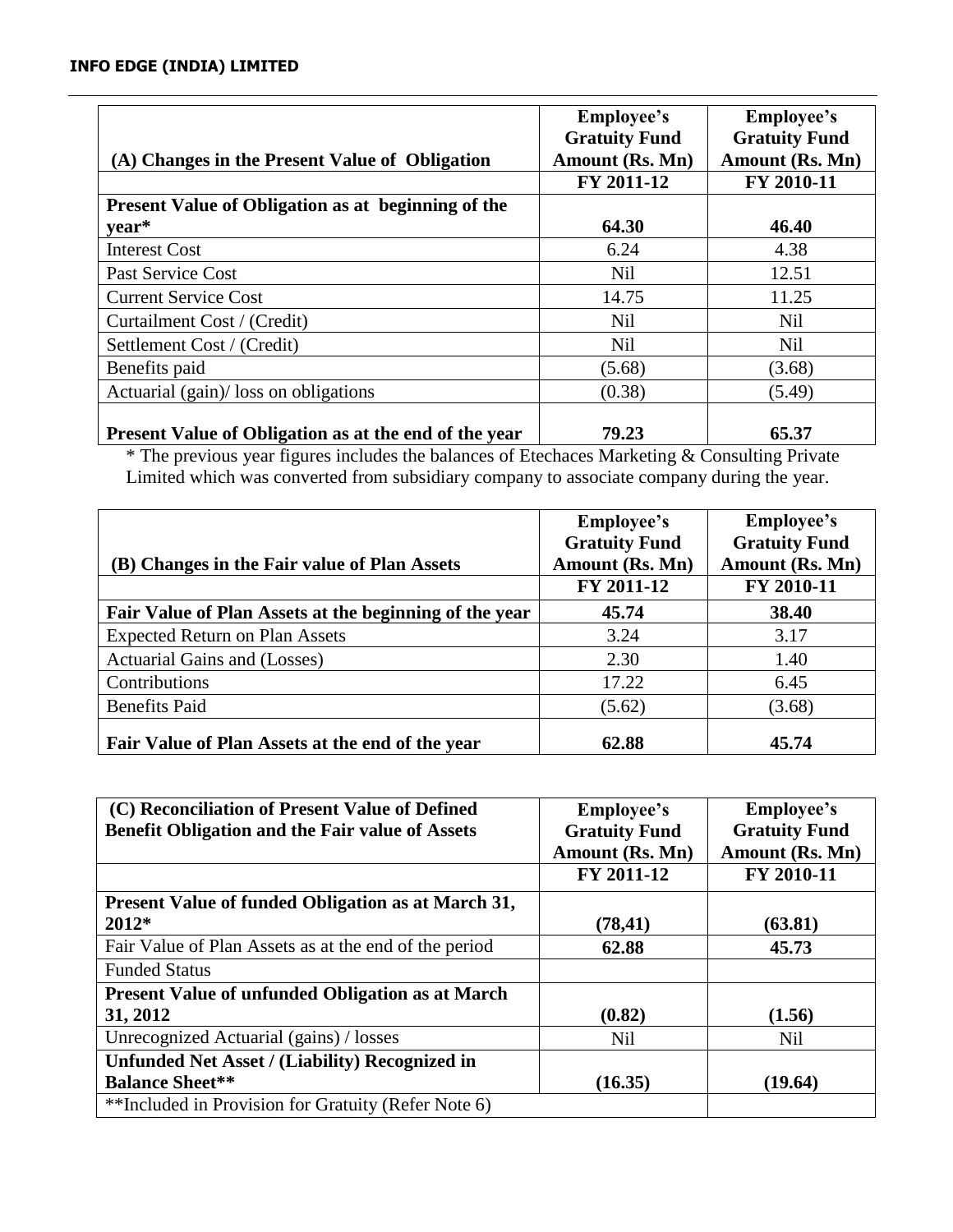\* The previous year figures includes the balances of Etechaces Marketing & Consulting Private Limited which was converted from subsidiary company to associate company during the year.

| (D) Expense recognized in the Statement of Profit<br>and Loss         | Employee's<br><b>Gratuity Fund</b><br>Amount (Rs. Mn) | Employee's<br><b>Gratuity Fund</b><br>Amount (Rs. Mn) |
|-----------------------------------------------------------------------|-------------------------------------------------------|-------------------------------------------------------|
|                                                                       | FY 2011-12                                            | FY 2010-11                                            |
| <b>Current Service Cost</b>                                           | 14.75                                                 | 11.25                                                 |
| Past Service Cost                                                     | <b>Nil</b>                                            | 12.51                                                 |
| <b>Interest Cost</b>                                                  | 6.24                                                  | 4.38                                                  |
| <b>Expected Return on Plan Assets</b>                                 | (3.24)                                                | (3.17)                                                |
| Curtailment Cost / (Credit)                                           | <b>Nil</b>                                            | <b>Nil</b>                                            |
| Settlement Cost / (Credit)                                            | 0.02                                                  | <b>Nil</b>                                            |
| Net actuarial (gain)/ loss recognized in the period                   | (2.70)                                                | (6.89)                                                |
| <b>Total Expenses recognized in the Statement of Profit</b>           |                                                       |                                                       |
| and Loss #                                                            | 15.07                                                 | 18.08                                                 |
| #Included in Contribution to Provident and Other Funds under Employee |                                                       |                                                       |
| Benefits Expense (Refer Note 19)                                      |                                                       |                                                       |

In respect of leave encashment/compensated absence the present value of obligation is Rs. 21.08 Million (Previous Year 20.06\* Million) as at March 31, 2012. The expense recognized in the Statement of Profit and Loss is Rs 15.44 Million (Previous Year Rs 16.04\*\* Million).

\*included in provision for employee benefits (Refer Note 6)

\*\*Included in Staff Welfare and Benefits under Employee Benefits Expense (Refer Note 19)

- **38.** The exceptional item in the year ended March 31, 2012 represents provision for dimunition in the carrying value of investment of Rs. 8.33 million in Study Places Inc. The exceptional item in the year ended March 31, 2011 represents provision for dimunition in the carrying value of investment of Rs. 3.75 million in Study Places Inc offset by the profit on sale of equity shares of MakemyTrip Limited, Mauritius amounting to Rs. 55.49 million (Rs. 37.06 million net of Tax).
- **39.** The accounts of some of the subsidiaries and the associate company considered in consolidation have been prepared on a going concern basis despite significant erosion in their net worth. The applicability of the going concern assumption is considered to be appropriate on the basis of the business activities of these companies, together with the factors likely to affect their future development and performance along with their financial position and projected cash flows. These have been reviewed by the respective Board of Directors and they have a reasonable expectation that these companies have adequate resources to continue in operational existence for the foreseeable future.

**40.** For the purpose of consolidation of financial statements of the company as regards the investments